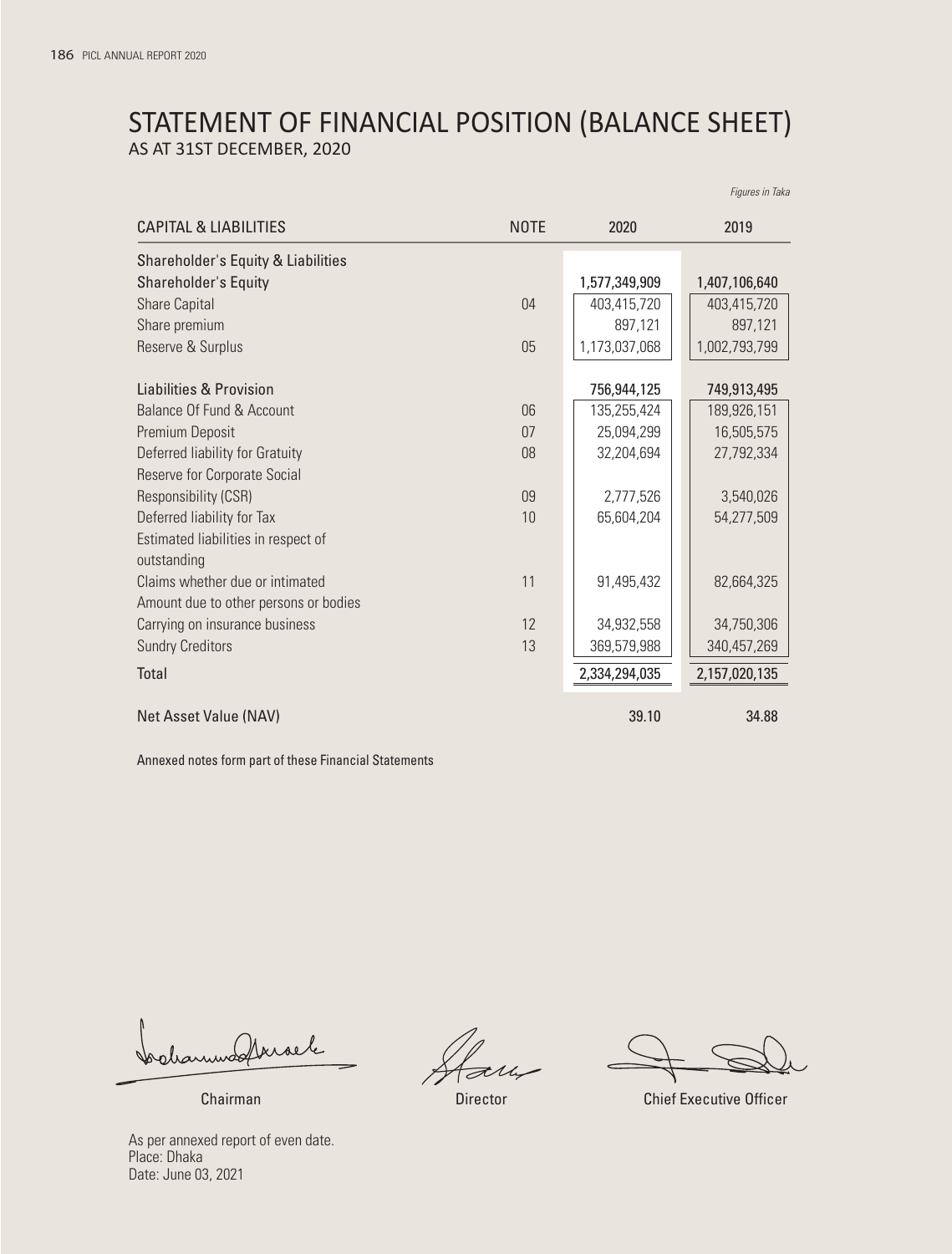# STATEMENT OF FINANCIAL POSITION (BALANCE SHEET) AS AT 31ST DECEMBER, 2020

|                                            |             |               | Figures in Taka |
|--------------------------------------------|-------------|---------------|-----------------|
| <b>ASSETS</b>                              | <b>NOTE</b> | 2020          | 2019            |
| <b>Non-Current Assets</b>                  |             |               |                 |
| Property Plant & Equipment                 | 14          | 288,155,517   | 291,842,935     |
| Investment                                 | 15          | 717,182,772   | 581,554,148     |
| <b>Current Assets</b>                      |             |               |                 |
| Inventories                                | 16          | 1,139,423     | 1,185,280       |
| Sundry Debtors (Advance, deposit & others) | 17          | 504,018,525   | 491,641,088     |
| Amount due from other persons or bodies    |             |               |                 |
| carrying on insurance business             | 18          | 357,621,753   | 355,549,194     |
| Interest outstanding                       |             | 1,436,875     | 1,512,500       |
| Cash and Cash Equivalents                  | 19          | 464,739,170   | 433,734,990     |
|                                            |             |               |                 |
|                                            |             |               |                 |
|                                            |             |               |                 |
|                                            |             |               |                 |
|                                            |             |               |                 |
|                                            |             |               |                 |
|                                            |             |               |                 |
| Total                                      |             | 2,334,294,035 | 2,157,020,135   |
|                                            |             |               |                 |

Chief Financial Officer **DMD & Company Secretary** Md. Iqbal Hossain FCA

Partner, Enrolment no. 596 (ICAB) Zoha Zaman Kabir Rashid & Co. Chartered Accountants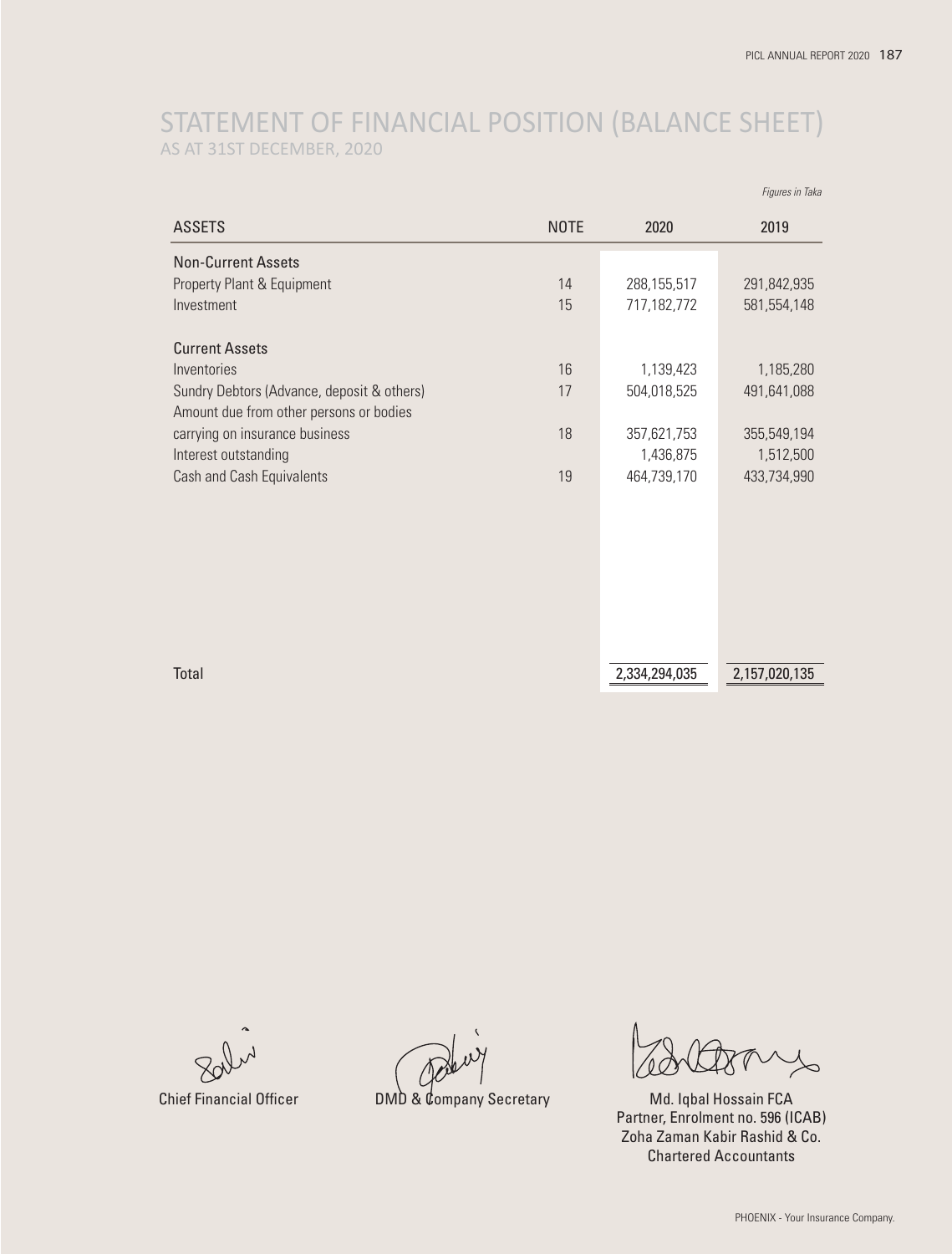# STATEMENT OF PROFIT OR LOSS ACCOUNT FOR THE YEAR ENDED 31ST DECEMBER 2020

|                                                                     |             |             | i iyurcə ili tana |
|---------------------------------------------------------------------|-------------|-------------|-------------------|
| <b>PARTICULARS</b>                                                  | <b>NOTE</b> | 2020        | 2019              |
| <b>Expenses of Management</b>                                       |             |             |                   |
| (Not applicable to any particular fund or account)                  |             | 19,421,623  | 17,325,689        |
| <b>Directors Fees</b>                                               |             | 1,196,400   | 976,000           |
| <b>Audit Fees</b>                                                   |             | 250,000     | 250,000           |
| Depreciation                                                        |             | 10,787,181  | 11,726,963        |
| Advertisement & Publicity                                           |             | 2,196,936   | 1,523,106         |
| <b>Subscription &amp; Donation</b>                                  |             | 2,745,899   | 1,110,630         |
| Legal and Professional Fees                                         |             | 556,815     | 430,495           |
| <b>Registration Fee</b>                                             |             | 1,688,392   | 1,308,495         |
|                                                                     |             |             |                   |
| Provision                                                           |             | 10,000,000  | 5,500,000         |
| Provision for Gratuity                                              |             | 9,000,000   | 5,000,000         |
| Provision for Corporate Social Responsibility (CSR)                 |             | 1,000,000   | 500,000           |
| Profit before tax                                                   |             | 121,885,772 | 115,269,990       |
| <b>Provision for taxation</b>                                       | 20          | 27,898,698  | 22,266,722        |
| <b>Current Tax</b>                                                  |             | 29,648,907  | 24,704,504        |
| Deferred Tax                                                        | 21          | (1,750,209) | (2,437,782)       |
| Profit after tax transferred to profit & loss appropriation account |             | 93,987,074  | 93,003,268        |
| Total                                                               |             | 151,307,395 | 138,095,679       |
|                                                                     |             |             |                   |

### STATEMENT OF OTHER COMPREHENSIVE INCOME FOR THE YEAR ENDED 31ST DECEMBER 2020 *Figures in Taka*

|                                |             |             | 119010011110100 |
|--------------------------------|-------------|-------------|-----------------|
| <b>PARTICULARS</b>             | <b>NOTE</b> | 2020        | 2019            |
| Transfer to Retained earnings  |             | 93,987,074  | 93,003,268      |
| Transfer to Fair value reserve |             | 124,666,081 | (130, 633, 089) |
|                                |             |             |                 |
| Total                          |             | 218,653,155 | (37,629,821)    |
| <b>Earnings Per Share</b>      |             | 2.33        | 2.31            |
|                                |             |             |                 |

Annexed notes form part of these Financial Statements

Irraele fooliaruuss

*Figures in Taka*

Chairman Director Chief Executive Officer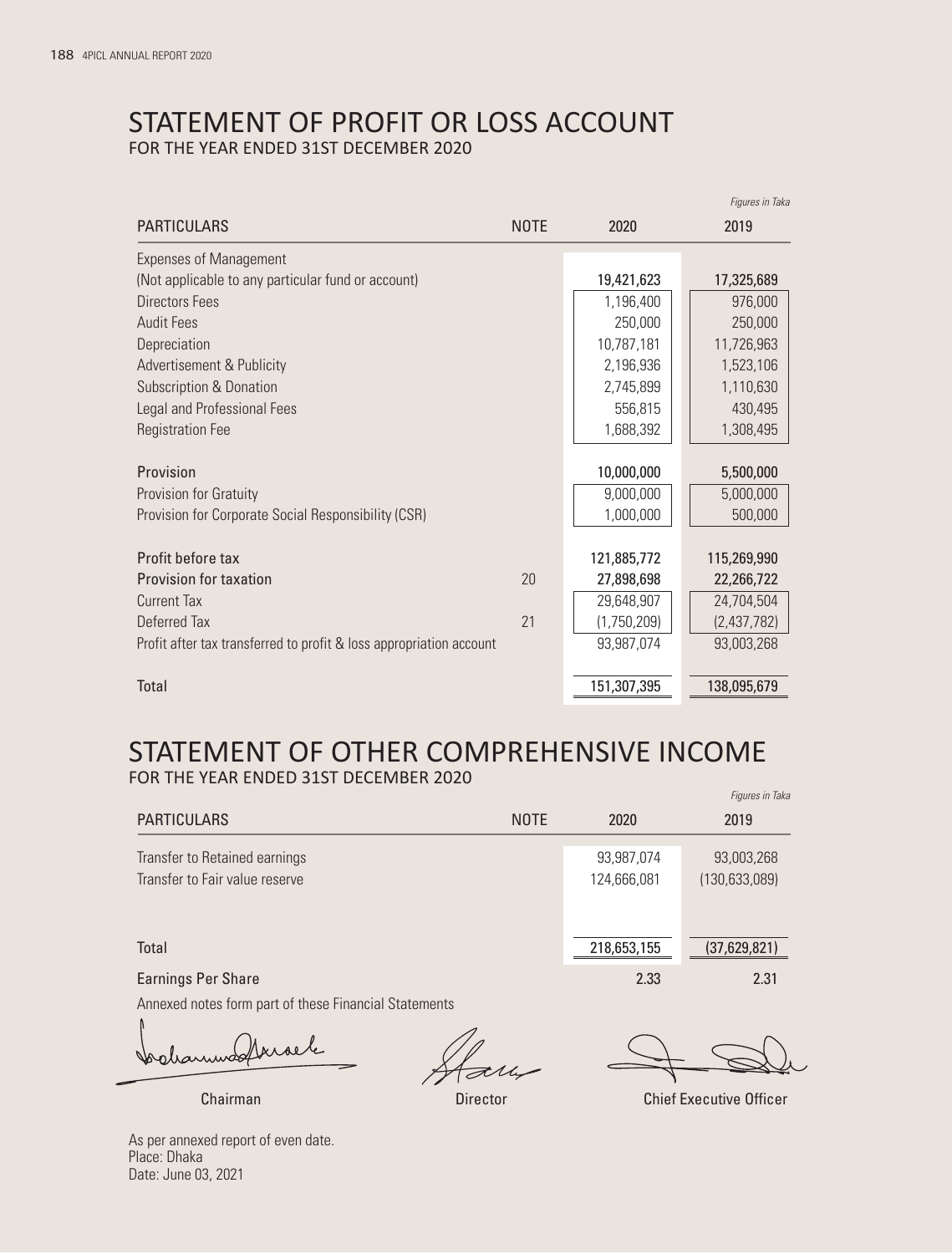# STATEMENT OF PROFIT OR LOSS ACCOUNT FOR THE YEAR ENDED 31ST DECEMBER 2020

|                                                                                                                     |                |                                                          | Figures in Taka                                       |
|---------------------------------------------------------------------------------------------------------------------|----------------|----------------------------------------------------------|-------------------------------------------------------|
| <b>PARTICULARS</b>                                                                                                  | <b>NOTE</b>    | 2020                                                     | 2019                                                  |
| Profit / (Loss) Transferred from:<br><b>Fire Revenue Account</b><br>Marine Revenue Account<br>Misc. Revenue Account |                | 87,348,438<br>(21, 537, 698)<br>67,647,733<br>41,238,403 | 97,496,997<br>(5,396,837)<br>49,080,633<br>53,813,201 |
| Interest Income<br>Dividend Income<br>Other Income                                                                  | 22<br>23<br>24 | 26,389,164<br>19,360,129<br>18,209,663                   | 20,666,853<br>4,423,626<br>15,508,204                 |
| Total                                                                                                               |                | 151,307,395                                              | 138,095,679                                           |

# STATEMENT OF OTHER COMPREHENSIVE INCOME FOR THE YEAR ENDED 31ST DECEMBER 2020

|                                                       |             |                             | Figures in Taka               |
|-------------------------------------------------------|-------------|-----------------------------|-------------------------------|
| <b>PARTICULARS</b>                                    | <b>NOTE</b> | 2020                        | 2019                          |
| Profit after tax<br>Other Comprehensive income:       |             | 93,987,074                  | 93,003,268                    |
| Changes in fair value gain /(loss)<br>Deferred tax on |             | 138,517,868<br>(13,851,787) | (145, 147, 877)<br>14.514.788 |
| Total                                                 |             | 218,653,155                 | (37,629,821)                  |

Chief Financial Officer **DMD & Company Secretary** Md. Iqbal Hossain FCA Partner, Enrolment no. 596 (ICAB) Zoha Zaman Kabir Rashid & Co. Chartered Accountants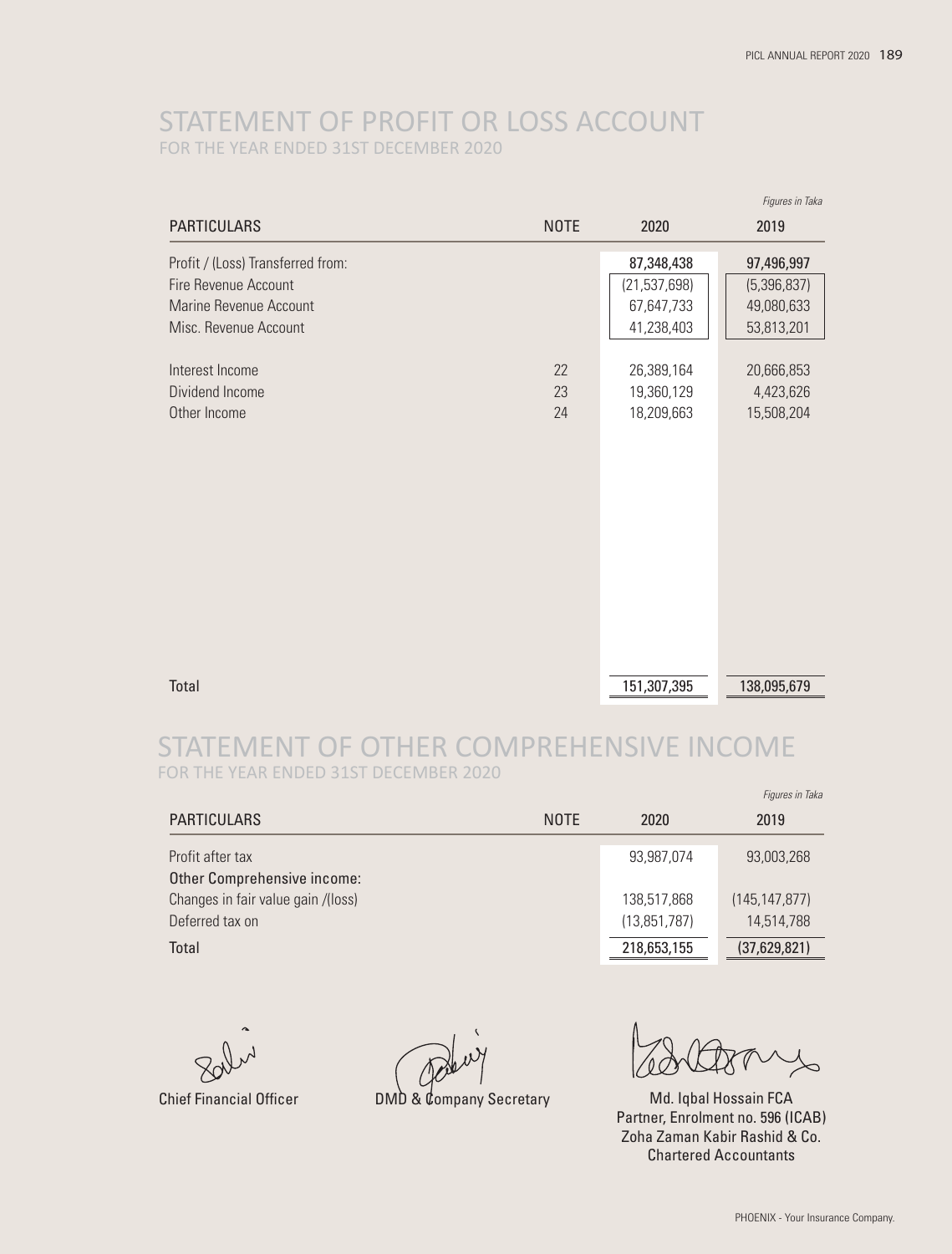# PROFIT AND LOSS APPROPRIATION ACCOUNT

FOR THE YEAR ENDED 31ST DECEMBER 2020

|                                                                                         |                                        | Figures in Taka                        |
|-----------------------------------------------------------------------------------------|----------------------------------------|----------------------------------------|
| <b>PARTICULARS</b>                                                                      | 2020                                   | 2019                                   |
| Reserve for Exceptional Losses<br>Dividend Paid<br>Balance transferred to Balance Sheet | 33,787,293<br>48,409,886<br>77,273,150 | 47,326,954<br>48,409,886<br>64,107,553 |
| Total                                                                                   | 159,470,329                            | 159,844,393                            |

Annexed notes form part of these Financial Statements

bolanmodtrisele

Chairman Director Chief Executive Officer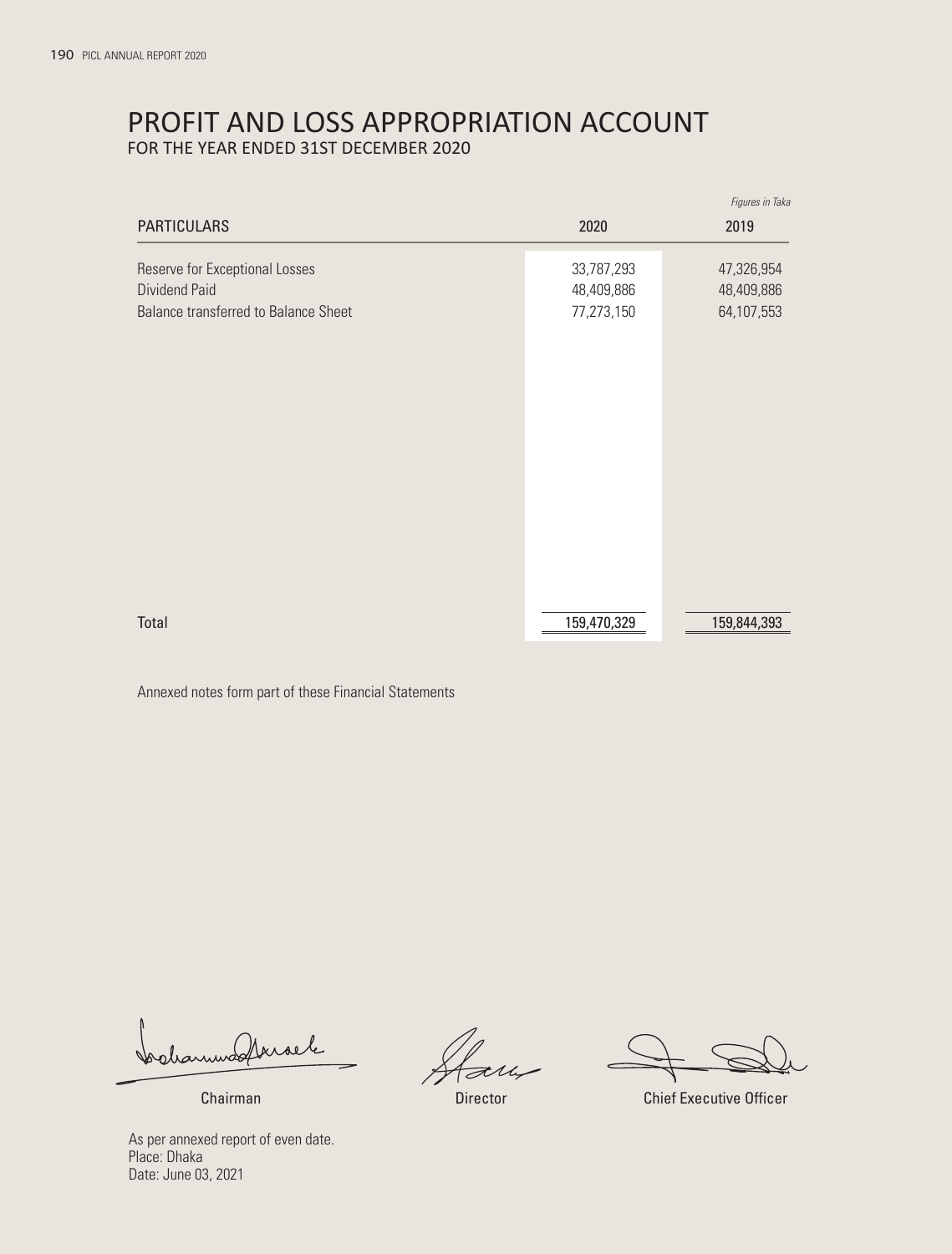# PROFIT AND LOSS APPROPRIATION ACCOUNT FOR THE YEAR ENDED 31ST DECEMBER 2020

|                                                   |             | Figures in Taka |
|---------------------------------------------------|-------------|-----------------|
| <b>PARTICULARS</b>                                | 2020        | 2019            |
|                                                   |             |                 |
| Balance brought forward from previous year        | 64,107,553  | 65,393,015      |
| Net profit for the year brought down from Profit  |             |                 |
| and Loss Account                                  | 93,987,074  | 93,003,268      |
| Adjustment of Depreciation on revaluation reserve | 1,375,703   | 1,448,109       |
|                                                   |             |                 |
|                                                   |             |                 |
|                                                   |             |                 |
|                                                   |             |                 |
|                                                   |             |                 |
|                                                   |             |                 |
|                                                   |             |                 |
|                                                   |             |                 |
|                                                   |             |                 |
|                                                   |             |                 |
| Total                                             | 159,470,329 | 159,844,393     |

Chief Financial Officer **DMD & Company Secretary** Md. Iqbal Hossain FCA Partner, Enrolment no. 596 (ICAB) Zoha Zaman Kabir Rashid & Co. Chartered Accountants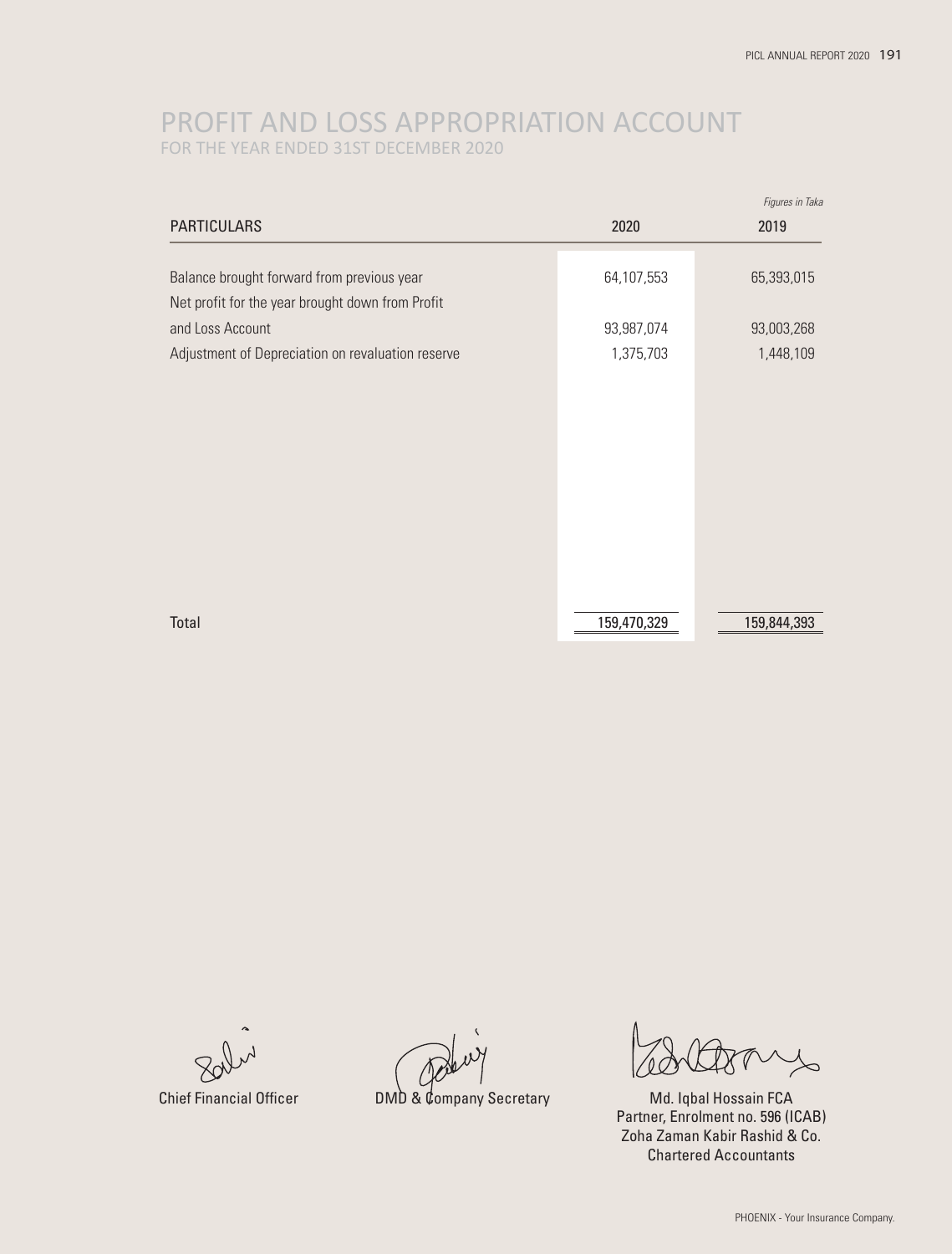# CONSOLIDATED INSURANCE REVENUE ACCOUNT FOR THE YEAR ENDED 31ST DECEMBER 2020

|                                                       |             |             | Figures in Taka |
|-------------------------------------------------------|-------------|-------------|-----------------|
| <b>PARTICULARS</b>                                    | <b>NOTE</b> | 2020        | 2019            |
| Claims Under Policies Less: Re-Insurance              | 25          | 59,620,074  | 52,038,157      |
| Commission                                            |             | 85,227,382  | 106,144,059     |
| <b>Expenses of Management</b>                         | 27          | 228,923,984 | 272,411,728     |
| Profit/(Loss) transfer to Profit & Loss A/c.          |             | 87,348,439  | 97,496,996      |
| Balance of Account at the end of the year as shown in |             |             |                 |
| the Balance Sheet (Reserve for unexpired risk)        |             | 135,255,424 | 189,926,151     |
|                                                       |             |             |                 |
|                                                       |             |             |                 |
|                                                       |             |             |                 |
|                                                       |             |             |                 |
|                                                       |             |             |                 |
|                                                       |             |             |                 |
|                                                       |             |             |                 |
|                                                       |             |             |                 |
|                                                       |             |             |                 |
|                                                       |             |             |                 |
|                                                       |             |             |                 |
|                                                       |             |             |                 |
| Total                                                 |             | 596,375,303 | 718,017,091     |
|                                                       |             |             |                 |

Annexed notes form part of these Financial Statements

bolanmodtrisele

**Director** 

**Chairman** Chairman Chief Executive Officer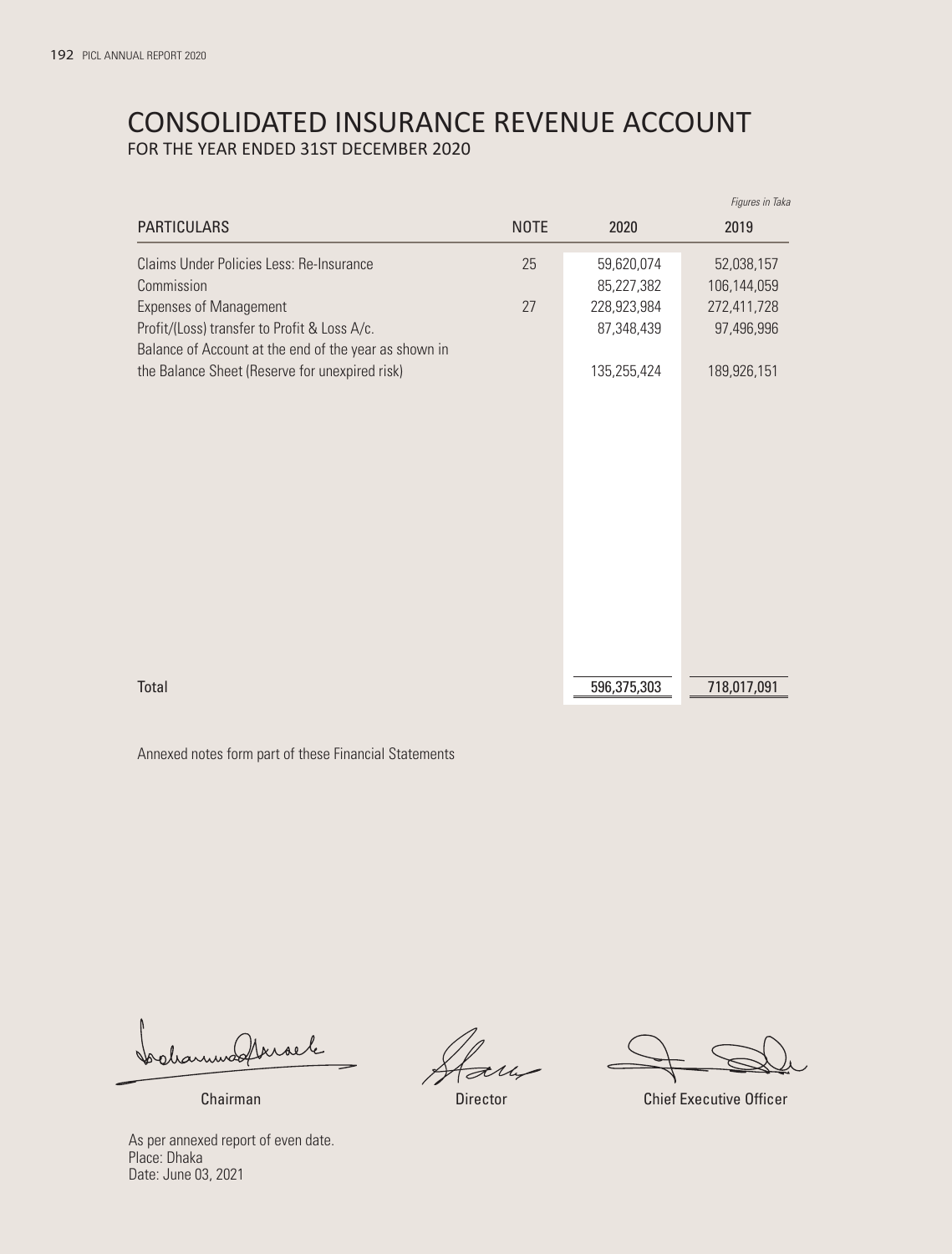# CONSOLIDATED INSURANCE REVENUE ACCOUNT FOR THE YEAR ENDED 31ST DECEMBER 2020

|                                                               |             |                           | Figures in Taka           |
|---------------------------------------------------------------|-------------|---------------------------|---------------------------|
| <b>PARTICULARS</b>                                            | <b>NOTE</b> | 2020                      | 2019                      |
| Balance of Account at the<br>Beginning of the year            |             | 189,926,151               | 176,204,829               |
| Premium Less Re-Insurance<br>Commission on Re-Insurance Ceded |             | 337,872,934<br>68,576,218 | 473,269,540<br>68,542,722 |
|                                                               |             |                           |                           |
|                                                               |             |                           |                           |
|                                                               |             |                           |                           |
|                                                               |             |                           |                           |
|                                                               |             |                           |                           |
|                                                               |             |                           |                           |
|                                                               |             |                           |                           |
|                                                               |             |                           |                           |
| Total                                                         |             | 596,375,303               | 718,017,091               |

Chief Financial Officer DMD & Company Secretary

Md. Iqbal Hossain FCA Partner, Enrolment no. 596 (ICAB) Zoha Zaman Kabir Rashid & Co. Chartered Accountants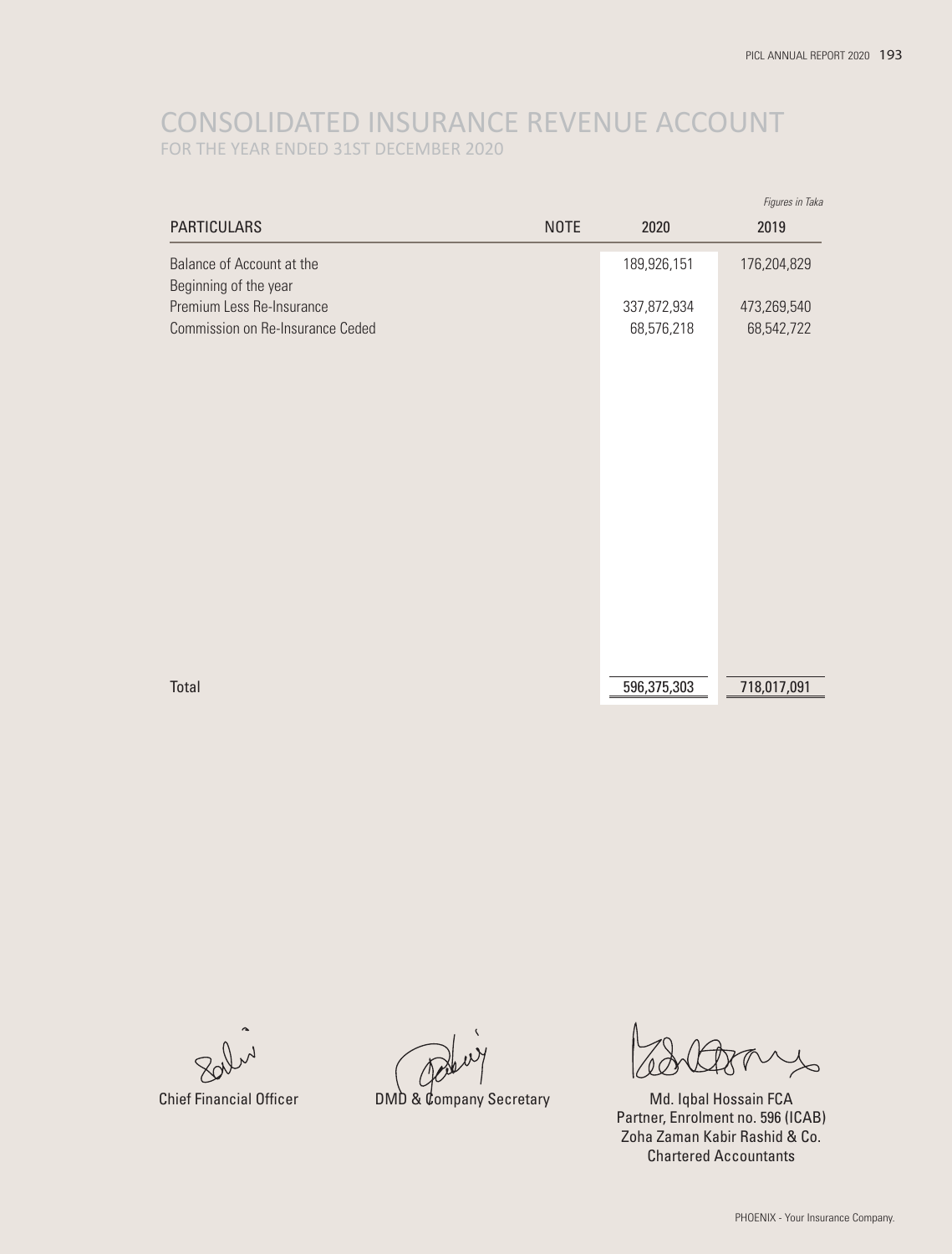# FIRE INSURANCE REVENUE ACCOUNT FOR THE YEAR ENDED 31ST DECEMBER 2020

|                                                       |                | riyules III laka |
|-------------------------------------------------------|----------------|------------------|
| <b>PARTICULARS</b>                                    | 2020           | 2019             |
| Claims under policies less re-insurances              | 18,506,938     | 1,020,632        |
| Paid during the year                                  | 9,864,859      | 18,939,715       |
| Total estimated liability in respect of               |                |                  |
| outstanding claims at the end of the year             |                |                  |
| whether due or intimated                              | 20,037,266     | 11,395,187       |
|                                                       | 29,902,125     | 30,334,902       |
| Less: Outstanding at the end of the previous year     | 11,395,187     | 29,314,270       |
| Commission                                            | 43,807,106     | 46,253,667       |
| <b>Expenses of Management</b>                         | 113,471,777    | 114,534,551      |
| Profit/(Loss) transferred to                          |                |                  |
| Profit & Loss Account                                 | (21, 537, 697) | (5,396,837)      |
| Balance of account at the end of the year as          |                |                  |
| shown in the Balance Sheet being reserve for          |                |                  |
| unexpired risks $@$ 40% of premium income of the year | 36,623,794     | 48,512,594       |
| Total                                                 | 190,871,918    | 204,924,607      |

Colanwoodbroek

*Figures in Taka*

Chairman Director Chief Executive Officer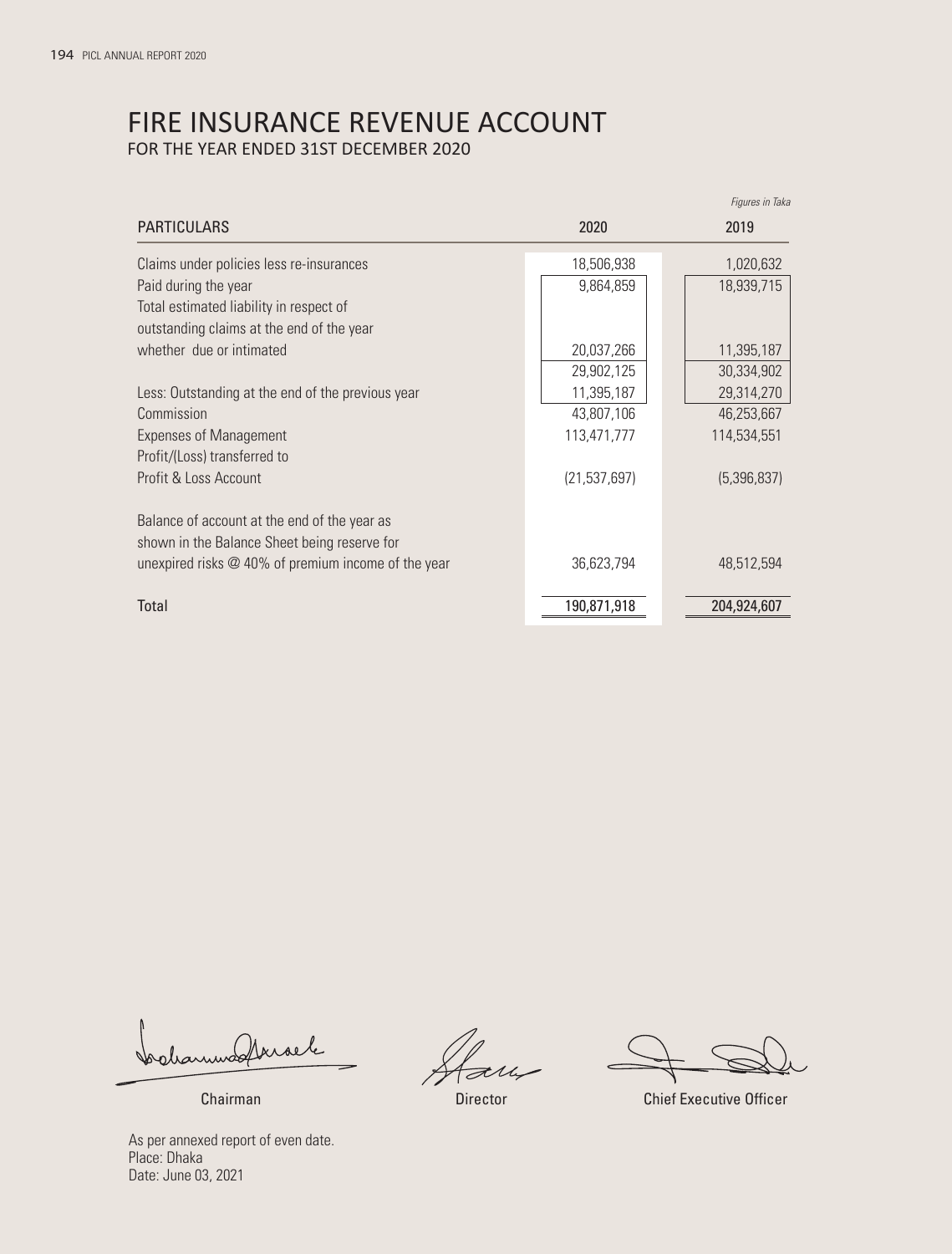# FIRE INSURANCE REVENUE ACCOUNT FOR THE YEAR ENDED 31ST DECEMBER 2020

|                                                 |             | Figures in Taka |
|-------------------------------------------------|-------------|-----------------|
| <b>PARTICULARS</b>                              | 2020        | 2019            |
| Balance of account at the beginning of the year | 48,512,594  | 40,717,549      |
| Premium less: re-insurances                     | 91,559,486  | 121,281,485     |
| Commission on re-insurances                     | 50,799,838  | 42,925,573      |
|                                                 |             |                 |
|                                                 |             |                 |
|                                                 |             |                 |
|                                                 |             |                 |
|                                                 |             |                 |
|                                                 |             |                 |
|                                                 |             |                 |
|                                                 |             |                 |
|                                                 |             |                 |
| Total                                           | 190,871,918 | 204,924,607     |

Chief Financial Officer **DMD & Company Secretary** Md. Iqbal Hossain FCA

Partner, Enrolment no. 596 (ICAB) Zoha Zaman Kabir Rashid & Co. Chartered Accountants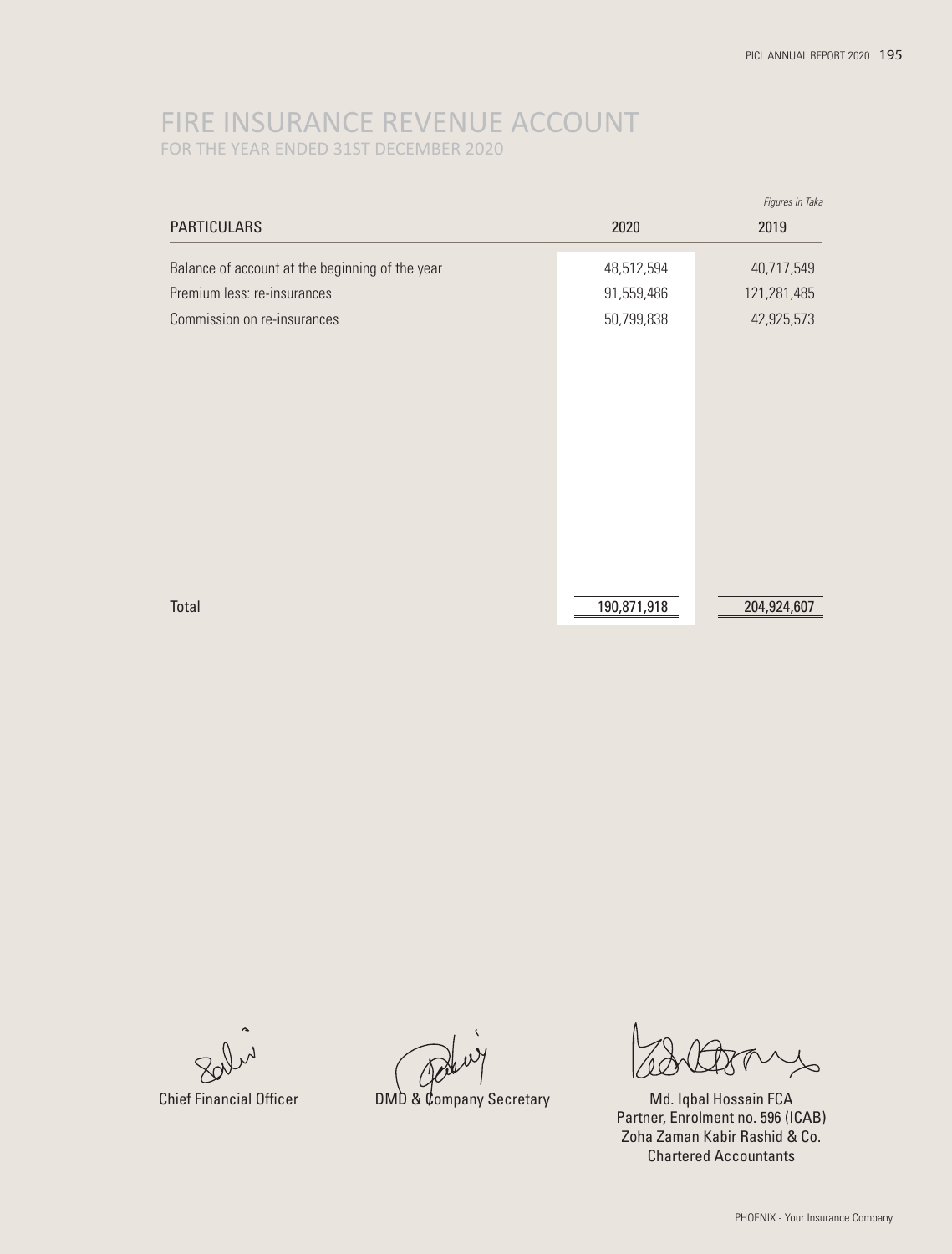# MARINE INSURANCE REVENUE ACCOUNT FOR THE YEAR ENDED 31ST DECEMBER 2020

|                                                    |             | riyules III laka |
|----------------------------------------------------|-------------|------------------|
| <b>PARTICULARS</b>                                 | 2020        | 2019             |
| Claims under policies less re-insurances           | 17,242,142  | 43,566,714       |
| Paid during the year                               | 25,533,452  | 8,764,724        |
| Total estimated liability in respect of            |             |                  |
| outstanding claims at the end of the year          |             |                  |
| whether due or intimated                           | 49,321,001  | 57,612,311       |
|                                                    | 74,854,453  | 66,377,035       |
| Less: Outstanding at the end of the previous year  | 57,612,311  | 22,810,321       |
|                                                    |             |                  |
| Commission                                         | 23,447,573  | 36,815,874       |
| <b>Expenses of Management</b>                      | 63,544,573  | 93,039,451       |
| Profit transferred to                              |             |                  |
| Profit & Loss Account                              | 67,647,733  | 49,080,633       |
| Balance of account at the end of the year as shown |             |                  |
| in the Balance Sheet being reserve for unexpired   |             |                  |
| risks @ 40% of premium income on marine cargo and  |             |                  |
| 100% of premium income on marine hull of the year  | 51,325,636  | 82,051,927       |
| Cargo                                              | 51,148,552  | 81,021,369       |
| Hull                                               | 177,084     | 1,030,558        |
|                                                    |             |                  |
| Total                                              | 223,207,657 | 304,554,599      |
|                                                    |             |                  |

Colanwoodbroek

*Figures in Taka*

Chairman Director Chief Executive Officer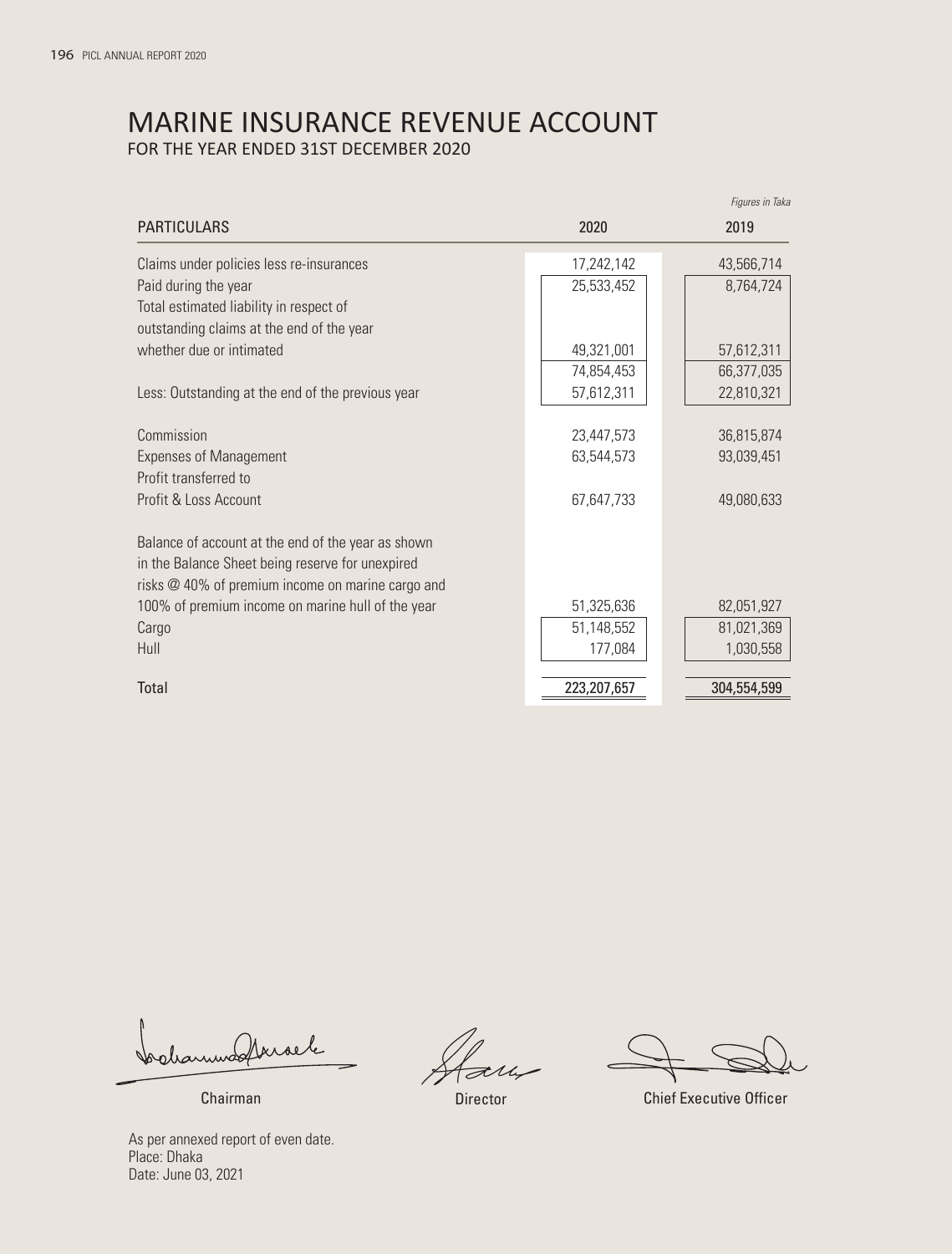# MARINE INSURANCE REVENUE ACCOUNT FOR THE YEAR ENDED 31ST DECEMBER 2020

|                                                 |             | Figures in Taka |
|-------------------------------------------------|-------------|-----------------|
| <b>PARTICULARS</b>                              | 2020        | 2019            |
| Balance of account at the beginning of the year | 82,051,927  | 84,966,549      |
| Premium less: re-insurances                     | 128,048,463 | 203,583,981     |
| Commission on re-insurances                     | 13,107,267  | 16,004,069      |
|                                                 |             |                 |
|                                                 |             |                 |
|                                                 |             |                 |
|                                                 |             |                 |
|                                                 |             |                 |
|                                                 |             |                 |
|                                                 |             |                 |
|                                                 |             |                 |
|                                                 |             |                 |
|                                                 |             |                 |
|                                                 |             |                 |
|                                                 |             |                 |
|                                                 |             |                 |
| Total                                           | 223,207,657 | 304,554,599     |

Chief Financial Officer **DMD & Company Secretary** Md. Iqbal Hossain FCA

Partner, Enrolment no. 596 (ICAB) Zoha Zaman Kabir Rashid & Co. Chartered Accountants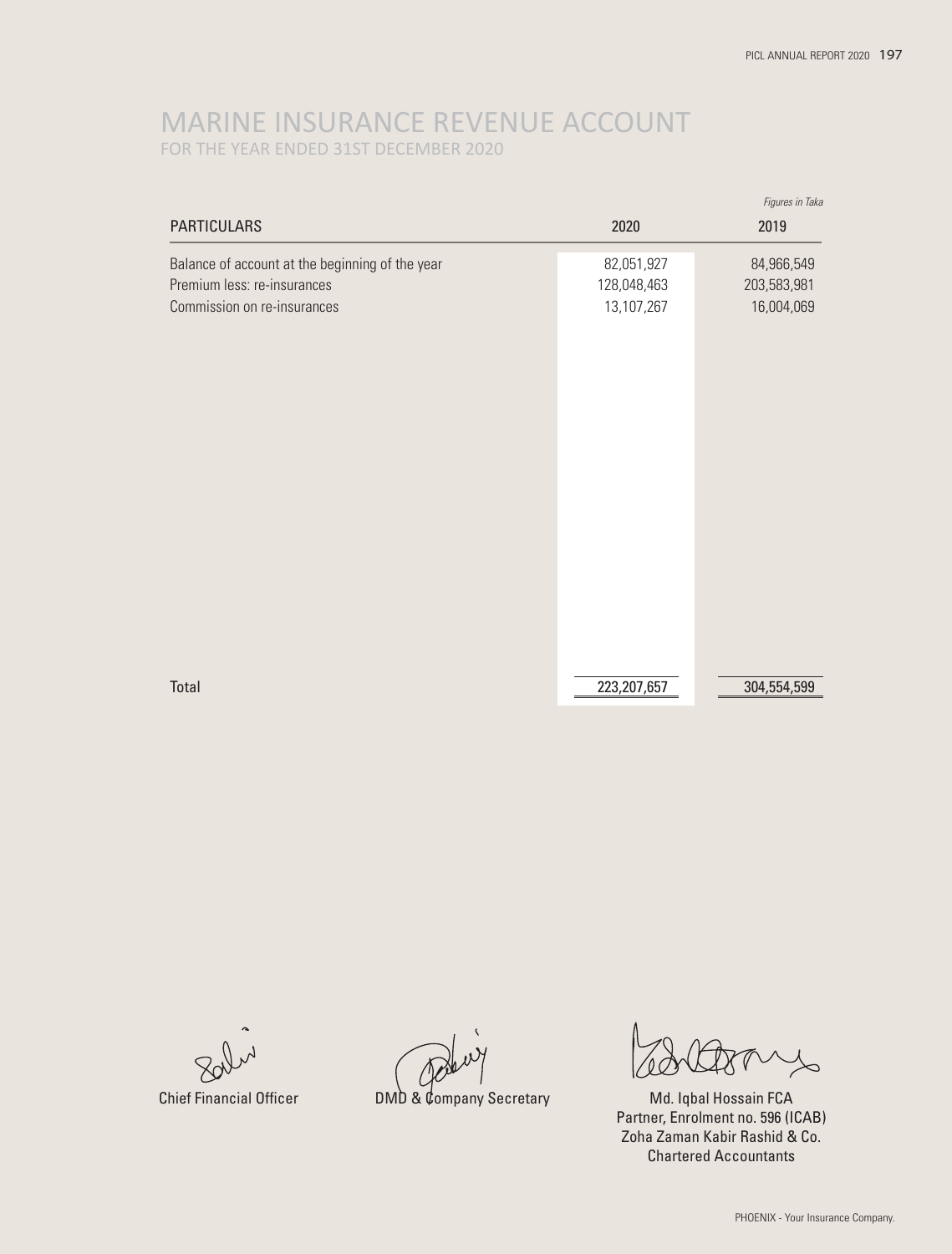# MISCELLANEOUS INSURANCE REVENUE ACCOUNT FOR THE YEAR ENDED 31ST DECEMBER 2020

|                                                                                                                          |              |            |             | Figures in Taka |
|--------------------------------------------------------------------------------------------------------------------------|--------------|------------|-------------|-----------------|
| <b>PARTICULARS</b>                                                                                                       | <b>MOTOR</b> | MISC.      | 2020        | 2019            |
| Claims under policies less re-insurances                                                                                 | 22,783,002   | 1,087,992  | 23,870,994  | 7,450,811       |
| Paid during the year                                                                                                     | 14,726,358   | 664,298    | 15,390,656  | 12,530,804      |
| Total estimated liability in respect of                                                                                  |              |            |             |                 |
| outstanding claims at the end of the year                                                                                |              |            |             |                 |
| whether due or intimated                                                                                                 | 19,534,863   | 2,602,302  | 22,137,165  | 13,656,827      |
|                                                                                                                          | 34,261,221   | 3,266,600  | 37,527,821  | 26,187,631      |
| Less: Outstanding at the end of the previous year                                                                        | 11,478,219   | 2,178,608  | 13,656,827  | 18,736,820      |
|                                                                                                                          |              |            |             |                 |
| Commission                                                                                                               | 14,120,195   | 3,852,508  | 17,972,703  | 23,074,518      |
| <b>Expenses of Management</b>                                                                                            | 36,271,578   | 15,636,056 | 51,907,634  | 64,837,726      |
| Profit transferred to                                                                                                    |              |            |             |                 |
| Profit & Loss Account                                                                                                    | 31,757,788   | 9,480,615  | 41,238,403  | 53,813,201      |
| Balance of account at the end of the year<br>as shown in the Balance Sheet being<br>reserve for unexpired risks @ 40% of |              |            |             |                 |
| premium income of the year                                                                                               | 40,649,768   | 6,656,226  | 47,305,994  | 59,361,630      |
| Total                                                                                                                    | 145,582,331  | 36,713,397 | 182,295,728 | 208,537,885     |

bolanmodtrisele

Chairman Director Chief Executive Officer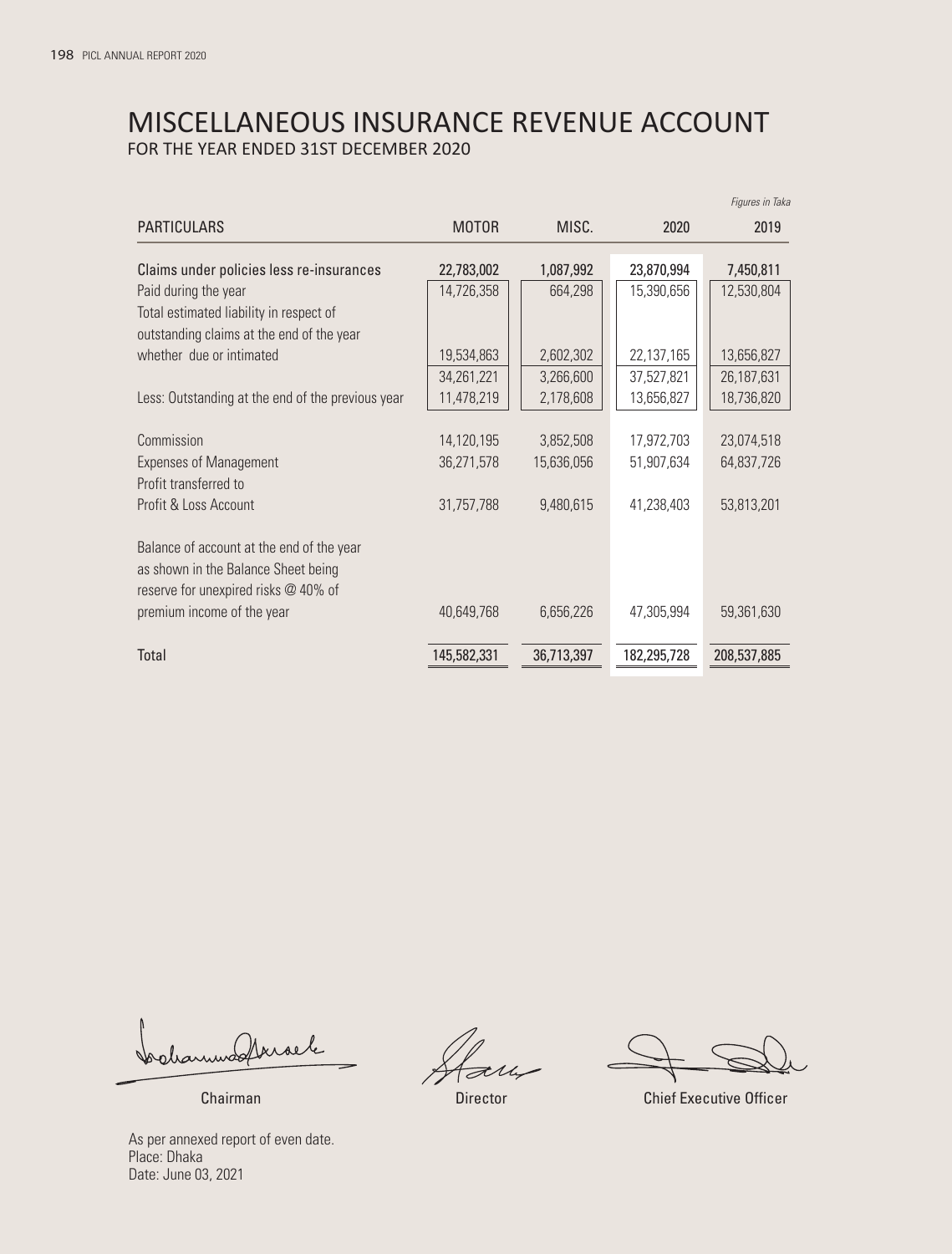|                                                                                                               |                           |                                       |                                        | Figures in Taka                        |
|---------------------------------------------------------------------------------------------------------------|---------------------------|---------------------------------------|----------------------------------------|----------------------------------------|
| <b>PARTICULARS</b>                                                                                            | <b>MOTOR</b>              | MISC.                                 | 2020                                   | 2019                                   |
| Balance of account at the beginning of the year<br>Premium less: re-insurances<br>Commission on re-insurances | 43,957,910<br>101,624,421 | 15,403,720<br>16,640,564<br>4,669,113 | 59,361,630<br>118,264,985<br>4,669,113 | 50,520,731<br>148,404,074<br>9,613,080 |
| Total                                                                                                         | 145,582,331               | 36,713,397                            | 182,295,728                            | 208,537,885                            |

Chief Financial Officer **DMD & Company Secretary** Md. Iqbal Hossain FCA

Partner, Enrolment no. 596 (ICAB) Zoha Zaman Kabir Rashid & Co. Chartered Accountants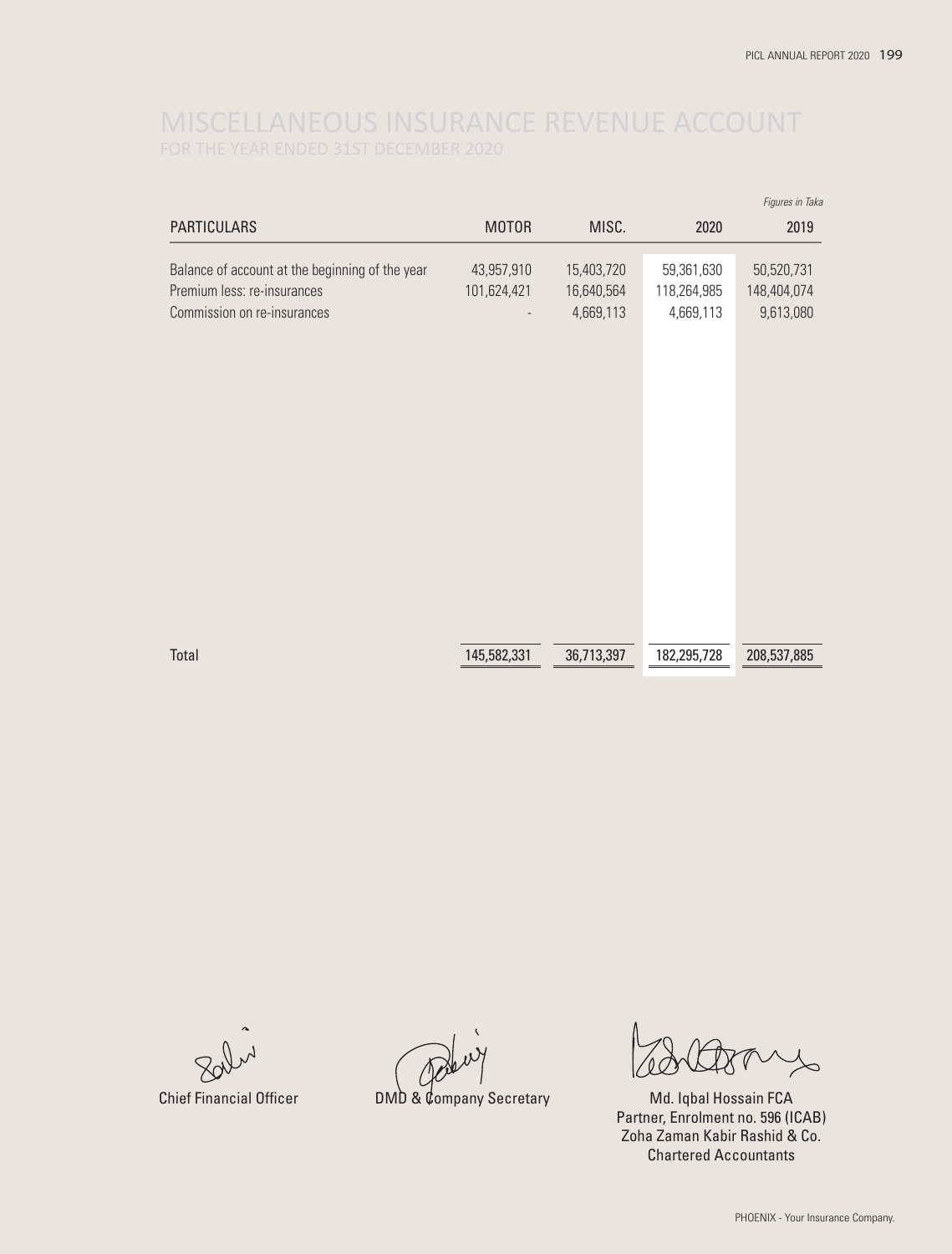# CASH FLOW STATEMENT FOR THE YEAR ENDED DECEMBER 31, 2020

|    |                                                           |                 | Figures in Taka |
|----|-----------------------------------------------------------|-----------------|-----------------|
|    | <b>PARTICULARS</b>                                        | 2020            | 2019            |
| A) | <b>Cash Flow from Operating Activities:</b>               |                 |                 |
|    | Collections from premium and other income                 | 476,668,119     | 447,601,125     |
|    | Payments for management expenses, re-insurance and claims | (376, 390, 009) | (409, 942, 654) |
|    | Income Tax paid                                           | (16, 921, 356)  | (12, 117, 061)  |
|    | Net Cash provided by operating activities                 | 83,356,754      | 25,541,410      |
| B) | <b>Cash Flow from Investing Activities:</b>               |                 |                 |
|    | Purchase of fixed assets                                  | (10,031,932)    | (765, 760)      |
|    | Disposal of fixed assets                                  | 3,200,000       |                 |
|    | Decrease/(Increase) of investment in shares               | 2,889,244       | (12,754,049)    |
|    | Net Cash used in Investing activities                     | (3,942,688)     | (13,519,809)    |
| C) | <b>Cash flow from Financing Activities:</b>               |                 |                 |
|    | Cash dividend paid                                        | (48, 409, 886)  | (48, 409, 886)  |
|    | Net Cash used in financing activities                     | (48, 409, 886)  | (48, 409, 886)  |
|    | Net Increase/(Decrease) in cash & equivalents             |                 |                 |
|    | during the year $(A+B+C)$                                 | 31,004,180      | (36, 388, 285)  |
|    | Cash & Cash equivalents at the beginning of the year      | 433,734,990     | 470,123,276     |
|    | Cash & Cash Equivalents at the end of the year            | 464,739,170     | 433,734,990     |
|    | Net operating cash flow per share                         | 2.07            | 0.63            |

drammadforsele

**Director** 

Chairman Chairman Chief Executive Officer

 $\overline{\phantom{0}}$ 

Chief Financial Officer DMD & Company Secretary Md. Iqbal Hossain FCA Partner, Enrolment no. 596 (ICAB) Zoha Zaman Kabir Rashid & Co. Chartered Accountants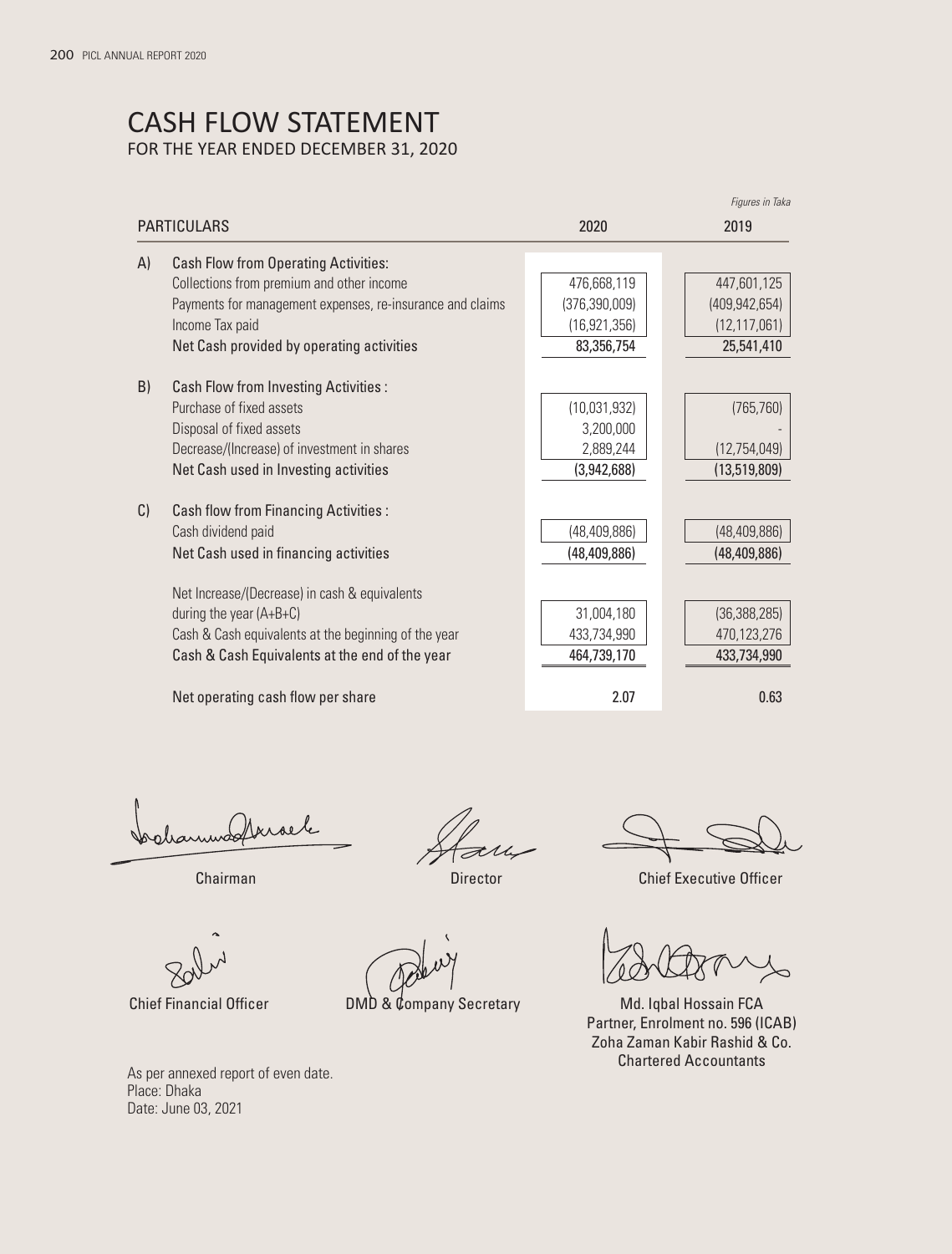| STATEMENT OF CHANGES IN EQUITY<br>31, 2020<br>FOR THE YEAR ENDED DECEMBER                                                                   |                         |                            |                           |                       |                         |                                                       | Figures in Taka                                                                                                      |
|---------------------------------------------------------------------------------------------------------------------------------------------|-------------------------|----------------------------|---------------------------|-----------------------|-------------------------|-------------------------------------------------------|----------------------------------------------------------------------------------------------------------------------|
| <b>PARTICULARS</b><br>$\vec{a}$ is                                                                                                          | Capital<br>Share        | Reserve for<br>Exceptional | Revaluation<br>Reserve    | Fair Value<br>Reserve | Premium<br>Share        | Retained<br>Earnings                                  | Total                                                                                                                |
| Adjustment of depreciation on revaluation reserve<br>Net profit for the year after tax provision<br><b>Opening Balance</b><br>Dividend Paid | 403,415,720             | 513,617,375                | 156,745,596<br>(825, 422) | 270, 154, 072         | 897,121                 | 62,276,756<br>825,422<br>93,987,074<br>(48, 409, 886) | 1,407,106,640<br>93,987,074<br>(48, 409, 886)                                                                        |
| <b>Transfer to General Reserve</b><br>Transfer to exceptional loss<br>Investment Reserve<br>S<br>$\circ$                                    |                         | 33,787,293                 |                           | 124,666,081           |                         | (33, 787, 293)                                        | 124,666,081                                                                                                          |
| Total                                                                                                                                       | 403,415,720             | 547,404,668                | 155,920,174               | 394,820,153           | 897,121                 | 74,892,073                                            | 1,577,349,909                                                                                                        |
| STATEMENT OF CHANGES IN EQUITY<br>31, 2019<br>FOR THE YEAR ENDED DECEMBER                                                                   |                         |                            |                           |                       |                         |                                                       | Figures in Taka                                                                                                      |
| <b>PARTICULARS</b><br>$\vec{\mathsf{z}}$ $\vec{\mathsf{z}}$                                                                                 | Capital<br>Share        | Reserve for<br>Exceptional | Revaluation<br>Reserve    | Fair Value<br>Reserve | Premium<br>Share        | Retained<br>Earnings                                  | <b>Total</b>                                                                                                         |
| <b>Opening Balance</b><br>Dividend Paid                                                                                                     | 403,415,720             | 466,290,421                | 157,614,461               | 400,787,161           | 897,121                 | 64,141,463<br>(48, 409, 886)                          | (48, 409, 886)<br>1,493,146,347                                                                                      |
| Adjustment of depreciation on revaluation reserve<br>Net profit for the year after tax provision<br>4<br>3                                  |                         |                            | (868, 865)                |                       |                         | 868,865<br>93,003,268                                 | 93,003,268                                                                                                           |
| Transfer to exceptional loss                                                                                                                |                         | 47,326,954                 |                           |                       |                         | (47, 326, 954)                                        |                                                                                                                      |
| Transfer to General Reserve<br>Investment Reserve<br>$\sqrt{2}$                                                                             |                         |                            |                           | (130, 633, 089)       |                         |                                                       | (130, 633, 089)                                                                                                      |
| Total                                                                                                                                       | 403,415,720             | 513,617,375                | 156,745,596               | 270,154,072           | 897,121                 | 62,276,756                                            | 1,407,106,640                                                                                                        |
| Director<br>As per annexed report of even date.<br>formunded walk<br>Chairman<br>Date: June 03, 2021<br>Place: Dhaka                        | Chief Executive Officer |                            | Chief Financial Officer   |                       | DMD & Company Secretary |                                                       | Partner, Enrolment no. 596 (ICAB)<br>Zoha Zaman Kabir Rashid & Co.<br>Chartered Accountants<br>Md. Iqbal Hossain FCA |

PICL ANNUAL REPORT 2020 **201**

PHOENIX - Your Insurance Company.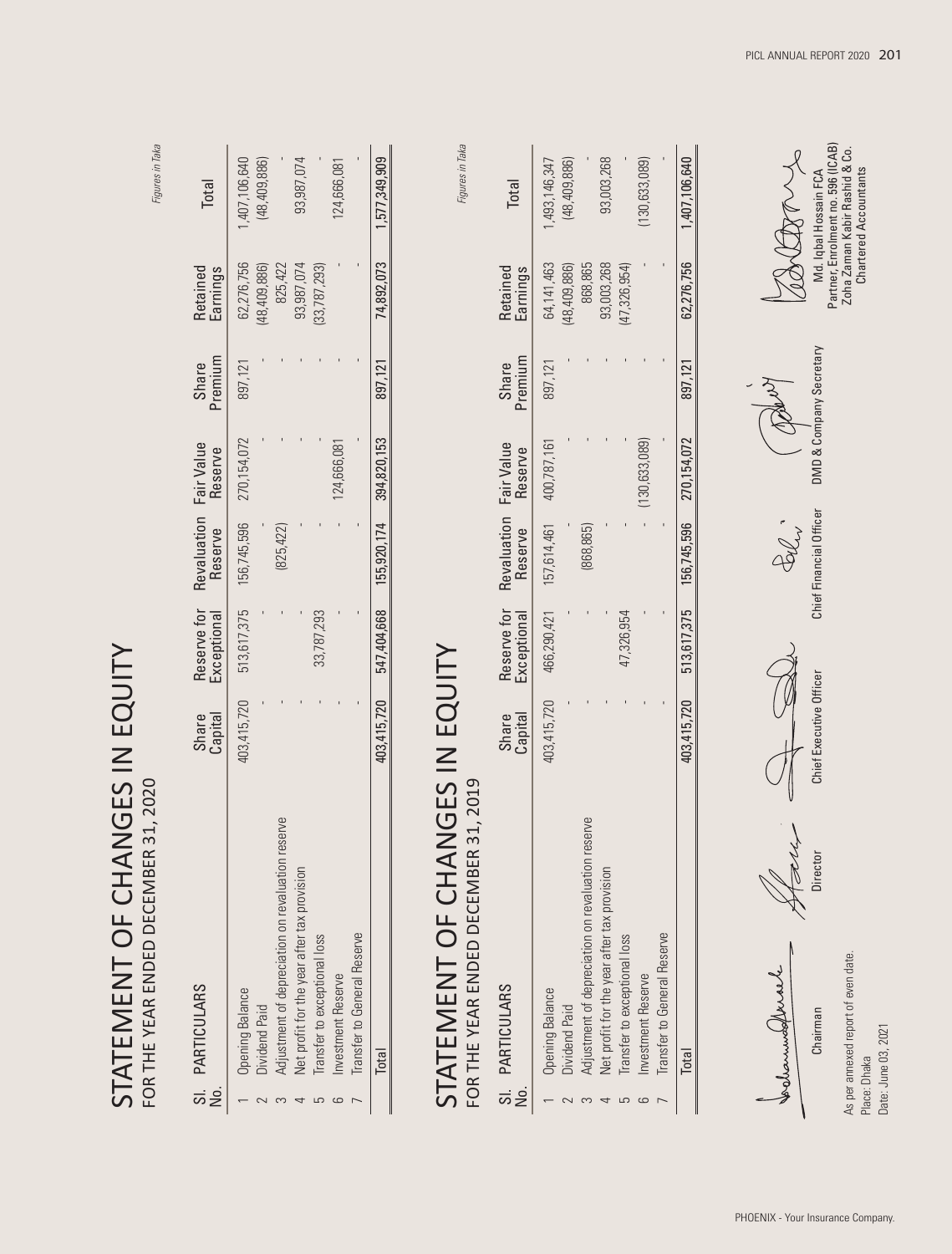# FORM "AA" Classified Summary of Assets AS AT 31ST DECEMBER-2020

|                                        |                                                                          |                              | riyures in Taka              |
|----------------------------------------|--------------------------------------------------------------------------|------------------------------|------------------------------|
|                                        | SL. NO. PARTICULARS                                                      | 2020                         | 2019                         |
|                                        | <b>NON CURRENT ASSETS</b><br>Property Plant & Equipment                  |                              |                              |
| (a)                                    | <b>l</b> and                                                             | 152,825,000                  | 152,825,000                  |
| (b)<br>(c)                             | <b>Building</b><br>Furniture & Fixture                                   | 99,109,961<br>9,145,807      | 104,326,275<br>9,461,771     |
| (d)                                    | Office Equipment                                                         | 5,331,104                    | 5,233,808                    |
| (e)                                    | Electric installation                                                    | 499,424                      | 488,819                      |
| (f)                                    | Air Cooler                                                               | 1,579,302                    | 946,087                      |
| $\begin{pmatrix} g \\ h \end{pmatrix}$ | Vehicle<br>Telephone installation                                        | 17,219,293<br>2,445,626      | 15,998,453<br>2,562,722      |
|                                        | Sub total:                                                               | 288,155,517                  | 291,842,935                  |
|                                        |                                                                          |                              |                              |
|                                        | <b>INVESTMENT</b>                                                        |                              |                              |
| (a)<br>(b)                             | <b>National Investment Bond</b><br>Investment to PSL                     | 25,000,000<br>60,000,000     | 25,000,000<br>60,000,000     |
| (c)                                    | <b>Shares of Listed Companies</b>                                        | 586.292.712                  | 450,664,088                  |
| (d)                                    | <b>Shares of Unlisted Companies</b>                                      | 45,890,060                   | 45,890,060                   |
|                                        | Sub total:                                                               | 717,182,772                  | 581, 554, 148                |
|                                        | <b>CURRENT ASSETS</b>                                                    |                              |                              |
| (a)                                    | <b>Fixed Deposit</b>                                                     | 310,647,875                  | 283,374,458                  |
| (b)                                    | <b>Short term Deposits</b>                                               | 95,804,166                   | 121,250,932                  |
| (c)                                    | <b>Current Account</b><br>Cash in hand                                   | 15,993,351                   | 12,272,270                   |
| (d)<br>(e)                             | Interest Outstanding                                                     | 42,293,778<br>1,436,875      | 16,837,330<br>1,512,500      |
| (f)                                    | <b>Sundry Debtors</b>                                                    | 504,018,525                  | 491,641,088                  |
| $(g)$<br>(h)                           | <b>Stock of Stationery &amp; Stamps</b>                                  | 1,139,423                    | 1,185,280                    |
|                                        | Amount due from other persons & bodies carrying on<br>insurance business |                              |                              |
|                                        | Sub total:                                                               | 357,621,753<br>1,328,955,746 | 355,549,194<br>1,283,623,052 |
|                                        | <b>TOTAL ASSETS</b>                                                      | 2,334,294,035                |                              |
|                                        |                                                                          |                              | 2,157,020,135                |

Certificate under regulation 7 (a) & (b) of part 1 of the first schedule to the Insurance Act.

Certified that the values of all assets have been reviewed, that the said assets except the shares in listed companies, have been set forth in the balance sheet at amounts not exceeding their realizable or market value, and that the investments in shares have been valued at cost. For the purpose of comparison market value of shares shown to the financial statements have been ascertained on the basis of average rates of last transactions of 2020 of the relevant shares published in the daily newspapers.

 $\lambda$ ghamma

**Director** 

As per annexed report of even date. Place: Dhaka Date: June 03, 2021

*Figures in Taka*

**Chairman** Chief Executive Officer Chairman Chief Executive Officer

Chief Financial Officer **DMD & Company Secretary** Md. Iqbal Hossain FCA Partner, Enrolment no. 596 (ICAB) Zoha Zaman Kabir Rashid & Co. Chartered Accountants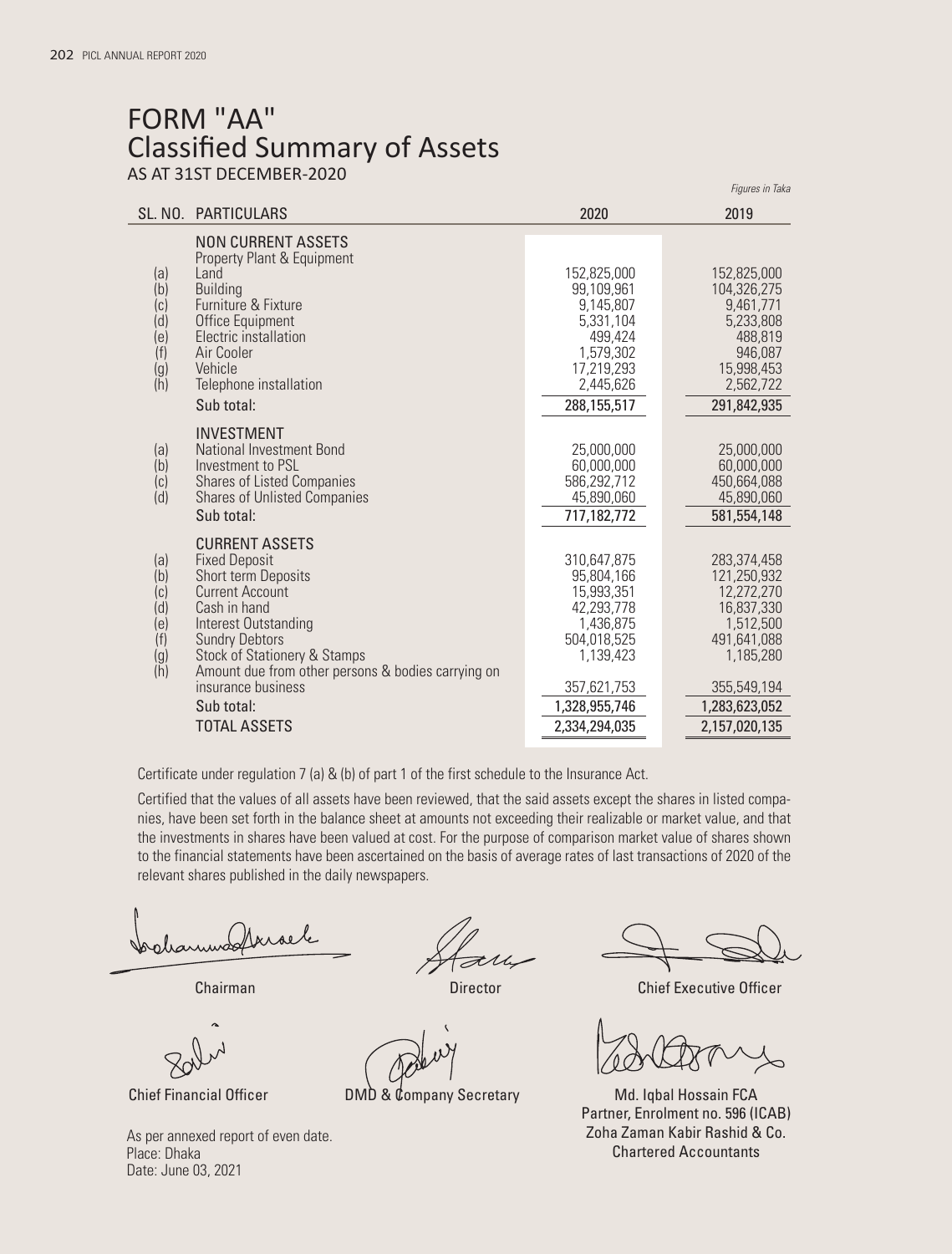# NOTES TO THE FINANCIAL STATEMENTS AND SIGNIFICANT ACCOUNTING POLICIES

FOR THE YEAR ENDED 31ST DECEMBER, 2020

#### 1.00 General Information:

#### 1.01 Legal form and status of the Company:

 Phoenix Insurance Company Ltd. was incorporated as a public limited company in Bangladesh on 27th November' 1986 under the Companies Act 1913 (present 1994) and obtained the certificate of commencement of business from the Registrar of Joint Stock Companies, Bangladesh with effect from the same date, however the certificate of commencement of insurance business from the Controller of Insurance, Government of Peoples Republic of Bangladesh was obtained with effect from 1st December' 1986.

 With the authorization of Securities and Exchange Commission the Company issued 300,000 ordinary shares at Tk. 100 each to public in 1994 and was listed with Dhaka Stock Exchange and Chittagong Stock Exchange subsequently. The Company carries its insurance activities through thirty-one branches throughout the country.

#### 1.02 Principal activities and nature of operations:

 The principal activity of the Company continued to carry on all kinds of insurance, guarantee, and indemnity business other than life insurance business. There were no significant changes in the nature of the principal activities of the Company during the year 2020 under review.

#### 1.03 Date of financial statements authorized for issue:

 Financial Statements of the Company for the year ended December 31, 2020 were authorized for issue on June 03, 2021 in accordance with a resolution of the Board of Directors.

#### 2.00 Summary of significant accounting related policies:

#### 2.01 Basic of accounting:

 The financial statements of the Company under reporting have been prepared under historical cost convention except Land & Building which is stated at revalue amount in a going concern concept and on accrual basis in accordance with Generally Accepted Accounting Principles (GAAP) and practice in Bangladesh in addition compliance with the Companies Act 1994, the Securities and Exchange Rules 1987, Listing Regulations of Dhaka Stock Exchange Ltd. & Chittagong Stock Exchange Ltd. These Statements have also been prepared in accordance with applicable International Accounting Standards (IASs) and as were adopted in Bangladesh by the Institute of Chartered Accountants of Bangladesh (ICAB) under name & style International Accounting Standards (IASs) with reference to disclosures of accounting policies and valuation of investment both.

#### 2.02 Basic of preparation:

 The Balance Sheet has been prepared in accordance with the regulation as contained in part-1 of the First Schedule and as per Form "A" as set forth in part-2 of that Schedule. Revenue Accounts for specific classes of non-life insurance business has been prepared in accordance with the regulation as contained in part-1 of the Third Schedule and as per Form "F" as set forth in part-2 of that Schedule of the Insurance Act 1938 as amended (new Insurance Act 2010). The classified summary of the assets has been prepared in accordance with Form "A" as set forth in part-2 of aforesaid Act.

#### 2.03 Branch accounting:

 The Company has thirty one (31) branches under its umbrella without having any overseas branch during the year ended December 31, 2020. The accounts of the branches are maintained and consolidated at the head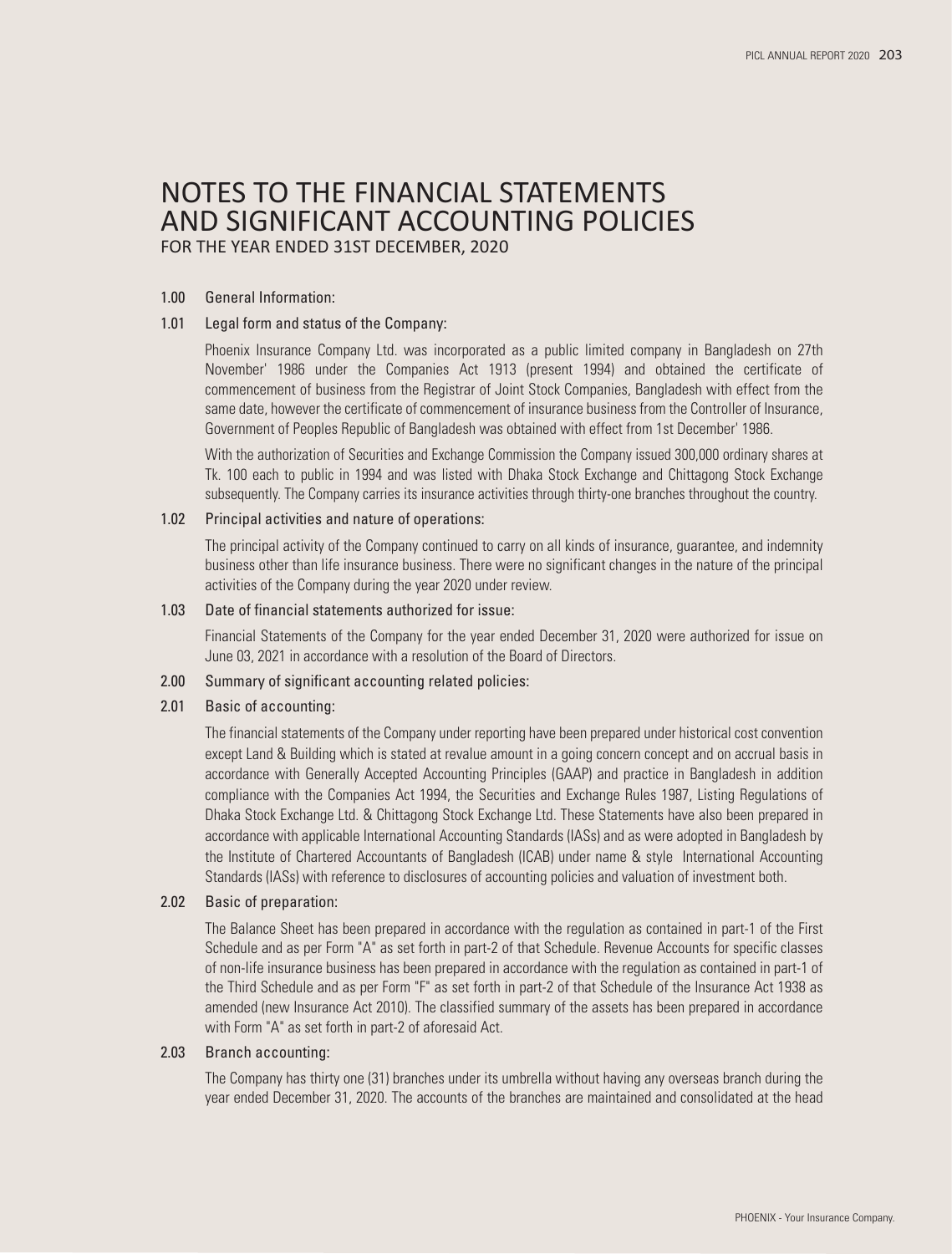office level. Only petty cash books are being maintained at the respective branches for meeting day to day expenses.

#### 2.04 Public sector business:

 As per Government decision effective from April 1990, all the Public Sector Insurance Business is being under written jointly by Sadharan Bima Corporation and 45 private sectors Insurance Companies on co-insurance basis 50% being underwritten by Sadharan Bima Corporation and the balance equally by 45 private sectors Insurance Companies.

 Company's share of public sector business is accounted for in the year in which the statement of accounts from the Sadharan Bima Corporation is received up to June 30, 2020. The statements of accounts for the period from July 1, 2019 to June 30, 2020 have been received from the Sadharan Bima Corporation and accordingly, the Company's share of Public Sector business for that period has been accounted for in the accompanying accounts. This practice is being followed consistently.

#### 2.05 Reporting currency and level of precision:

 The figures in the financial statements represent Bangladesh currency (Taka), which have been rounded off to the nearest Taka except where indicates otherwise.

#### 2.06 Foreign currency transaction:

 All foreign exchange transactions are converted to Bangladeshi Taka, which is the reporting currency, the rate of exchange were affected in the time of transaction. Insurance contracts which were underwritten in foreign currency are converted to Bangladeshi Taka at the rate of exchange prevailing the time of underwriting and revenue is recognized accordingly.

### 2.07 Property, plant and equipment:

#### A. Valuation of fixed assets

 All fixed assets are stated at cost less accumulated depreciation as per IAS 16: "Property, Plant and Equipment". The cost of acquisition of an assets comprise its purchase price and directly attributable cost of bringing the asset to its working condition for its intended use inclusive of inward freight, duties and non-refundable taxes.

#### B. Recognition of fixed assets

 The Company recognizes in the carrying amount of an item of property, plant and equipment the cost replacing part of such an item when that cost is incurred if it is probable that the future economic benefits embodied with the item will flow to the company and the cost of the item can be measured reliably. Normal expenditure incurred after the assets have been put into operation such as repair and maintenance other than major replacement, renewals and or betterment of the assets are charged off as revenue expenditure in the period in which it is incurred.

#### C. Subsequent cost

 The cost of replacing a component of an item of property, plant and equipment is recognized in the carrying amount of the item if it is probable that the future economic benefits associated with the part will flow to the Company and its cost can be measured reliably. The carrying amount of the replaced component is de-recognized.

#### D. Depreciation

 Property, Plant and Equipment are depreciated following the reducing balance method on the basis of life expectancy of the assets in accordance with IAS-16. Depreciation on newly acquired assets except land which is not depreciated, are charged for irrespective of the date of acquisition, and while no depreciation is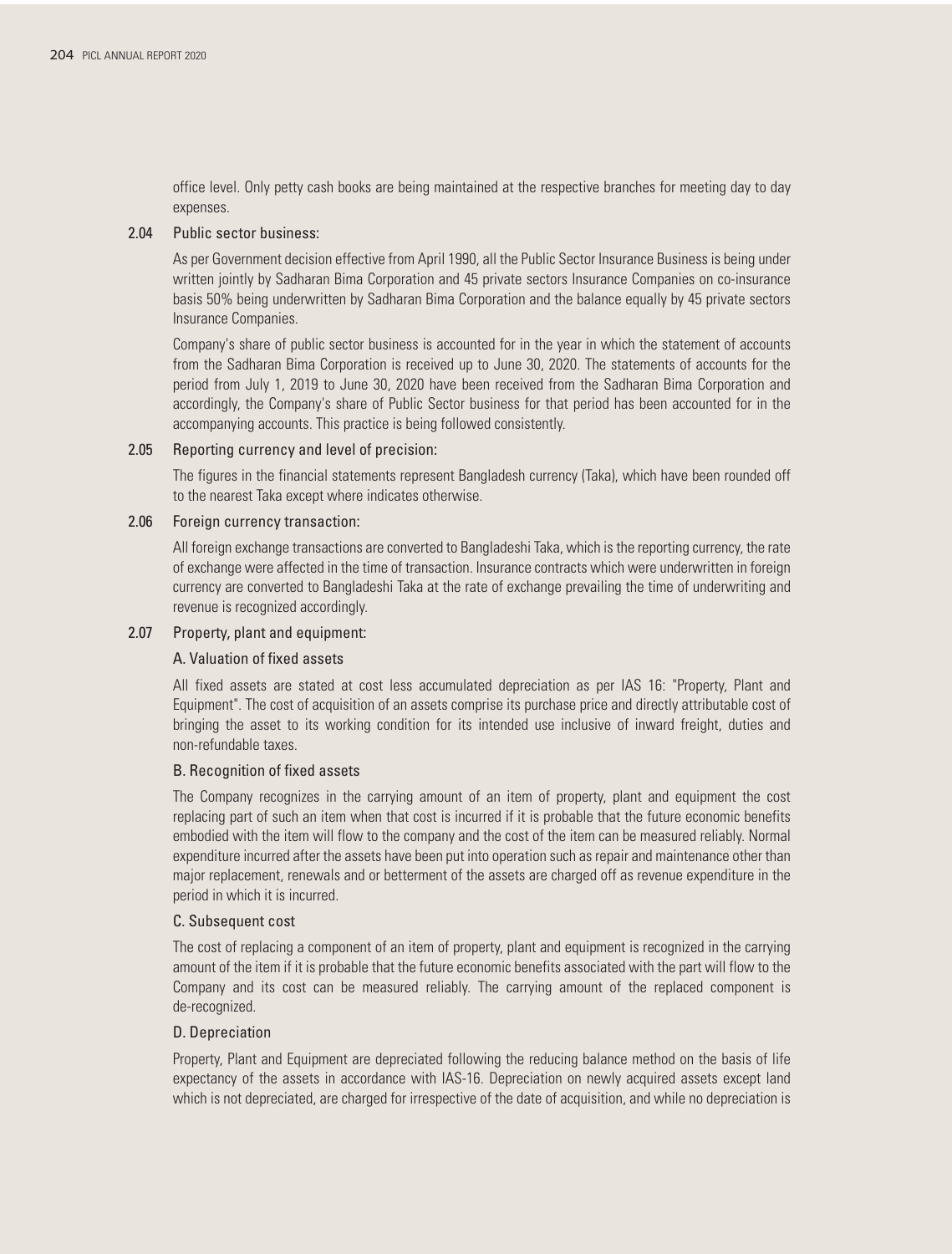charged during the year in which assets are disposed off. Assets category wise depreciation rates are as follows:

| Particulars                  | Rate |
|------------------------------|------|
| <b>Building</b>              | 5%   |
| Furniture & Fixture          | 10%  |
| Office Equipment             | 15%  |
| <b>Electric Installation</b> | 15%  |
| Air Cooler                   | 15%  |
| Vehicle                      | 20%  |
| Telephone Installation       | 5%   |

#### E. De-recognition

 An item of property, plant and equipment is de-recognized upon disposal or future economic benefits are expected from it use. Any gain or loss arising on de-recognition of the assets is included in the statement of comprehensive income in the year the assets is de-recognized.

#### F. Impairment of assets

 In each year the management assess whether there is any indication that the assets may be impaired in accordance with IAS-36: "Impairment of Assets" considering the current economic situation. Management concludes that there is no such indication exists.

#### G. Revaluation of assets

 Fixed assets were revalued by the Company as on December 31, 2010 which was conducted by professional independent valour G. K. Adjusters Ltd. In order to reflect the fair picture of the Company in the present market condition on the basis of market availability and physical condition of those fixed assets and the gain arise due to the revaluation were transferred to the revaluation reserve account as per IAS-16: "Property, Plant and Equipment".

#### 2.08 Reserve or contingencies accounts:

#### A. Reserve for exceptional losses

 As per para 6 of the 4th schedule of Income Tax Ordinance 1984 to meet the exceptional losses, Company sets aside 10% of the net premium income of the year which it is set aside from the balance of the profit to the reserve for exceptional losses. Detail calculations have been given in note 5.01.

#### B. Revaluation reserve

Revaluation surplus is transferred to revaluation reserve after restating the asset at the revalued amount.

#### 2.09 Employee benefit:

#### A. Contributory provident fund

 The Company operates a contributory provident fund for its permanent employees. The fund is approved by the National Board of Revenue (NBR), administered separately by a Board of Trustee and is funded by equal contribution from the company and the employees. This fund is invested separately from the Company.

#### B. Gratuity scheme

 The Company operates a gratuity scheme under which regular confirmed employee is entitled to benefit at graduated scale based on the length of service. The length of service for the purpose of gratuity shall be reckoned from the date of joining in the regular service of the Company. The Company has a funded gratuity for all eligible employees who have completed minimum 8 (Eight) years of continuous service with the Company. Required amount of gratuity is calculated on the basis depending on the length of service for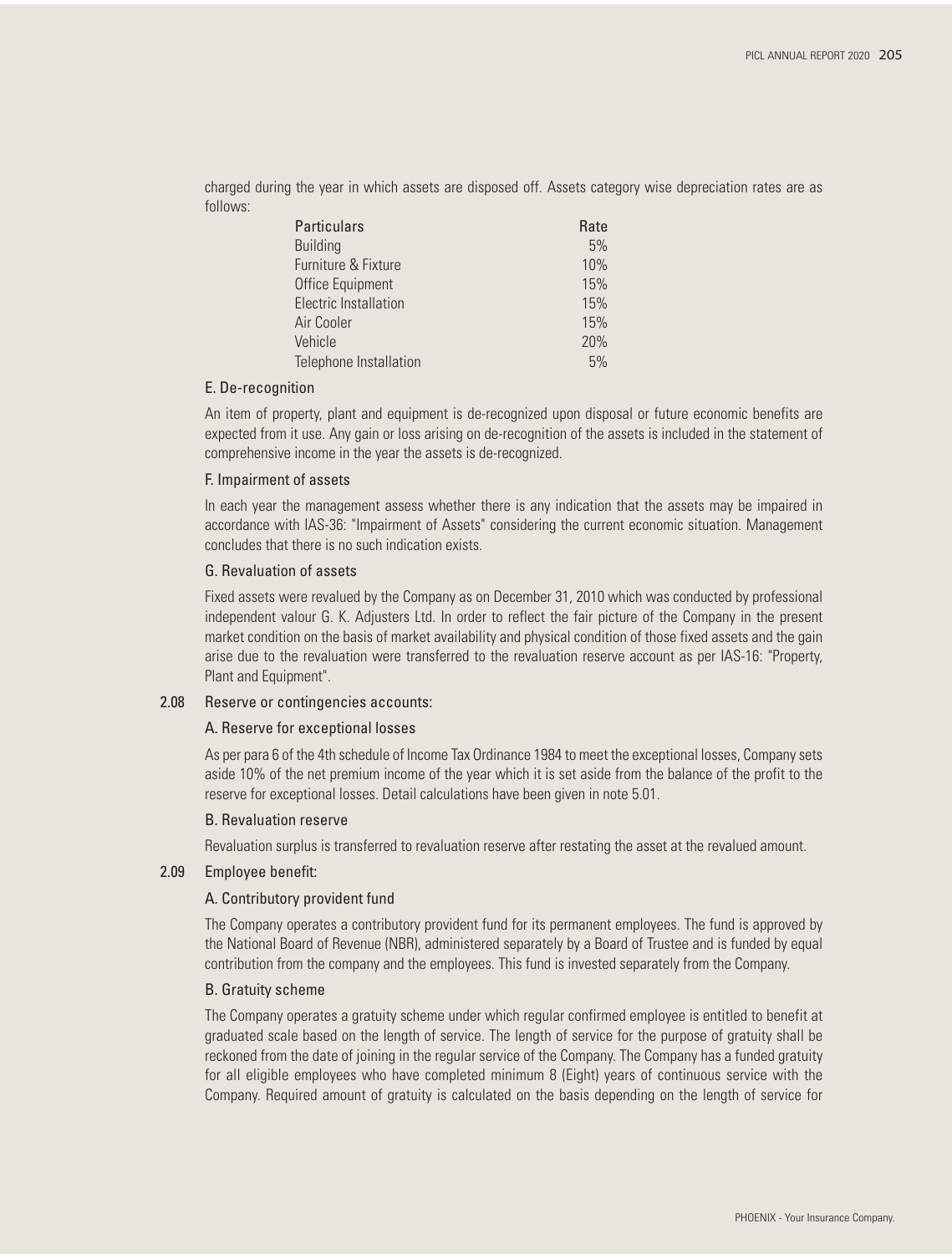every completed year as well as proportionate to the fraction period of service as of the end of the respective year.

#### C. Incentive bonus

 The Company have resorted a policy namely incentive bonus scheme for its employees who meet certain criteria based on their annual performance ascertained on net profit after tax with the approved in the Board meeting and the paid amount are accounted for the year to which same relates.

#### D. Group insurance policy

 The Company has been operating a group insurance policy for all permanent employees for the supporting of family assistance after death of any employee's as per group insurance policy terms and condition.

#### 2.10 Revenue recognition:

#### A. Underwriting premium income

 Gross underwriting business as well as re-insurance thereof and claim settled etc. have been recorded separately for each class of business and the net underwriting results thereof have been reflected in the revenue accounts after due consideration of re-insurance ceded.

#### B. Investment income recognition

 Interest on FDRs and Bangladesh Government Treasury Bond are recognized on accrual basis after making provision for income tax deductible at source. Interest on STD/SND accounts, cash dividend on investment in share and other income are recognized on cash basis for stock dividend that received by the Company against its investment, number of share increased and average cost of investment decreased.

#### C. Dividend income

Dividend income has been accounted for only when the right to receive the dividend is established.

#### 2.11 Expenses and taxes:

#### A. Recognition of expenses

 Expenses are recognized in the Statement of Profit or Loss and Other Comprehensive Income on the basis of direct association between the cost incurred and the earning of specific heads of income. All expenditure incurred has been charged to the Statement of Profit or Loss and Other Comprehensive Income in the running of the business and in maintaining the property, plant and equipment in a state of efficiency.

#### B. Income tax

 Income tax expense comprises current tax and deferred tax. Income tax expense is recognized in the Statement of Profit or Loss and Other Comprehensive Income.

#### C. Current tax

 The tax currently payable is based on taxable profits for the year. Taxable profits differs from profits as reported in the Statement of Profit or Loss and Other Comprehensive Income because it excludes items of income or expenses that are taxable or deductible in other year or are never taxable or deductible. Company's liability for current tax is calculated using tax rates that have been enacted the balance sheet date.

#### D. Deferred tax

 The corporation accounted for deferred tax as per IAS-12 " Income Taxes". Deferred tax is accounted for using the comprehensive tax balance sheet method. It is generated by temporary difference between the carrying amounts of assets and liability for financial reporting purposes and their tax base.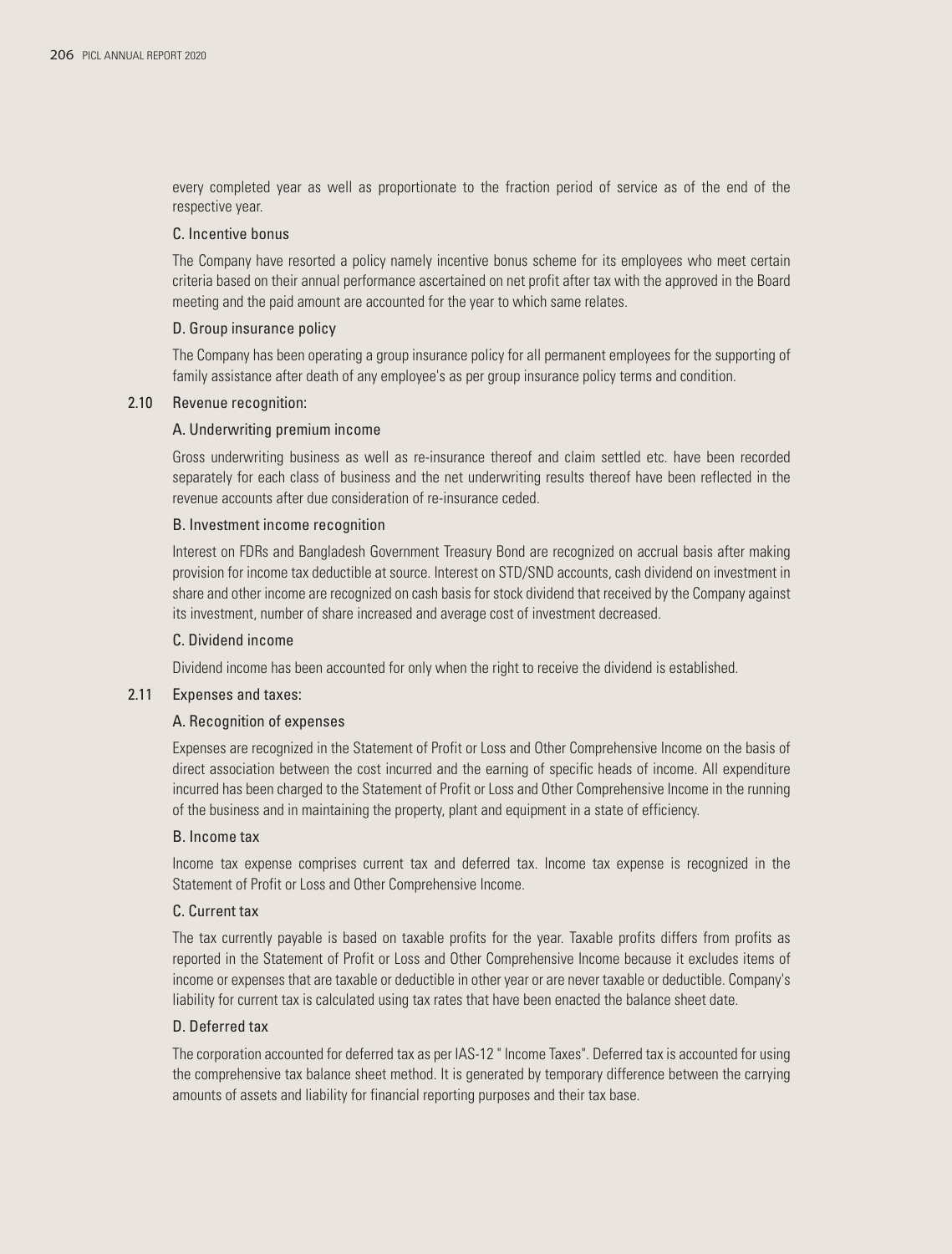Deferred tax assets, including those related to the related to the tax effects of income tax losses and credits available to be carried forward, are recognized only to the extent that it is probable that future taxable profits will be available against which the deductible temporary difference or unused tax losses and credits can be utilized.

 Deferred tax liabilities are recognized for all taxable temporary differences. They are also recognized for taxable temporary differences arising on investments and it is probable that temporary differences will not reverse in the foreseeable future. Deferred tax assets associated with these interests are recognized only to the extent that it is probable that the temporary difference will reverse in the foreseeable future and there will be sufficient taxable profit against which to utilize the benefits of the temporary difference.

 Deferred tax assets and liabilities are measured at the tax rates that are expected to apply to the period(s) when the asset and liability giving rise to them are realized or settled, based on tax rates (and tax laws) that have been enacted or substantively enacted by the reporting date. The measurement reflects the tax consequences that would follow from the manner in which the corporation at the reporting date, recovers or settles the carrying amount of its assets and liabilities.

#### 2.12 Balance of funds & accounts:

 These have been arrived at after making provision for Unexpired Risks @ 40% of net premium income on all business except marine hull insurance where provision has been made at 100% on net premium income.

#### 2.13 Management expenses:

 Total management expenses have been allocated among the different classes of business on the basis of gross premium income.

#### 2.14 Cash and cash equivalents:

 According to IAS-7 "Cash Flow Statements" cash comprises cash in hand and demand deposits and cash equivalents are short term, highly liquid investments that are readily convertible to know amounts of cash and which are subject to an insignificant risk of changes in value. IAS-1 "Presentation of Financial Statements" provides that cash and cash equivalents are not restricted in use. Considering the provisions of IAS-7 and IAS-1, cash in hand and bank balances have been considered as cash and cash equivalents.

#### 2.15 Debtors and other receivable:

These are carried at bill amount, unsecured and considered good and collectible.

#### 2.16 Stock of stationery & form:

 The Company used stationery and various printed forms such as policy, cover notes, motor certificates, money receipts, petty cash voucher, envelope, cheque payments voucher, letter head pad etc. for their service purpose. These are not saleable and charged in the accounts at cost basis. Net realized value is estimated of selling price in the ordinary course of business but the stationery & forms of the Company is not held for sale.

#### 2.17 Collection control account:

 Collection control account is the outstanding premium for both policy and cover note in respect of Fire and Marine class of business as at reporting date under bank guarantee which will be subsequently received and adjusted.

#### 2.18 Creditors and accruals:

 Liabilities are recognized for amounts to be paid in the future for service received, whether or not billed by the suppliers.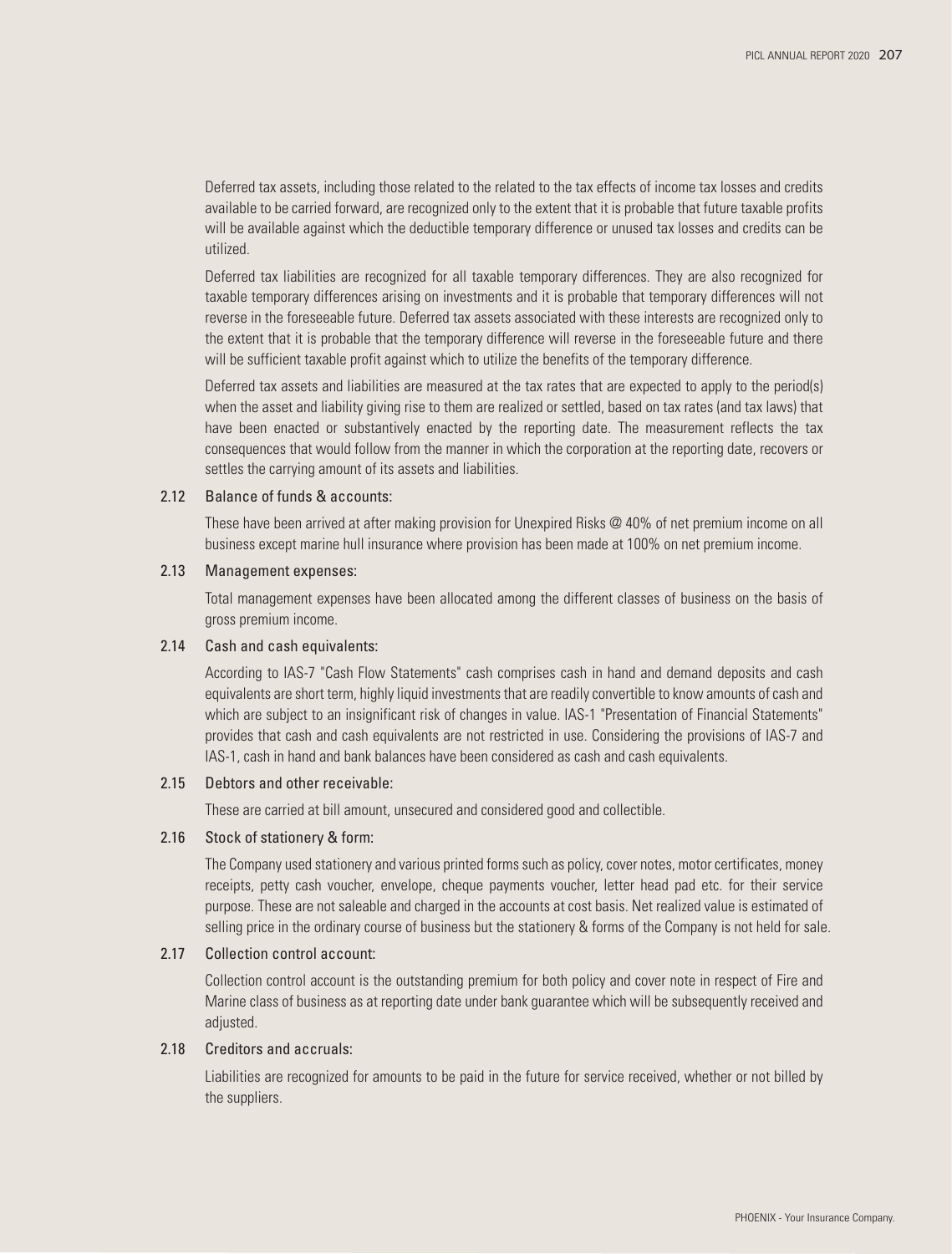#### 2.19 Earnings per share (EPS):

 The Company calculates Earning Per Share (EPS) in accordance with IAS-33, which has been shown on the face of Profit and Loss Appropriation Account.

### 2.20 Basic earnings per share:

 This has been calculated by dividing the basic earnings by the weighted average of ordinary shares outstanding during the year in accordance with ISA-33 "Earnings Per Share" which has been shown on the face of Profit and Loss Appropriation Account.

#### 2.21 Basic earnings:

 This represents earnings for the year attributable to ordinary shareholders. As there was no preference dividend, minority interest or extra ordinary items, the net profit of the year after tax has been considered as fully attributable to the ordinary shareholders.

#### 2.22 Cash flow statements:

 Cash Flow Statement is prepared principally in accordance with IAS-7 " Cash Flow Statements" and the cash flow from the operating activities has been presented under direct method as prescribed by the Securities and Exchange Rules 1987.

#### 3.00 Additional information of financial statements:

#### A. Responsibility for preparation and presentation of financial statements

 The Board of Directors is responsible for the preparation and presentation of financial statements under Section 183 of the Companies Act 1994 and as per the provision of "The International Accounting Standards Committee" (IASC).

### B. Components of the financial statements

 According to the International Accounting Standard (IAS)-1: "Presentation of Financial Statements" the complete set of Financial Statements includes the following components:

- (i) Statement of Financial Position (Balance Sheet) as at December 31, 2020.
- (ii) Statement of Profit & Loss Account & Other Comprehensive Income for the year ended December 31, 2020.
- (iii) Related Revenue Accounts for the year ended December 31, 2020.
- (iv) Statement of Cash Flows for the year ended December 31, 2020.
- (v) Statement of Changes in Equity for the year ended December 31, 2020.
- (vi) Significant Accounting Policies and Explanatory Notes.

#### C. Risk and uncertainties for use estimates in preparation of financial statements

 The preparation of financial statements in conformity with the International Accounting Standards requires management to make estimates and assumption that affect the reported amounts of assets and liabilities and disclosure of contingent assets and liabilities at the date of affect financial statements and revenue and expenses during the period reported. Actual results could differ from those estimates. Estimates are used for accounting of certain items such as long term contracts, provision for doubtful accounts, depreciation and amortization, employees benefit plans, taxes, reserves and contingencies.

#### D. Comparative information

 Comparative information have been disclosed in respect of the year 2019 for all numerical information in the financial statements and also the narrative and descriptive information when it is relevant for understanding of the current year financial statements.

 Figure of the year 2019 have been rearranged whenever considered necessary to ensure comparability with the current year.

#### E. Reporting period

Financial statements of the Company is consistently one calendar year from 1st January to 31st December.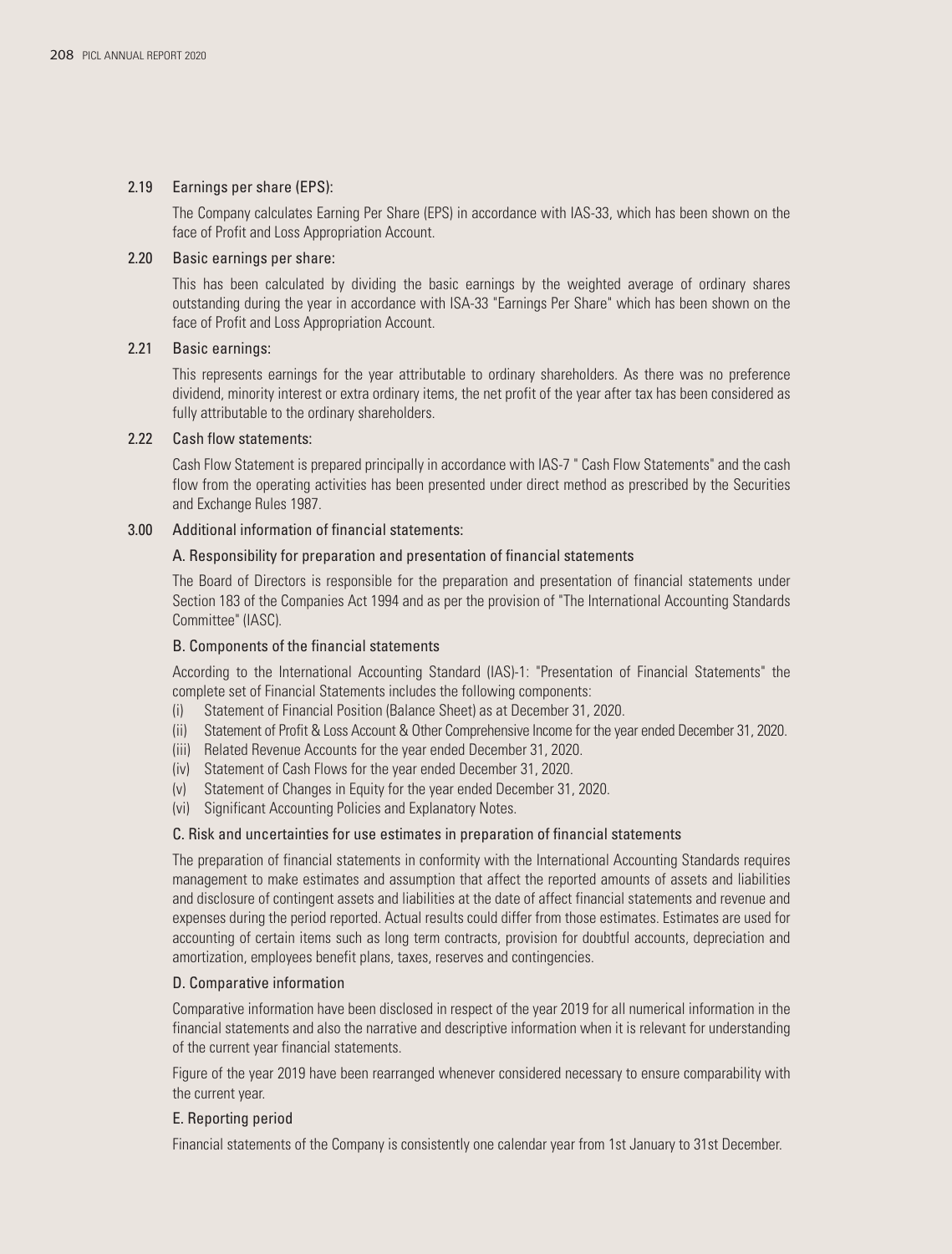### 4.00 Share capital:

### Authorized Capital:

 100,000,000 Ordinary Share of Tk. 10 each Issued, Subscribed and Paid-up Capital: 40,341,572 Ordinary Share of Tk. 10 each

 A distribution schedule of each class of equity / security setting out the number of holders and percentage in the following categories as on 31st December 2020:

|                          | Group "A" Shareholders (Sponsors) |             |                         |                                 |
|--------------------------|-----------------------------------|-------------|-------------------------|---------------------------------|
| Shareholding range       | No.of<br><b>Shareholders</b>      | No.of Share | $(\%)$ Total<br>holding | (%) of Total<br>paid-up capital |
| 300001 to 400000 Shares  |                                   | 302.170     | 1.98                    | 0.75                            |
| 500001 to 1000000 Shares | 10                                | 8,347,933   | 54.74                   | 20.69                           |
| Over 1000000 Shares      | 4                                 | 6,600,140   | 43.28                   | 16.36                           |
| Total                    | 15                                | 15,250,243  | 100.00                  | 37.80                           |

|  | roup "A" Shareholders (Sponsors) |  |  |
|--|----------------------------------|--|--|
|--|----------------------------------|--|--|

*Figures in Taka*

# General Public

| Shareholding range       | No.of<br><b>Shareholders</b> | No.of Share | $(\%)$ Total<br>holding | $(\%)$ of Total<br>paid-up capital |
|--------------------------|------------------------------|-------------|-------------------------|------------------------------------|
| Less then 500 Shares     | 1,690                        | 251,391     | 1.00                    | 0.60                               |
| 500 to 5000 Shares       | 1.378                        | 2,520,087   | 10.04                   | 6.25                               |
| 5001 to 10000 Shares     | 250                          | 1,932,442   | 7.70                    | 4.79                               |
| 10001 to 20000 Shares    | 144                          | 2,102,563   | 8.38                    | 5.21                               |
| 20001 to 30000 Shares    | 53                           | 1,359,490   | 5.42                    | 3.37                               |
| 30001 to 40000 Shares    | 32                           | 1,147,616   | 4.58                    | 2.84                               |
| 40001 to 50000 Shares    | 31                           | 1,442,484   | 5.75                    | 3.58                               |
| 50001 to 100000 Shares   | 50                           | 3,712,878   | 14.80                   | 9.20                               |
| 100001 to 1000000 Shares | 33                           | 6,614,573   | 26.36                   | 16.40                              |
| Over 1000000 Shares      | 3                            | 4,007,805   | 15.97                   | 9.94                               |
| Total                    | 3,664                        | 25,091,429  | 100.00                  | 62.18                              |

#### Composition of Shareholdings as on 31st December 2020 was under:

| <b>Type of Shareholders</b>          | No.of<br><b>Shareholders</b> | No.of Share | Share<br><b>Face Value</b> | $\frac{0}{0}$ |
|--------------------------------------|------------------------------|-------------|----------------------------|---------------|
| Sponsor Group                        | 15                           | 15,250,243  | 152,502,430                | 37.80         |
| <b>General Public (Institutions)</b> | 159                          | 5,192,867   | 51,928,670                 | 12.88         |
| General Public (Individuals)         | 3.505                        | 19,898,462  | 198,984,620                | 49.32         |
| <b>Total</b>                         | 3,679                        | 40,341,572  | 403,415,720                | 100.00        |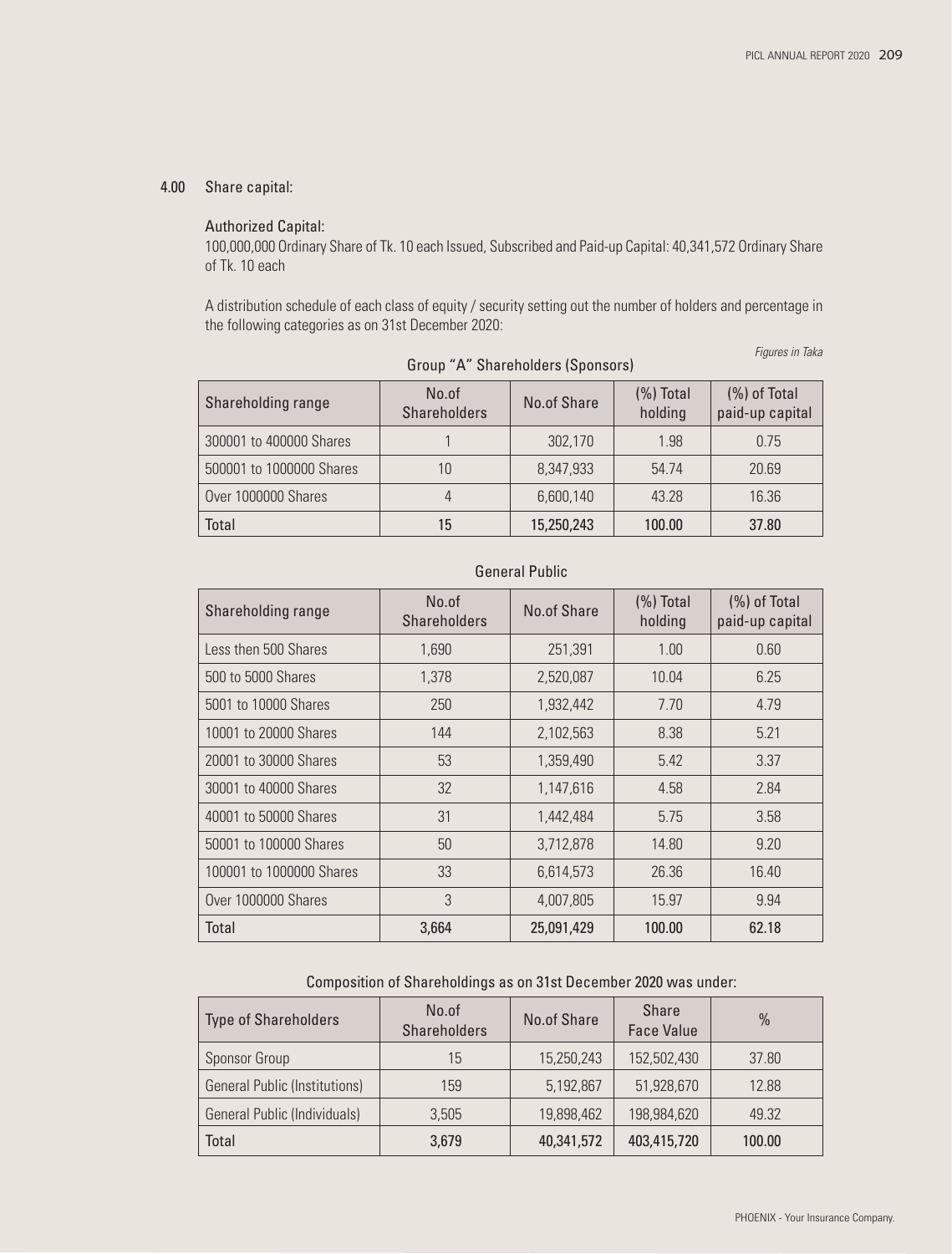#### 5.00 Reserves & Surplus:

|                                |              |               | <i>Tigurës in Taka</i> |
|--------------------------------|--------------|---------------|------------------------|
| Particular                     | <b>Notes</b> | 2020          | 2019                   |
| Reserve for exceptional losses | 5.01         | 547,404,668   | 513,617,375            |
| Retained earning               |              | 74,892,073    | 62,276,756             |
| Asset revaluation reserve      | 5.02         | 155,920,174   | 156,745,596            |
| Fair value reserve             | 5.03         | 394,820,153   | 270,154,072            |
| Total                          |              | 1,173,037,068 | 1,002,793,799          |

*Figures in Taka*

### 5.01 Reserve for exceptional losses

 As per paragraph 6 of the fourth schedule of Income Tax Ordinance 1984, as earlier, for the year 2020, 10% of the net premium was transferred to reserve for exceptional losses. Details calculation as under:

| Particular                   | 2020        | 2019        |
|------------------------------|-------------|-------------|
| <b>Opening Balance</b>       | 513.617.375 | 466.290.421 |
| Add: Reserve during the year | 33.787.293  | 47.326.954  |
| <b>Closing Balance</b>       | 547,404,668 | 513,617,375 |

 A sum of Tk. 35,142,677 has been provided for reserve for exceptional losses during the year, which is 10% of the net premium Tk. 351,426,770 earned during the year.

| <b>Particulars</b>                    | Fire            | <b>Marine</b>  | Motor                        | <b>Miscellaneous</b> | 2020            | 2019            |
|---------------------------------------|-----------------|----------------|------------------------------|----------------------|-----------------|-----------------|
| Gross Premium                         | 320,109,583     | 180,175,905    | 101,879,670                  | 43,965,672           | 646,130,830     | 780,575,102     |
| Less: Reinsurance<br>premium on ceded | (217, 525, 490) | (38, 280, 633) | (255, 249)                   | (10, 954, 492)       | (267, 015, 864) | (269, 307, 085) |
| Less: Reinsurance<br>premium on PSB   | (11,024,607)    | (13,846,809)   | $\qquad \qquad \blacksquare$ | (16, 370, 616)       | (41, 242, 032)  | (37, 998, 477)  |
| <b>Net Premium</b>                    | 91,559,486      | 128,048,463    | 101,624,421                  | 16,640,564           | 337,872,934     | 473,269,540     |
| Rate of Provision                     | 10%             | 10%            | 10%                          | 10%                  | 10%             | 10%             |
| Reserve for<br>exceptional losses     | 9,155,949       | 12,804,846     | 10,162,442                   | 1,664,056            | 33,787,293      | 47,326,954      |

The class wise summary of reserve for exceptional loss provision is as follows:

### 5.02 Revaluation reserve

 The Company's Land and Building were revalued as on 31st December 2010 by professional independent valuer G. K. Adjusters Ltd. using on the basis of market availability and physical condition of those fixed assets. The details value of such revalued assets is as follows:

| <b>Particulars</b> | Cost Value of<br>Assets as on<br>31.12.2010 | Revalued<br>amount as on<br>31.12.2010 | <b>Revaluation</b><br>Surplus as on<br>31.12.2010 | <b>WDV Value of</b><br><b>Revaluation</b><br>Reserve as on<br>31.12.2020 | <b>WDV Value of</b><br><b>Revaluation</b><br>Reserve as on<br>31.12.2019 |
|--------------------|---------------------------------------------|----------------------------------------|---------------------------------------------------|--------------------------------------------------------------------------|--------------------------------------------------------------------------|
| Land               | 6.474.844                                   | 152,825,000                            | 146,350,156                                       | 140,237,156                                                              | 140,237,156                                                              |
| <b>Building</b>    | 37,280,239                                  | 81.050.000                             | 43,769,761                                        | 15,683,018                                                               | 16,508,440                                                               |
| Total              | 43,755,083                                  | 233,875,000                            | 190,119,917                                       | 155,920,174                                                              | 156,745,596                                                              |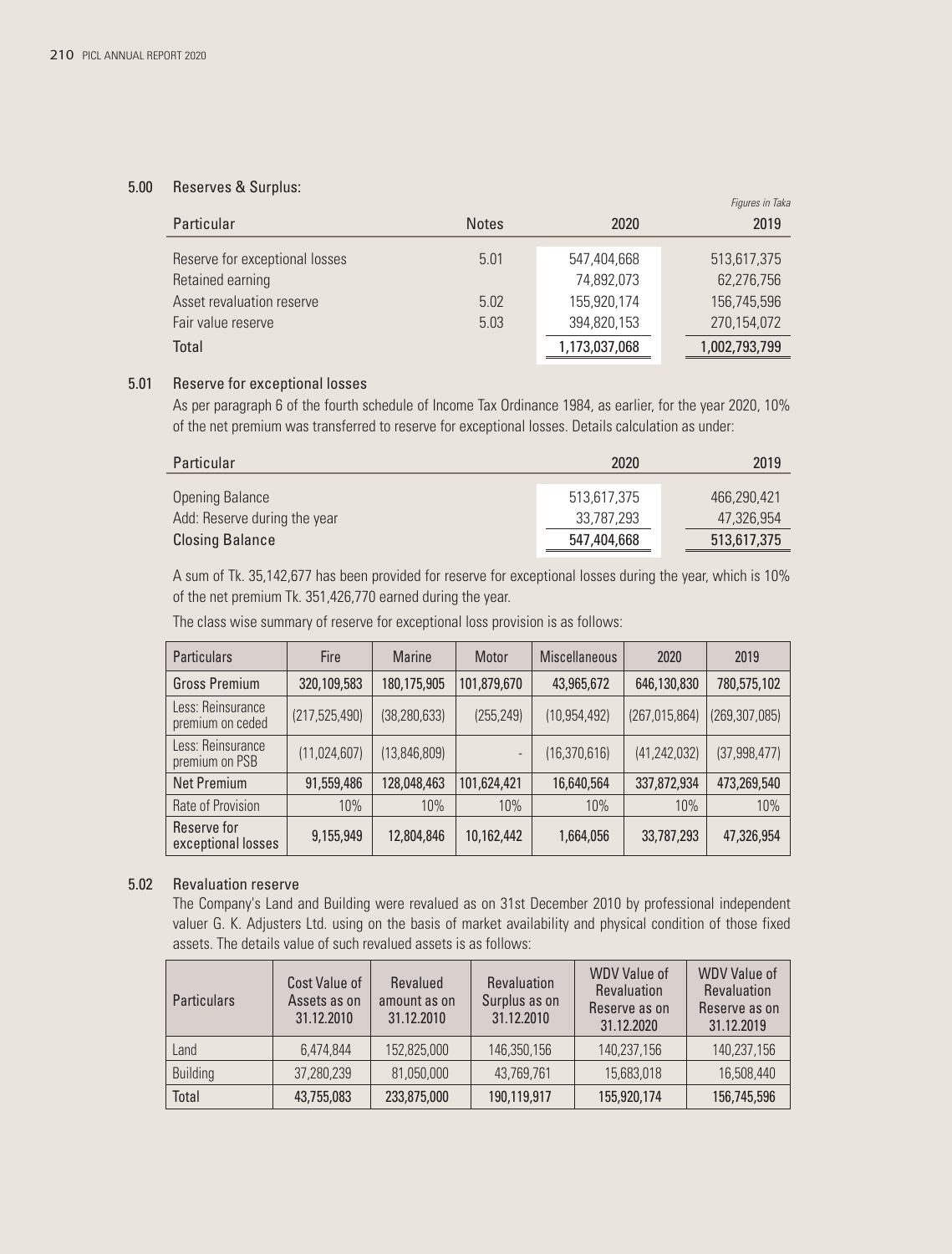#### *Figures in Taka*

#### 5.02(a): Carrying value of Revaluation surplus

|      | Particular                                                                                   | 2020                                      | 2019                                          |
|------|----------------------------------------------------------------------------------------------|-------------------------------------------|-----------------------------------------------|
|      | <b>Opening Balance</b><br>Less: Adjustment of excess depreciation                            | 156.745.596<br>(825, 422)                 | 157,614,461<br>(868, 865)                     |
|      | <b>Closing Balance</b>                                                                       | 155,920,174                               | 156,745,596                                   |
| 5.03 | <b>Fair Value Reserve</b><br>Particular                                                      | 2020                                      | 2019                                          |
|      | <b>Opening Balance</b><br>Transfer from other comprehensive income<br><b>Closing Balance</b> | 270,154,072<br>124,666,081<br>394,820,153 | 400.787.161<br>(130, 633, 089)<br>270,154,072 |

#### 6.00 Balance of Fund & Account

As per para 27 A (2) (b) Insurance Act' 1938 for the purpose of sub-section (1) the Company has made necessary provision for un-expired risk reserve during the year 40% of net premium on Fire, Marine, Motor, Miscellaneous and 100% on Marine Hull business. Class wise un-expired risk reserve is as follows:

| <b>Class of Business</b> | Net Premium | Percentage | 2020        | 2019        |
|--------------------------|-------------|------------|-------------|-------------|
| Fire                     | 91,559,486  | 40%        | 36,623,794  | 48,512,594  |
| Motor                    | 101,624,421 | 40%        | 40,649,768  | 43,957,910  |
| <b>Miscellaneous</b>     | 16,640,564  | 40%        | 6,656,226   | 15,403,720  |
| <b>Marine</b>            | 127,871,379 | 40%        | 51,148,552  | 81,021,369  |
| Marine Hull              | 177,084     | 100%       | 177,084     | 1,030,558   |
| Total                    | 337,872,934 |            | 135,255,424 | 189,926,151 |

#### 7.00 Premium Deposits:

 The below mentioned amount includes premium received against cover notes for which policies have not been issued within 31st December 2020. While the risks against non-marine hull have been assumed form the issuance of cover notes, risks against marine cargo have not been assumed until shipment advice are provided and accordingly, policies are issued.

 This represents the amount deposited with the Company against cover notes for which no policy has been issued up to 31st December 2020. The breakup is as under:

| Particular   | 2020       | 2019       |  |
|--------------|------------|------------|--|
| Marine Cargo | 25,094,299 | 16,505,575 |  |
| <b>Total</b> | 25,094,299 | 16,505,575 |  |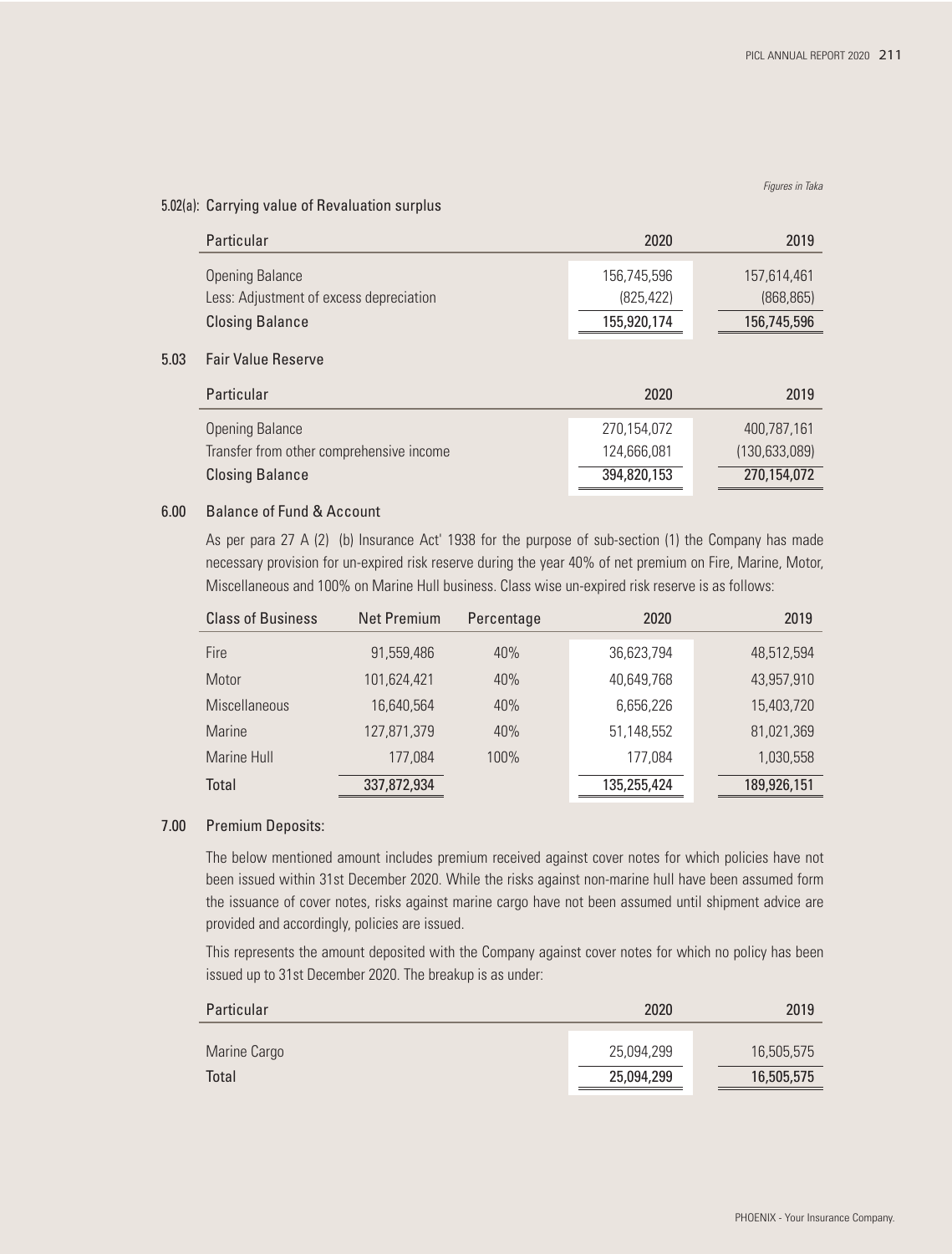# 8.00 Gratuity Fund:

The Company has been made the provision for Employee's Gratuity Fund during the year as per International Accounting Standard (IAS)-19 under employee's retirement benefit scheme.

|                               |             | Figures in Taka |
|-------------------------------|-------------|-----------------|
| <b>Particulars</b>            | 2020        | 2019            |
| <b>Opening Balance</b>        | 27,792,334  | 23,829,640      |
| Add: Provision made this year | 9,000,000   | 5,000,000       |
| Less: Paid during the year    | (4,587,640) | (1,037,306)     |
| <b>Closing Balance</b>        | 32,204,694  | 27,792,334      |

### 9.00 Reserves for Corporate Social Responsibility (CSR):

| <b>Particulars</b>            | 2019        | 2018      |
|-------------------------------|-------------|-----------|
| <b>Opening Balance</b>        | 3,540,026   | 3,440,026 |
| Add: Provision made this year | 1,000,000   | 500,000   |
| Less: Payment during the year | (1,762,500) | (400,000) |
| <b>Closing Balance</b>        | 2,777,526   | 3,540,026 |

### 10.00 Deferred Liability for Tax:

| <b>Particulars</b>         | 2020       | 2019           |
|----------------------------|------------|----------------|
| <b>Opening Balance</b>     | 54.277.509 | 71,230,079     |
| Add: Provided for the year | 11.326.695 | (16, 952, 570) |
| <b>Closing Balance</b>     | 65,604,204 | 54,277,509     |

Details calculation of Deferred Liability for Tax is as follows:

|     | <b>Particulars</b>                                                | 2020        | 2019        |
|-----|-------------------------------------------------------------------|-------------|-------------|
| (a) | Property, Plant & Equipment at cost:                              |             |             |
|     | WDV of fixed asset at accounting base<br>(i)                      | 115,666,998 | 117,978,712 |
|     | WDV of fixed asset at Tax base<br>(ii)                            | 67,250,556  | 69,307,405  |
|     | (iii) Taxable temporary difference (i-ii)                         | 48,416,442  | 48,671,307  |
|     | <b>Tax Rate</b>                                                   | 37.50%      | 37.50%      |
|     | <b>Closing Deferred Tax Liability</b><br>(iv)                     | 18,156,166  | 18.251.740  |
|     | <b>Opening Deferred Tax Liability</b><br>(v)                      | 18,251,740  | 18,660,471  |
|     | (vi) Provision for Deferred Tax Expenses /<br>$(Income)$ $(iv-v)$ | (95, 574)   | (408, 731)  |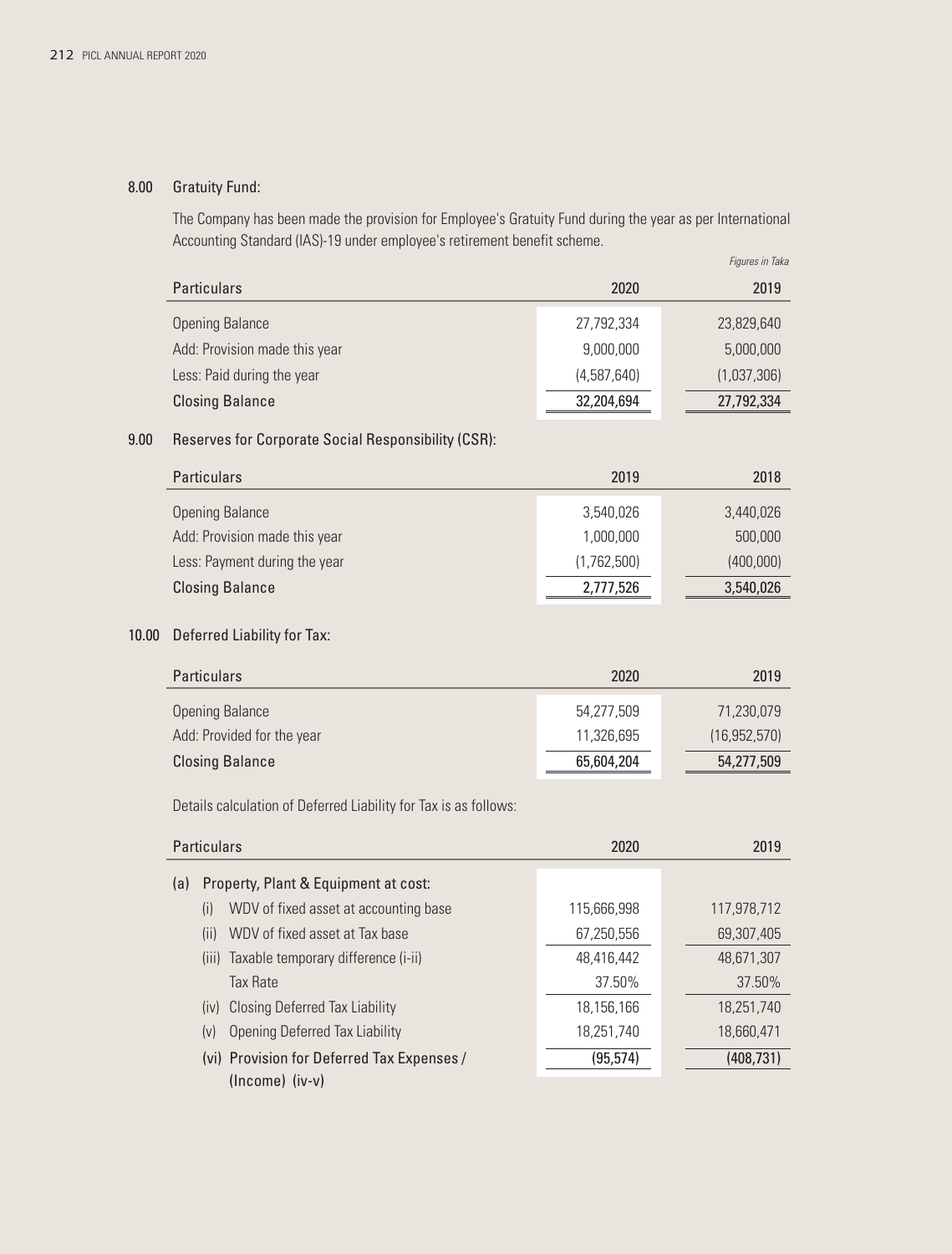|             |                                                 |                | Figures in Taka |
|-------------|-------------------------------------------------|----------------|-----------------|
| Particulars |                                                 | 2020           | 2019            |
| (b)         | <b>Gratuity Payable:</b>                        |                |                 |
| (i)         | At accounting base                              | (32, 204, 694) | (27, 792, 334)  |
| (ii)        | At Tax base                                     |                |                 |
|             | (iii) Deductible temporary difference (i-ii)    | (32, 204, 694) | (27, 792, 334)  |
|             | <b>Tax Rate</b>                                 | 37.50%         | 37.50%          |
|             | (iv) Closing Deferred Tax Liability             | (12,076,760)   | (10, 422, 125)  |
|             | (v) Opening Deferred Tax Liability              | (10, 422, 125) | (8,936,115)     |
|             | (vi) Provision for Deferred Tax Expenses /      |                |                 |
|             | (Income) (iv-v)                                 | (1,654,635)    | (1,486,010)     |
| (c)         | <b>Revaluation on Building:</b>                 |                |                 |
| (i)         | WDV at accounting base                          | 26,138,364     | 27,514,067      |
|             | (ii) WDV at Tax base                            |                |                 |
|             | (iii) Taxable temporary difference (i-ii)       | 26,138,364     | 27,514,067      |
|             | <b>Tax Rate</b>                                 | 37.50%         | 37.50%          |
|             | (iv) Closing Deferred Tax Liability             | 9,801,887      | 10,317,775      |
|             | (v) Opening Deferred Tax Liability              | 10,317,775     | 10,860,816      |
|             | (vi) Provision for Deferred Tax Expenses /      |                |                 |
|             | (Income) (iv-v)                                 | (515, 889)     | (543, 041)      |
| (d)         | <b>Revaluation on Land:</b>                     |                |                 |
|             | WDV at accounting base                          | 146,350,156    | 152,825,000     |
| (i)<br>(ii) | WDV at Tax base                                 |                |                 |
|             | (iii) Taxable temporary difference (i-ii)       | 146,350,156    | 152,825,000     |
|             | <b>Tax Rate</b>                                 | 4.00%          | 4.00%           |
|             | (iv) Closing Deferred Tax Liability             | 5,854,006      | 6,113,000       |
| (v)         | Opening Deferred Tax Liability                  | 6,113,000      | 6,113,000       |
|             | (vi) Provision for Deferred Tax Expenses /      |                |                 |
|             | (Income) (iv-v)                                 | (258, 994)     |                 |
| (e)         | Fair Value Reserve:                             |                |                 |
| (i)         | Carrying value at accounting base               | 438,689,059    | 300,171,191     |
| (ii)        | Carrying value at Tax base                      |                |                 |
| (iii)       | Taxable temporary difference (i-ii)             | 438,689,059    | 300,171,191     |
|             | <b>Tax Rate</b>                                 | 10.00%         | 10.00%          |
|             | (iv) Closing Deferred Tax Liability             | 43,868,906     | 30,017,119      |
| (v)         | <b>Opening Deferred Tax Liability</b>           | 30,017,119     | 44,531,907      |
|             | (vi) Provision for Deferred Tax Expenses /      |                |                 |
|             | (Income) (iv-v)                                 | 13,851,787     | (14, 514, 788)  |
|             | Closing Deferred Liability for Tax in this year | 11,326,695     | (16, 952, 570)  |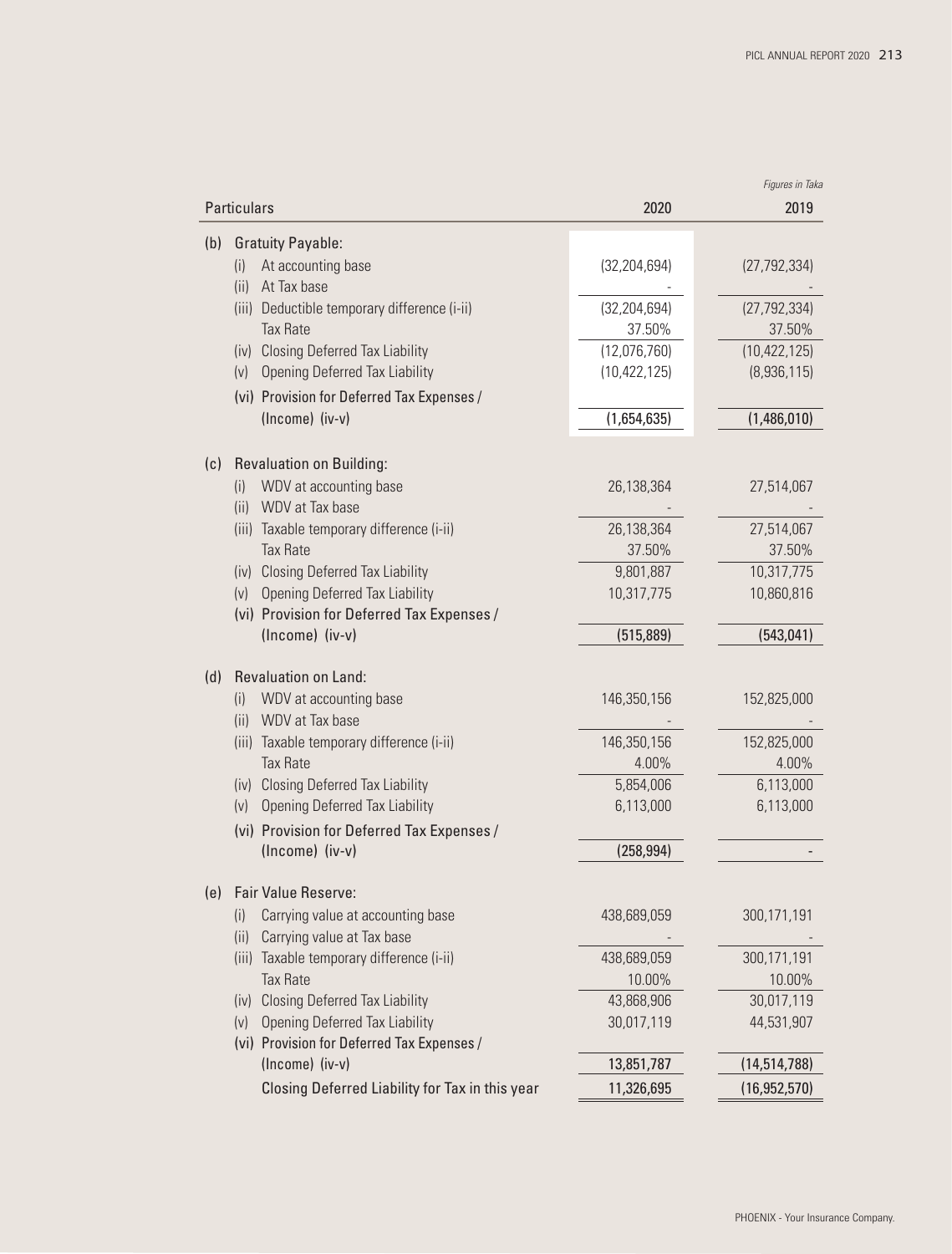|                          |            | Figures in Taka |
|--------------------------|------------|-----------------|
| <b>Class of Business</b> | 2020       | 2019            |
| Fire                     | 20,037,266 | 11,395,187      |
| <b>Marine</b>            | 49,321,001 | 57,612,311      |
| Motor                    | 19,534,863 | 11,478,219      |
| <b>Miscellaneous</b>     | 2,602,302  | 2,178,608       |
| Total                    | 91,495,432 | 82,664,325      |

#### 11.00 Estimated Liability in respect of Outstanding Claims Whether Due or Intimated:

 All the claims of which the company received intimation within 31st December 2020 have been taken into consideration while the estimating the liability in respect of outstanding claims.

### 12.00 Amount Due to Other Person or Bodies Carrying on Insurance Business :

 This amount is payable to Sadharan Bima Corporation on account of re-insurance arrangements with them and to other local insurance companies under co-insurance scheme. Break up of the amount is as under:

|       | <b>Particulars</b>                        | 2020        | 2019        |
|-------|-------------------------------------------|-------------|-------------|
|       | Sadharan Bima Corporation Treaty Business | 33,756,719  | 33,489,567  |
|       | Port Folio Commission on Acceptance       | 11,504      | 11,504      |
|       | Port Folio Loss Withdraw                  | 888,955     | 888,955     |
|       | <b>Co-Insurance Business</b>              | 275,380     | 360,280     |
|       | Total                                     | 34,932,558  | 34,750,306  |
| 13.00 | <b>Sundry Creditors:</b>                  |             |             |
|       | Particulars                               | 2020        | 2019        |
|       | <b>Bills Payable</b>                      | 145,270     | 170,998     |
|       | Tax Deduction on Employee's Salaries      | 610,225     | 1,015,179   |
|       | VAT                                       | 3,025,210   | 4,138,912   |
|       | <b>Commission Payable</b>                 | 784,749     | 314,374     |
|       | <b>Provision for Incentive Bonus</b>      | 12,500,000  | 7,500,000   |
|       | <b>Provision for Audit Fee</b>            | 250,000     | 250,000     |
|       | <b>Provision for Office Rent</b>          | 423,897     |             |
|       | Companies Contribution to P.F.            |             | 783,214     |
|       | Employees Contribution to P.F.            |             | 783,214     |
|       | Provident Fund Loan & Interest Realized   |             | 472,270     |
|       | Provision for Income Tax (Notes: 13.01)   | 304,275,799 | 274,626,892 |
|       | <b>Security Receipts</b>                  | 100,000     | 100,000     |
|       | <b>Outstanding Refund Premium</b>         | 7,739,168   | 726,926     |
|       | Insurance Stamps on Deposit Premium       | 425,670     | 275,290     |
|       | Provision for Expenses & Others           | 9,300,000   | 9,300,000   |
|       | Temporary Loan (Mercantile Bank Limited)  | 30,000,000  | 40,000,000  |
|       | Total                                     | 369,579,988 | 340,457,269 |
|       |                                           |             |             |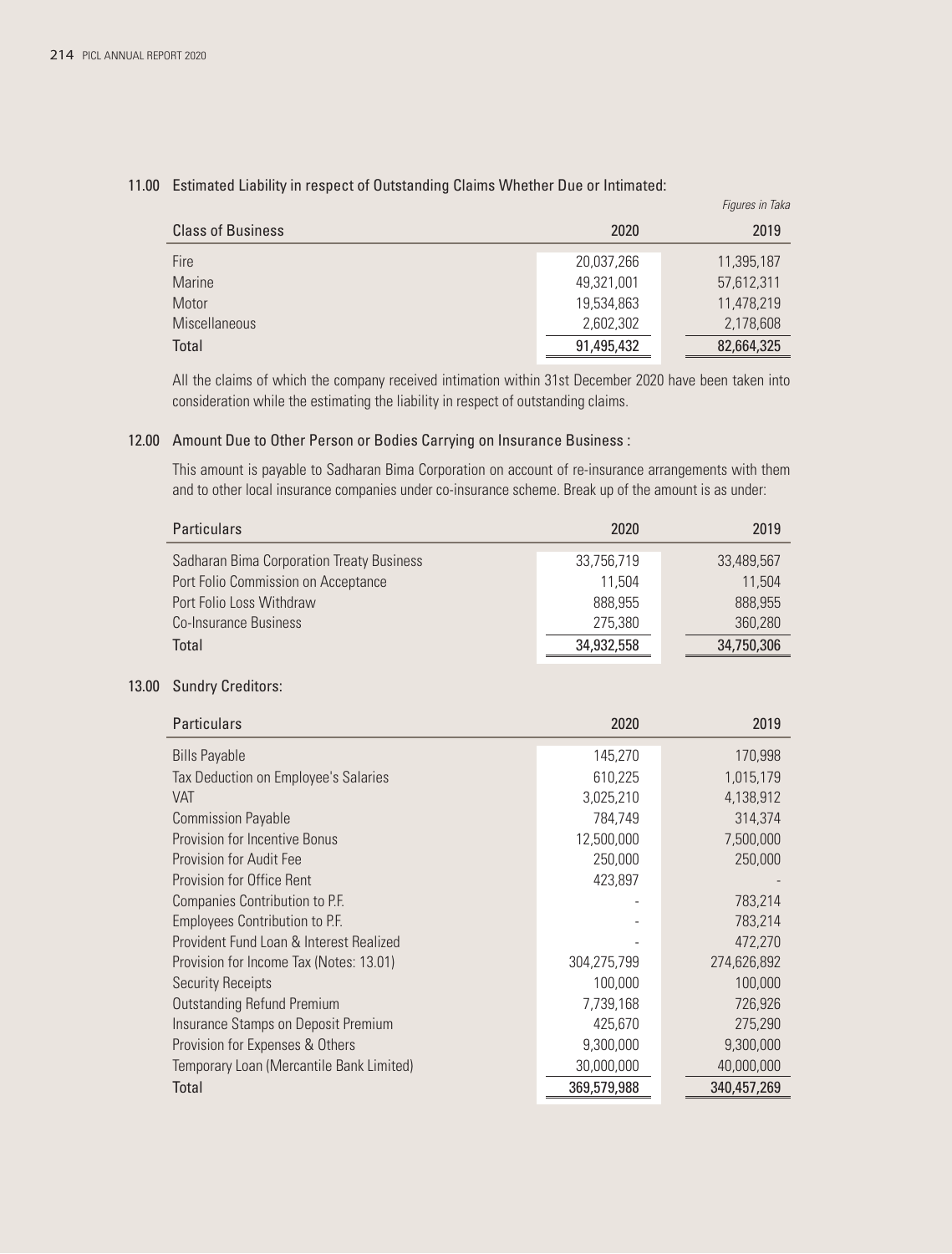### 13.01 Provision for Income Tax

| 13.01 | Provision for Income Tax                                 |                           | Figures in Taka           |
|-------|----------------------------------------------------------|---------------------------|---------------------------|
|       | <b>Particulars</b>                                       | 2020                      | 2019                      |
|       | <b>Opening Balance</b><br>Add: Provision during the year | 274,626,892<br>29,648,907 | 249.922.388<br>24,704,504 |
|       | Less: Adjustment / Settlement during the year            |                           |                           |
|       | <b>Closing Balance</b>                                   | 304,275,799               | 274,626,892               |
|       |                                                          |                           |                           |

#### 14.00 Property, Plant & Equipment :

Details of the above have been shown in A-1. Depreciation has been charged on all fixed assets at "Reducing Balance Method".

|       | <b>Particulars</b>                                                                                                                                                                     |                | 2020                                                                     | 2019                                                    |
|-------|----------------------------------------------------------------------------------------------------------------------------------------------------------------------------------------|----------------|--------------------------------------------------------------------------|---------------------------------------------------------|
|       | Cost / Revaluation:<br><b>Opening Balance</b><br>Addition during the year<br>Disposal / Adjustment during the year<br><b>Closing Balance</b>                                           |                | 442,833,566<br>10,031,932<br>(8,230,000)<br>444,635,498                  | 442,067,806<br>765.760<br>442,833,566                   |
|       | <b>Accumulated Depreciation:</b><br><b>Opening Balance</b><br>Addition during the year<br>Disposal / Adjustment during the year<br><b>Closing Balance</b><br><b>Written Down Value</b> |                | 150,990,631<br>10,787,181<br>(5,297,831)<br>156,479,981<br>288, 155, 517 | 139,263,668<br>11,726,963<br>150,990,631<br>291,842,935 |
| 15.00 | Investment:<br>Break up of the amount is as under:                                                                                                                                     |                |                                                                          |                                                         |
|       | <b>Particulars</b>                                                                                                                                                                     |                | 2020                                                                     | 2019                                                    |
|       | <b>Investment at Amortized Cost</b><br>Fair Value through Other Comprehensive Income<br>Total                                                                                          | 15.01<br>15.02 | 85,000,000<br>632,182,772<br>717,182,772                                 | 85,000,000<br>496,554,148<br>581,554,148                |

#### 15.01 Investment at Amortized Cost

 Investments with fixed maturity that the management has the intent and ability to hold to maturity are classified as held to maturity. Break up of the amount is as under:

| <b>Particulars</b>                                                                                               |                                                                     |                  |               | 2020                    | 2019           |
|------------------------------------------------------------------------------------------------------------------|---------------------------------------------------------------------|------------------|---------------|-------------------------|----------------|
| BD Govt. Treasury Bond (10yrs)                                                                                   |                                                                     |                  |               | 25,000,000              | 25,000,000     |
| Investment to PSL                                                                                                |                                                                     |                  |               | 60.000.000              | 60,000,000     |
| Total                                                                                                            |                                                                     |                  |               | 85,000,000              | 85,000,000     |
| 15.01(a) BD Govt. Treasury Bond (BGTB)                                                                           |                                                                     |                  |               |                         |                |
| <b>Particulars of Investment</b>                                                                                 |                                                                     |                  |               |                         | Cost Value     |
|                                                                                                                  | Govt. Treasury Bond (Deposit with NCC Bank Ltd. Motijheel Main Br.) |                  |               |                         | 25,000,000     |
| The amount Tk. 25,000,000 represented statutory deposit with Bangladesh Bank as required by Insurance Act' 2010. |                                                                     |                  |               |                         |                |
| Nature of<br>Security                                                                                            | <b>ISIN</b><br>No.                                                  | Interest<br>Rate | Issue<br>Date | <b>Maturity</b><br>Date | Amount<br>(Tk) |
| 10Y BGTB                                                                                                         | BD 0923341103                                                       | 12.10%           | 13-3-2013     | 13-3-2023               | 25,000,000     |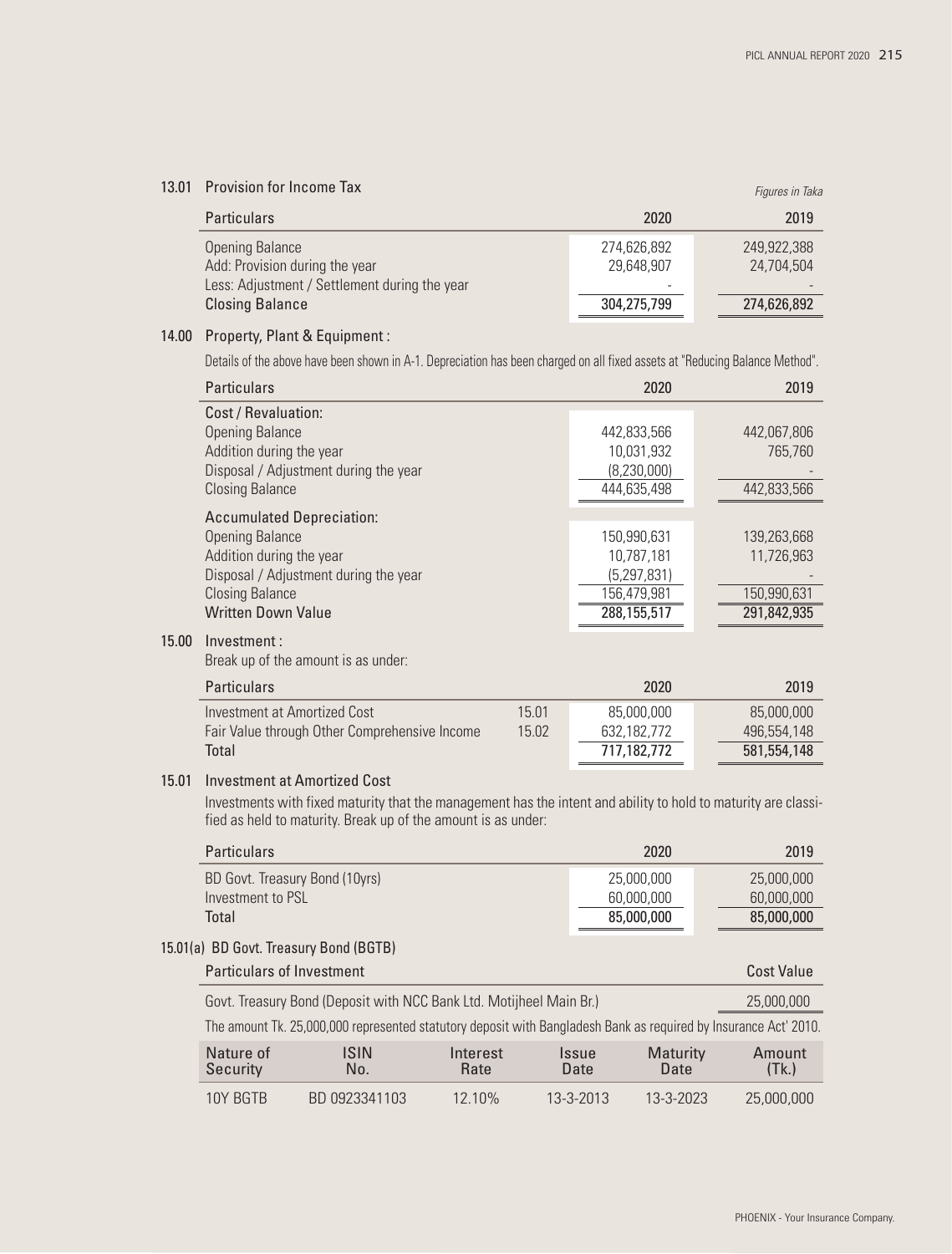#### 15.01(b) Investment to PSL

 The amount deposited to Phoenix Securities Ltd. (PSL) for doing share trade on behalf of Phoenix Insurance Company Ltd. Actually, PICL give them empower to sale or buy the shares through CDBL to PSL A/c and the profit will be transfer to PICL accordingly.

| <b>Particulars of Investment</b> | Amount (Tk.) |
|----------------------------------|--------------|
| Investment to PSL                | 60,000,000   |

#### 15.02 Fair Value through Other Comprehensive Income

 Available for sale investments are those non-derivation investments that are designated as available for sale or are not classified in any other category. These are primarily those investments that are intended to be held for an undefined period of time or may be sold in response to the need for liquidity are classified as fair value through other comprehensive income. The company follows trade date accounting for 'regular way purchase and sales' of investments. As of December 31, 2020 company designated the following shares as available foe sale. Details are as follows:

| <b>Particulars</b>                | No. of<br><b>Shares</b><br>31/12/2020 | Value at<br>cost as on<br>31/12/20 | <b>Fair Market</b><br>value at cost as<br>on 31/12/2020 | Value at<br>cost as on<br>31/12/2019 | <b>Fair Market</b><br>value at cost<br>as on 31/12/2019 |
|-----------------------------------|---------------------------------------|------------------------------------|---------------------------------------------------------|--------------------------------------|---------------------------------------------------------|
| Quoted Share:                     |                                       |                                    |                                                         |                                      |                                                         |
| The City Bank Ltd.                | 5,606,157                             | 76,604,711                         | 139,032,694                                             | 71,267,687                           | 112,681,533                                             |
| Dhaka Bank Ltd.                   |                                       |                                    | $\overline{\phantom{a}}$                                | 9,159,108                            | 9,236,952                                               |
| Phoenix Finance & Investment Ltd. | 16,169,013                            | 65,790,248                         | 444,647,858                                             | 65,790,248                           | 327,956,399                                             |
| Ekush First Unit Fund             | 93,284                                | 932,840                            | 1,062,219                                               |                                      |                                                         |
| <b>ICBI Bank</b>                  | 100                                   | 1.990                              | 430                                                     | 1.990                                | 300                                                     |
| <b>ILFSL</b>                      | 8,820                                 | 145,864                            | 52,920                                                  | 145,864                              | 52,920                                                  |
| Orion Pharma                      | 27,360                                | 1,368,000                          | 1,496,592                                               | 1,368,000                            | 735,984                                                 |
| <b>Unquoted Share:</b>            |                                       |                                    |                                                         |                                      |                                                         |
| Phoenix Medical Centre Ltd.       | 46,000                                | 4,600,000                          | 1,840,000                                               | 4,600,000                            | 1,840,000                                               |
| Phoenix Securities Ltd.           | 676,386                               | 42,480,606                         | 42,480,606                                              | 42,480,606                           | 42,480,606                                              |
| CDBL                              | 571,181                               | 1,569,454                          | 1,569,454                                               | 1,569,454                            | 1,569,454                                               |
| Total                             |                                       | 193,493,713                        | 632,182,772                                             | 196,382,957                          | 496,554,148                                             |

 Investment in shares that do not have any quoted market price in the active market and whose fair value cannot be measured reliably, were recognized at cost.

*Figures in Taka*

|  | 15.03 Changes in Fair Value of the Shares |  |  |  |  |
|--|-------------------------------------------|--|--|--|--|
|--|-------------------------------------------|--|--|--|--|

| <b>Particulars</b>                           | 2020        | 2019            |
|----------------------------------------------|-------------|-----------------|
| Fair value of the investment                 | 632,182,772 | 496,554,148     |
| Less: Cost price of the investment           | 193,493,713 | 196,382,957     |
| Fair value reserve required at 31st December | 438,689,059 | 300,171,191     |
| Less: Fair value reserve at 1st January      | 270,154,072 | 400,787,161     |
| Less: Adjustment for Deferred Tax            | 30,017,119  | 44,531,907      |
| Fair Value Adjustment for the Year           | 138,517,868 | (145, 147, 877) |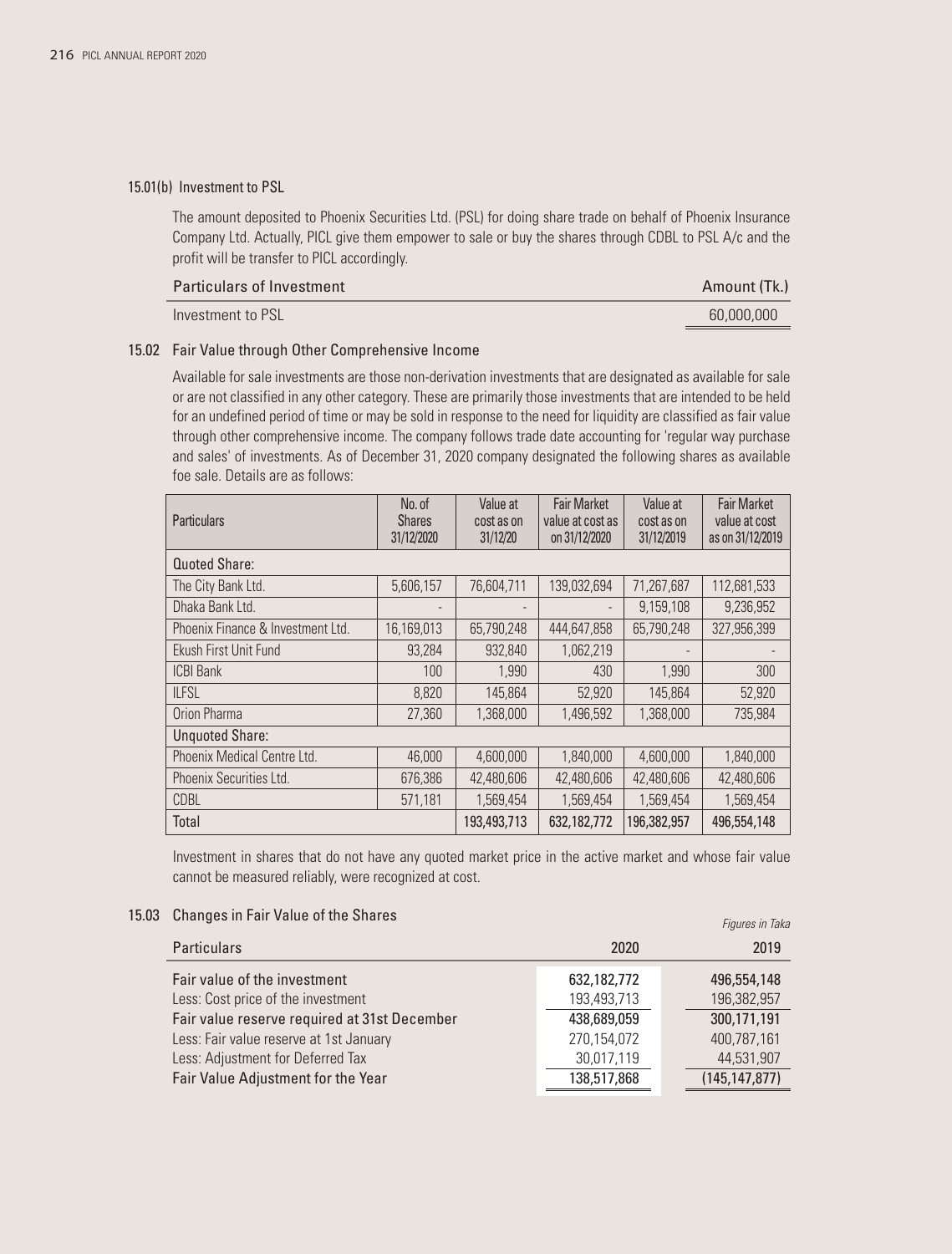# 16.00 Inventories :

| 16.00 | Inventories :                                                            |              |             | Figures in Taka |
|-------|--------------------------------------------------------------------------|--------------|-------------|-----------------|
|       | Particulars                                                              | <b>Notes</b> | 2020        | 2019            |
|       | <b>Stationery &amp; Forms</b>                                            |              | 1,035,598   | 1,006,245       |
|       | <b>Insurance Stamps</b>                                                  | 16.01        | 103,825     | 179,035         |
|       | Total                                                                    |              | 1,139,423   | 1,185,280       |
|       | Stocks of stationery and forms have been valued at cost.                 |              |             |                 |
| 16.01 | <b>Insurance Stamps</b>                                                  |              |             |                 |
|       | <b>Particulars</b>                                                       |              | 2020        | 2019            |
|       | <b>Opening Balance</b>                                                   |              | 179,035     | 175,310         |
|       | Add: Purchase                                                            |              | 3,500,000   | 4,000,000       |
|       | Less: Recovery on Use                                                    |              | (3,575,210) | (3,996,275)     |
|       | <b>Closing Balance</b>                                                   |              | 103,825     | 179,035         |
| 17.00 | Sundry Debtors (Including Advances, Deposit & Others):                   |              |             |                 |
|       | Particulars                                                              |              | 2020        | 2019            |
|       | Advance against Office Rent                                              |              | 26,423,365  | 25,447,015      |
|       | Advance against Others                                                   |              | 69,683,237  | 68,172,781      |
|       | <b>Security Deposit</b>                                                  |              | 1,056,040   | 1,056,040       |
|       | Advance against Co-Insurance Commission                                  |              | 509,105     | 4,946,242       |
|       | Advance Income Tax (17.01)                                               |              | 255,201,063 | 238,279,707     |
|       | <b>Collection Control Accounts (Policies &amp; Cover Note)</b>           |              | 143,158,576 | 142,720,170     |
|       | P.F. Forfeited A/c                                                       |              | 1,088,991   |                 |
|       | Advance against Co-Insurance Premium                                     |              | 3,648,295   | 7,769,280       |
|       | <b>Agents Balance</b><br>Total                                           |              | 3,249,853   | 3,249,853       |
|       |                                                                          |              | 504,018,525 | 491,641,088     |
| 17.01 | Advance Income Tax                                                       |              |             |                 |
|       | <b>Particulars</b>                                                       |              | 2020        | 2019            |
|       | <b>Opening Balance</b>                                                   |              | 238,279,707 | 226,162,646     |
|       | Add: Addition during the year                                            |              | 16,921,356  | 12,117,061      |
|       | Less: Adjustment / Settlement during the year                            |              |             |                 |
|       | <b>Closing Balance</b>                                                   |              | 255,201,063 | 238,279,707     |
| 18.00 | Amount Due from Other Persons or Bodies Carrying on Insurance Business : |              |             |                 |
|       | <b>Particulars</b>                                                       |              | 2020        | 2019            |
|       | SBC (Treaty)                                                             |              | 140,982,054 | 152,017,411     |
|       | Co-Insurance Claim Recoverable                                           |              | 19,906,687  | 20,388,499      |

| Total                             | 357,621,753 | 355,549,194 |
|-----------------------------------|-------------|-------------|
| <b>SBC Co-Insurance Business</b>  | 93,071,410  | 90.702.515  |
| Port Folio Loss on Acceptance     | 842.668     | 842.668     |
| <b>SBC (Facultative) Accepted</b> | 1,203,525   | 1,203,525   |
| SBC (Treaty) Accepted             | 6,917,163   | 6,917,163   |
| SBC (Facultative)                 | 94,698,246  | 83,477,413  |
| Co-Insurance Claim Recoverable    | 19,906,687  | 20,388,499  |
| SBC (Treaty)                      | 140.982.054 | 152.017.411 |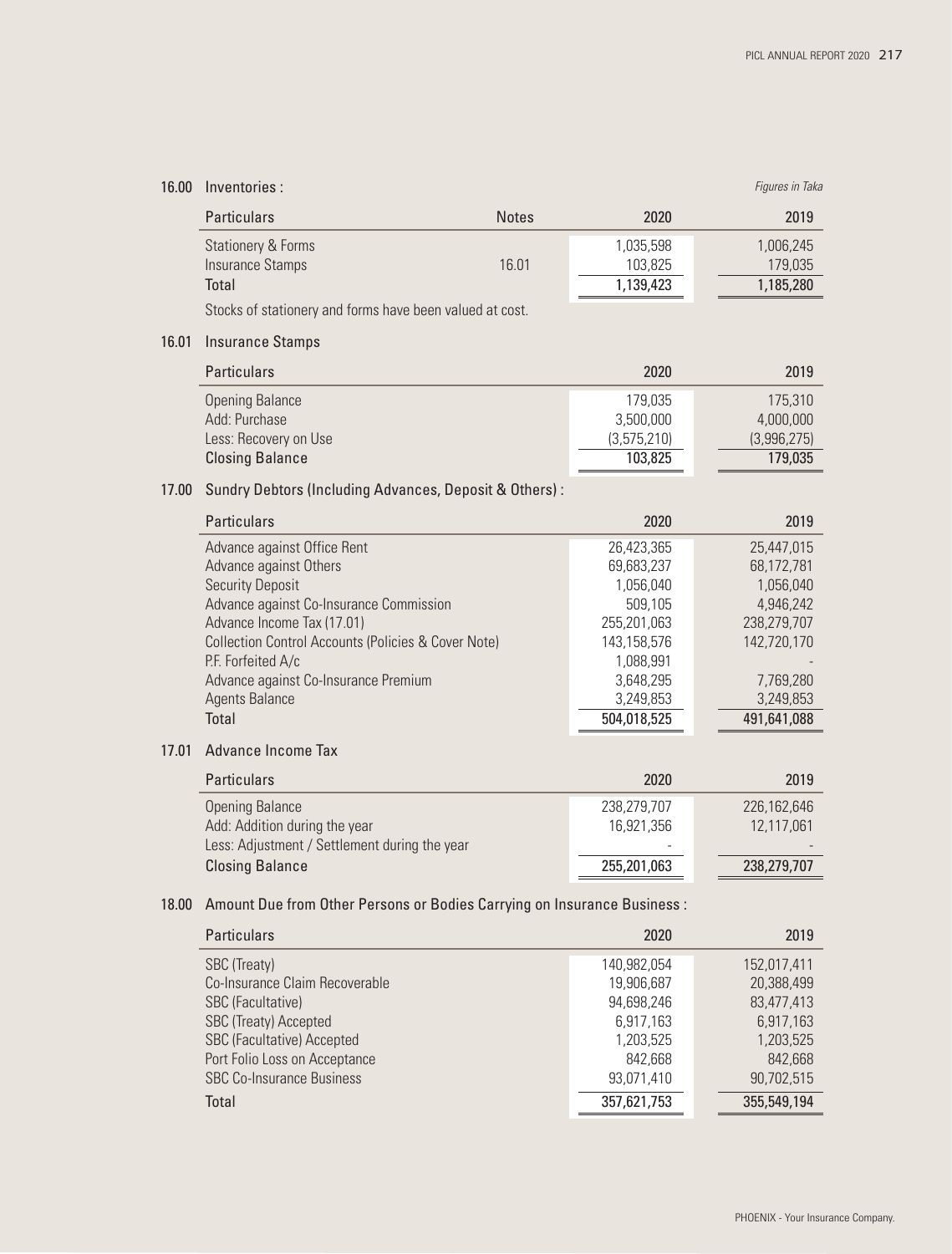# 19.00 Cash & Cash Equivalents:

|                             |              |             | Figures in Taka |
|-----------------------------|--------------|-------------|-----------------|
| <b>Particulars</b>          | <b>Notes</b> | 2020        | 2019            |
| Cash in Hand                | 19.01        | 42,293,778  | 16,837,330      |
| STD / SND Account           |              | 95,804,166  | 121,250,932     |
| Current Account             |              | 15,993,351  | 12,272,270      |
| Fixed Deposit Receipt (FDR) | 19.02        | 310,647,875 | 283,374,458     |
| Total                       |              | 464,739,170 | 433,734,990     |

### 19.01 Cash in Hand

| SI. No. | Name of Branches           | 2020       | 2019       |
|---------|----------------------------|------------|------------|
| 01      | <b>Head Office</b>         | 13,931,102 | 3,790,256  |
| 02      | <b>Local Office</b>        | 8,524,125  | 519,265    |
| 03      | Imamgonj Branch            | 36,556     | 25,196     |
| 04      | Motijheel Branch           | 3,882,931  | 494,064    |
| 05      | New Market Branch          | 1,734,085  | 245,198    |
| 06      | B. B. Avenue Branch        | 19,640     | 46,050     |
| 07      | <b>English Road Branch</b> | 781,020    | 1,394,166  |
| 08      | Mouchak Branch             | 400,339    | 118,803    |
| 09      | <b>Bangshal Branch</b>     | 1,657,675  | 378,065    |
| 10      | Sadarghat Branch           | 578,891    | 563,002    |
| 11      | Kawran Bazar Branch        | 56,591     | 634,082    |
| 12      | Gulshan Branch             | 17,553     | 54,270     |
| 13      | Chawk Bazar Branch         | 31,156     | 170,352    |
| 14      | <b>Islampur Branch</b>     | 551,810    | 96,663     |
| 15      | Mirpur Branch              | 354,090    | 519,908    |
| 16      | Narayangonj Branch         | 1,145,311  | 507,994    |
| 17      | Agrabad Branch             | 2,082,696  | 716,667    |
| 18      | Khatungonj Branch          | 1,132,109  | 934,701    |
| 19      | Khulna Branch              | 1,731,519  | 1,701,335  |
| 20      | Kushtia Branch             | 457,182    | 424,277    |
| 21      | Jessore Branch             | 1,793,833  | 1,822,795  |
| 22      | Rajshahi Branch            | 396,980    | 235,588    |
| 23      | Bogura Branch              | 224,430    | 210,669    |
| 24      | Pabna Branch               | 214        | 745        |
| 25      | Dinajpur Branch            | 135,238    | 220,349    |
| 26      | Rangpur Branch             | 270,200    | 264,245    |
| 27      | Cumilla Branch             | 75,915     | 231,053    |
| 28      | <b>Sylhet Branch</b>       | 22,328     | 146,050    |
| 29      | Mymensingh Branch          | 123,260    | 103,210    |
| 30      | Chaumuhani Branch          | 119,253    | 256,829    |
| 31      | <b>Barishal Branch</b>     | 15,554     | 2,930      |
| 32      | Madaripur Branch           | 10,192     | 8,553      |
|         | Total                      | 42,293,778 | 16,837,330 |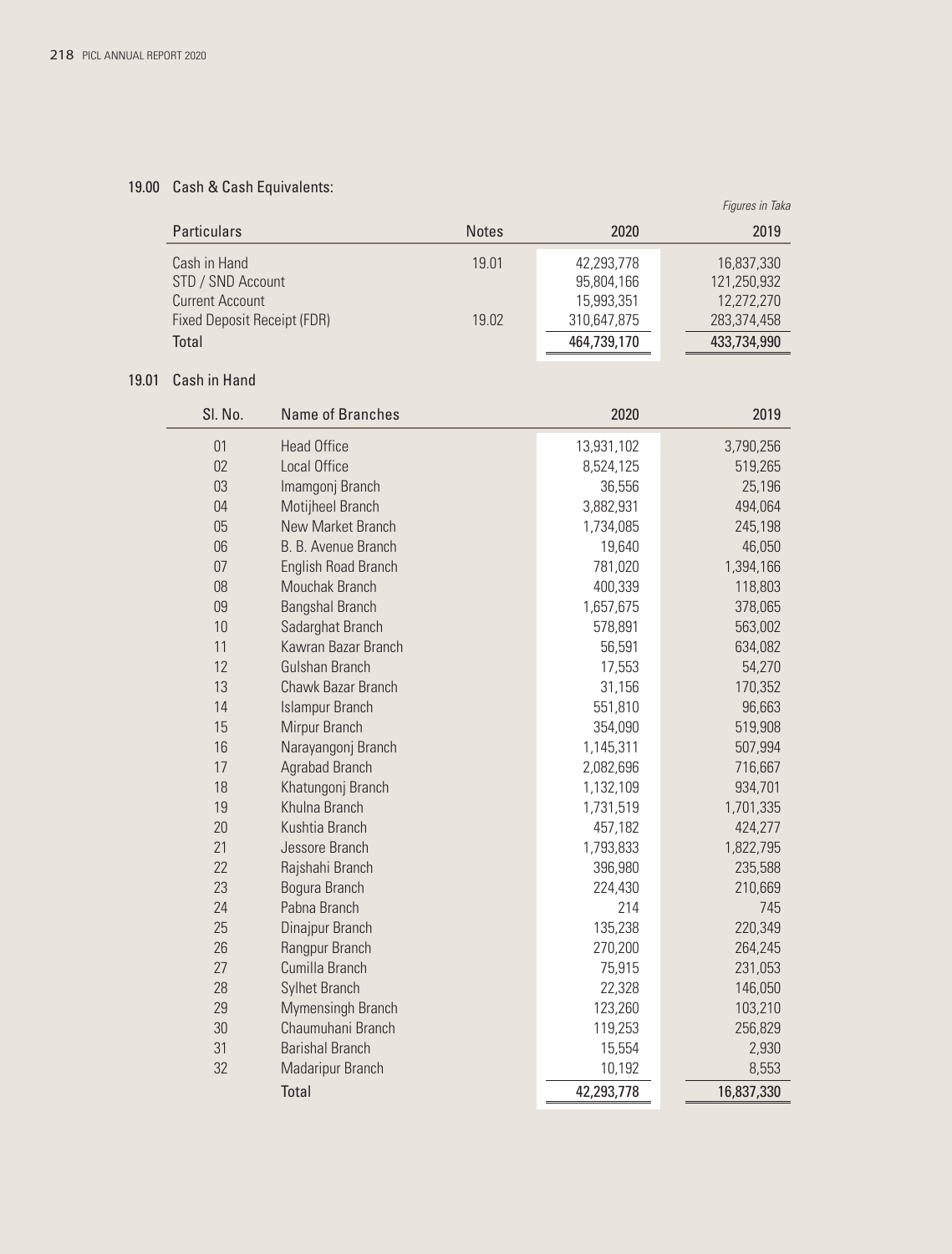# 19.02 Fixed Deposit Receipt

| <b>19.02 INGU DUPOSIT RUGGIPT</b> | Figures in Taka |             |  |  |
|-----------------------------------|-----------------|-------------|--|--|
| <b>Particulars</b>                | 2020            | 2019        |  |  |
| <b>Opening Balance</b>            | 283,374,458     | 264,807,692 |  |  |
| Add: Creation during this year    | 9,000,000       | 3,000,000   |  |  |
| Add: Interest Conversion to FDR   | 18,273,417      | 15,566,766  |  |  |
| Less: FDR encashment              |                 |             |  |  |
| <b>Closing Balance</b>            | 310,647,875     | 283,374,458 |  |  |

### 20.00 Income Tax Expenses:

| <b>Particulars</b>               | <b>Notes</b> | 2020        | 2019        |
|----------------------------------|--------------|-------------|-------------|
| Current Tax                      | 13.01        | 29.648.907  | 24.704.504  |
| Deferred Tax Expenses / (Income) | 21.00        | (1,750,209) | (2,437,782) |
| Total                            |              | 27,898,698  | 22,266,722  |

### 21.00 Deferred Tax Expenses / (Income):

| <b>Particulars</b>                                | <b>Notes</b> | 2020           | 2019           |
|---------------------------------------------------|--------------|----------------|----------------|
| Deferred Tax Liabilities as at 31st December      | 13.00        | 65,604,204     | 54,277,509     |
| Less: Deferred Tax Liabilities as at 01st January | 13.00        | (54, 277, 509) | (71, 230, 079) |
| Deferred Tax Provided for the Year                |              | 11,326,695     | (16, 952, 570) |
| Deferred Tax Income on Land & Building            |              | (774, 883)     |                |
| Deferred Tax Expenses on Changes in Fair Value    |              | 13,851,787     | (14, 514, 788) |
| Total                                             |              | (1,750,209)    | (2,437,782)    |

#### 22.00 Interest Income :

| 20,730,158 | 15,566,766 |
|------------|------------|
|            |            |
| 2,949,375  | 3,025,000  |
| 2,709,631  | 2,075,087  |
| 26,389,164 | 20,666,853 |
|            |            |

### 23.00 Dividend Income :

| 2020       | 2019      |
|------------|-----------|
| 8,259,236  | 3,281,264 |
| 520,670    |           |
| 9,152,272  |           |
| 1,427,953  | 1,142,362 |
| 19,360,129 | 4,423,626 |
|            |           |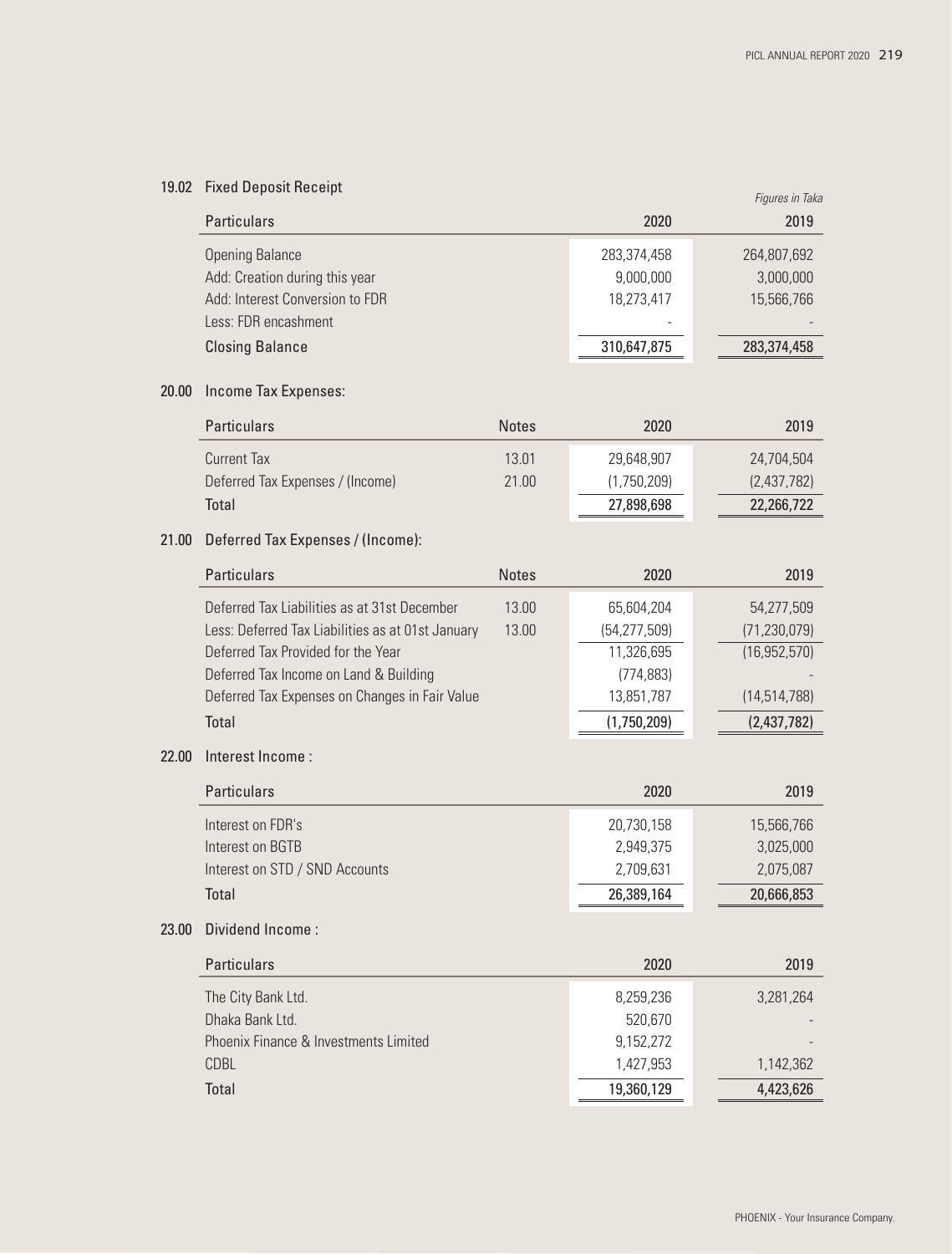#### 24.00 Other Income :

| <b>Particulars</b>                                   | 2020       | Figures in Taka<br>2019 |
|------------------------------------------------------|------------|-------------------------|
| Rental Income (Phoenix Bhaban)                       | 15,000,000 | 10,000,000              |
| Profit on Sale of Vehicles                           | 267,831    |                         |
| Rental Income (Rupayan Tower)                        | 758,400    | 845,100                 |
| Rental Income (Makka Madina Tower)                   |            | 1,063,104               |
| Profit on Sale of Share                              | 794.441    |                         |
| Income from Investment to Phoenix Securities Limited | 300.000    | 3.600.000               |
| Income from P.F Forfeited A/c                        | 1,088,991  |                         |
| Total                                                | 18,209,663 | 15,508,204              |

#### 25.00 Claim under Policies less Re-insurance:

| <b>Particulars</b>                                | Fire       | <b>Marine Cargo</b> | <b>Marine Hull</b> | Motor      | Miscellaneous | Total      |
|---------------------------------------------------|------------|---------------------|--------------------|------------|---------------|------------|
| Claim paid during the year                        | 9,864,859  | 7,758,622           | 17,774,830         | 14,726,358 | 664.298       | 50,788,967 |
| Claim outstanding at the<br>end of the year       | 20,037,266 | 47.555.970          | 1.765.031          | 19,534,863 | 2,602,302     | 91,495,432 |
| Claim outstanding at the<br>beginning of the year | 11,395,187 | 55,548,674          | 2,063,637          | 11,478,219 | 2,178,608     | 82,664,325 |
| Total amount-2020                                 | 18,506,938 | (234,082)           | 17,476,224         | 22,783,002 | 1,087,992     | 59,620,074 |
| Total amount-2019                                 | 1,020,632  | 39,345,958          | 4,220,756          | 8,349,611  | (898, 800)    | 52,038,157 |

### 26.00 Premium less Re-insurance:

| <b>Class of Business</b> | <b>On Direct Business</b> | On Re-insurance Business | Total       |
|--------------------------|---------------------------|--------------------------|-------------|
| Fire                     | 320,109,583               | 228,550,097              | 91,559,486  |
| Marine Cargo             | 175,771,871               | 47,900,492               | 127,871,379 |
| Marine Hull              | 4.404.034                 | 4,226,950                | 177,084     |
| Motor                    | 101,879,670               | 255,249                  | 101,624,421 |
| <b>Miscellaneous</b>     | 43,965,672                | 27,325,108               | 16,640,564  |
| Total                    | 646,130,830               | 308,257,896              | 337,872,934 |

### 27.00 Management Expenses:

 As per section 40 (C-2) of Insurance Act 1938, all expenses of management excluding insurance stamps wherever incurred, whether directly or indirectly, in respect of Fire, Marine and Miscellaneous insurance business transacted in Bangladesh have been fully charged to the respective revenue accounts in the proportion of gross premium. This year total management expenses are Tk. 228,923,984 where as Tk. 272,411,728 were in 2019.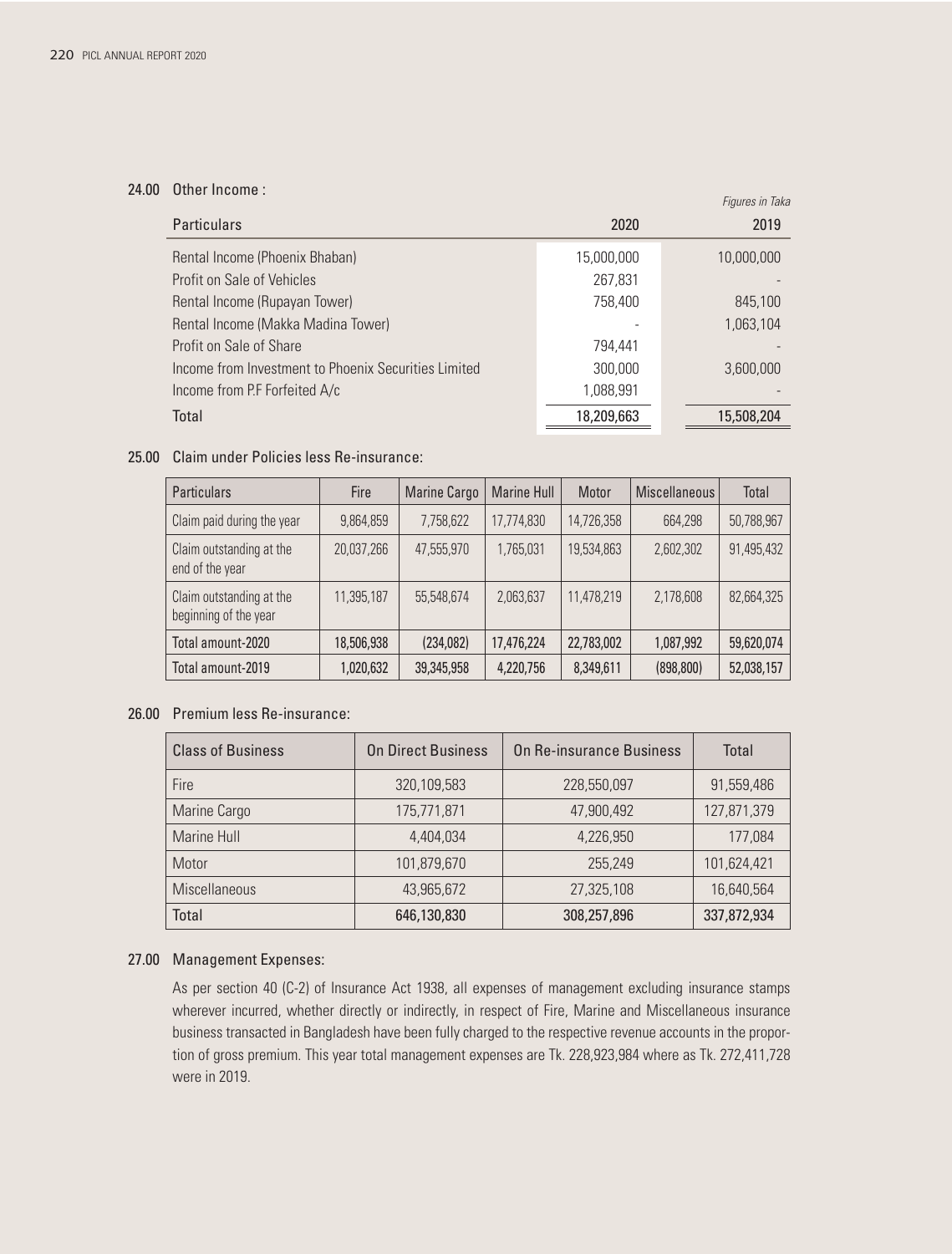#### 28.00 Allocation of Management Expenses:

*Figures in Taka* Management expenses of the Company Tk. 228,923,984 has been allocated to the revenue accounts based on gross premium in the following ratio:

| Revenue<br>Account   | <b>Gross Premium</b><br>including PSB | Ratio % | <b>Share of Expenses</b><br>Management | Stamp<br><b>Expenses</b> | Total       |
|----------------------|---------------------------------------|---------|----------------------------------------|--------------------------|-------------|
| <b>Fire</b>          | 320,109,583                           | 50%     | 112,896,487                            | 575,290                  | 113,471,777 |
| Marine (Cargo)       | 175,771,871                           | 27%     | 61,991,355                             |                          | 61,991,355  |
| Marine (Hull)        | 4,404,034                             | 1%      | 1,553,218                              |                          | 1,553,218   |
| Motor                | 101,879,670                           | 16%     | 35,930,998                             | 340,580                  | 36,271,57   |
| <b>Miscellaneous</b> | 43,965,672                            | 7%      | 15,505,846                             | 130,210                  | 15,636,056  |
| Total                | 646,130,830                           | 100%    | 227,877,904                            | 1,046,080                | 228,923,984 |

#### 29.00 Earnings per Share (EPS):

 The Company calculated Earnings per Share (EPS) in accordance with IAS-33 "Earnings per Share" which has been shown on the face of the income statement and this has been calculated by dividing the basic earnings by the weighted average number of ordinary shares outstanding for the year. Details calculations were as follows:

| <b>Particulars</b>                                                                             | 2020       | 2019       |
|------------------------------------------------------------------------------------------------|------------|------------|
| a) Earnings attributable to ordinary shareholders<br>(Net profit after taxation and provision) | 93.987.074 | 93,003,268 |
| b) Weighted average number of ordinary shares                                                  |            |            |
| outstanding during the year                                                                    | 40,341,572 | 40.341.572 |
| c) Earnings per Share (a/b)                                                                    | 2.33       | 2.31       |

 The Company's Earnings per Share (EPS) increased due to dividend income and other income have been increased from last year.

#### 30.00 Net Assets Value per Share (NAV):

 The Company calculated Net Assets Value per Share (NAV) on the basis of the weighted average number of ordinary shares outstanding for the year. Details calculations were as follows:

| <b>Particulars</b>                                                           | 2020          | 2019          |
|------------------------------------------------------------------------------|---------------|---------------|
| a) Net assets                                                                | 1.577.349.909 | 1.407.106.640 |
| b) Weighted average number of ordinary shares<br>outstanding during the year | 40.341.572    | 40,341,572    |
| c) Net Assets Value per Share (a/b)                                          | 39.10         | 34.88         |

 Maximum amount of investment in share market during the year, the market price of the Company's equity investment have been increased as a result NAV have been increased from last year.

### 31.00 Net Operating Cash Flow per Share (NOCFPS):

The Company calculated Net Operating Cash Flow per Share (NOCFPS) on the basis of the weighted average number of ordinary shares outstanding for the year. Details calculations were as follows:

|              | <b>Particulars</b>                         | 2020       | 2019       |
|--------------|--------------------------------------------|------------|------------|
| a)           | Net cash provided by operating activities  | 83,356,754 | 25.541.410 |
| $\mathsf{b}$ | Weighted average number of ordinary shares | 40.341.572 | 40.341.572 |
|              | outstanding during the year                |            |            |
| C)           | Net Operating Cash Flow per Share (a/b)    | 2.07       | 0.63       |

 The Company's Net Operating Cash Flow per Share (NOCFPS) is higher due to dividend and interest has been increased and management expenses decreased from last year.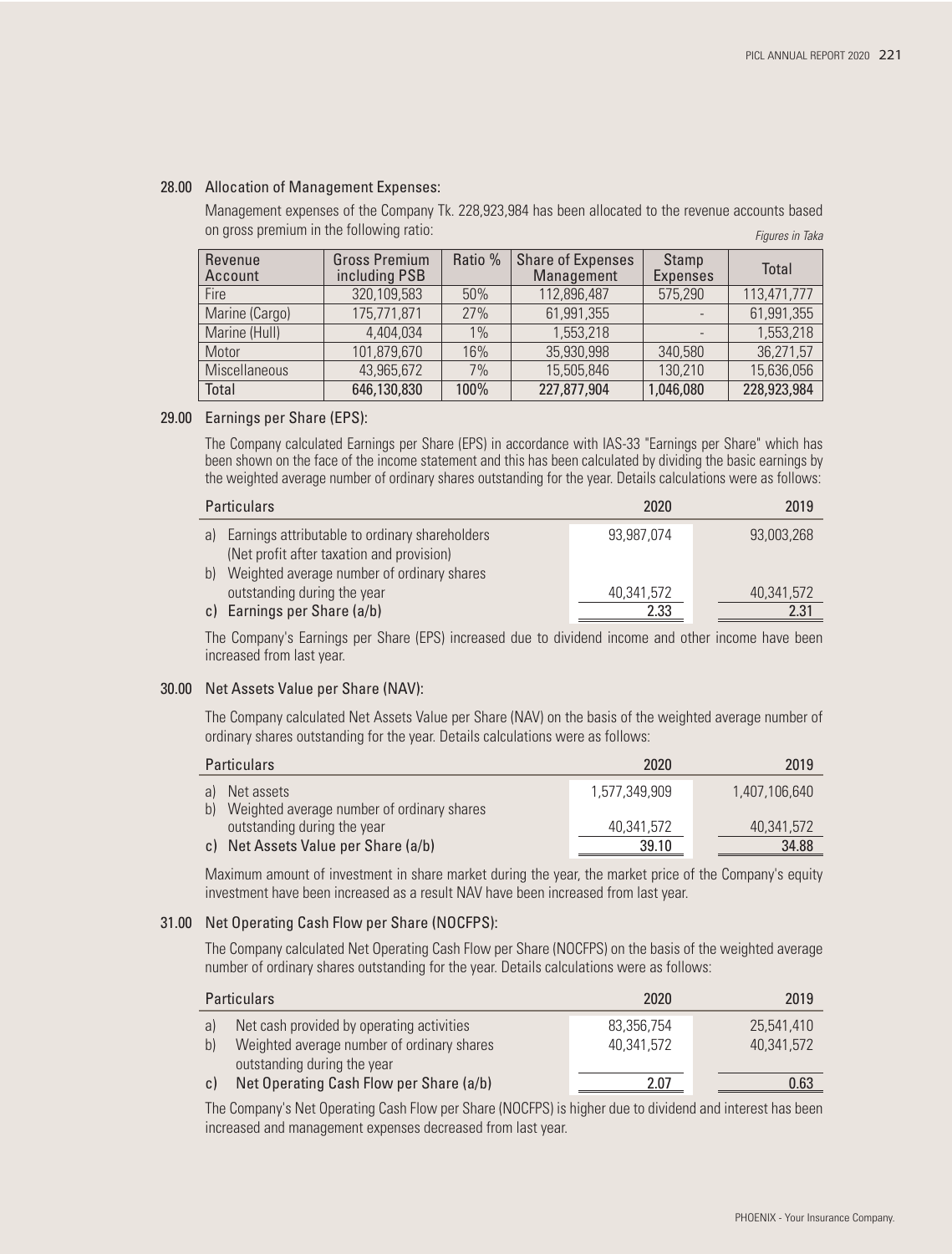# *Figures in Taka* 31.01 Reconciliation of Net Profit to Net Operating Cash Flows:

| <b>Particulars</b>                                                                            | 2020           | 2019           |
|-----------------------------------------------------------------------------------------------|----------------|----------------|
| Net profit before Tax                                                                         | 121,885,772    | 115,269,990    |
| Adjustment:                                                                                   |                |                |
| Depreciation                                                                                  | 10,787,181     | 11,726,963     |
| Gain on disposal of fixed asset                                                               | 267,831        |                |
| Gain on sale of share                                                                         | 794,441        |                |
| <b>Changes in Working Capital:</b>                                                            |                |                |
| Increase / (Decrease) of the balance of fund & account                                        | (56, 717, 933) | 13,721,322     |
| Increase / (Decrease) of premium deposit                                                      | 8,588,724      | (21, 105, 315) |
| Increase / (Decrease) of outstanding claims                                                   | 8,831,107      | 11,802,914     |
| Increase / (Decrease) of amount due to other<br>persons or bodies                             | 182,252        | (4,579,566)    |
| Increase / (Decrease) of gratuity fund                                                        | 4,412,360      | 3,962,694      |
| Increase / (Decrease) of reserve for corporate<br>social responsibility                       | (762, 500)     | 100,000        |
| Increase / (Decrease) of sundry creditor except<br>tax payable                                | (508, 342)     | 19,837,383     |
| (Increase) / Decrease of inventories (stationery, forms &<br>insurance stamps)                | 45,857         | 30,505         |
| (Increase) / Decrease of advance, deposit & prepayment<br>except AIT & collection control A/c | 4,982,325      | (3,983,480)    |
| (Increase) / Decrease of amount due from other<br>persons or bodies                           | (2,072,559)    | (94,085,447)   |
| (Increase) / Decrease of collection controller A/c                                            | (438, 406)     | (15,039,992)   |
| Income Tax paid                                                                               | (16, 921, 356) | (12, 117, 061) |
| <b>Net Cash Generated from Operating Activities</b>                                           | 83,356,754     | 25,541,410     |

### 32 Key Management Personal Compensation:

 Total amount of compensation paid key management personal (up to G.M) except Director and Chairman. We paid them fees for attending meeting of the Company. The detail of key management personal as per the paragraph 17, IAS of 24: "Related Party Disclosures" is presented below:

| <b>Particulars</b>    |  |                             | 2019                 |  |
|-----------------------|--|-----------------------------|----------------------|--|
|                       |  | Senior<br><b>Executives</b> | Senior<br>Executives |  |
| <b>Basic Salary</b>   |  | 15,122,148                  | 11,717,100           |  |
| House Rent            |  | 6,421,413                   | 4,718,550            |  |
| Medical               |  | 1,092,313                   | 751.704              |  |
| Corporate Allowance   |  | 1,236,000                   | 900,000              |  |
| <b>Festival Bonus</b> |  | 2,427,678                   | 1,952,850            |  |
| Performance Bonus     |  | 2,040,821                   | 1,462,061            |  |
| Others                |  | 5,831,620                   | 4,256,052            |  |
| Provident Fund        |  | 1,727,974                   | 2,004,408            |  |
| Total                 |  | 35,899,967                  | 27,762,725           |  |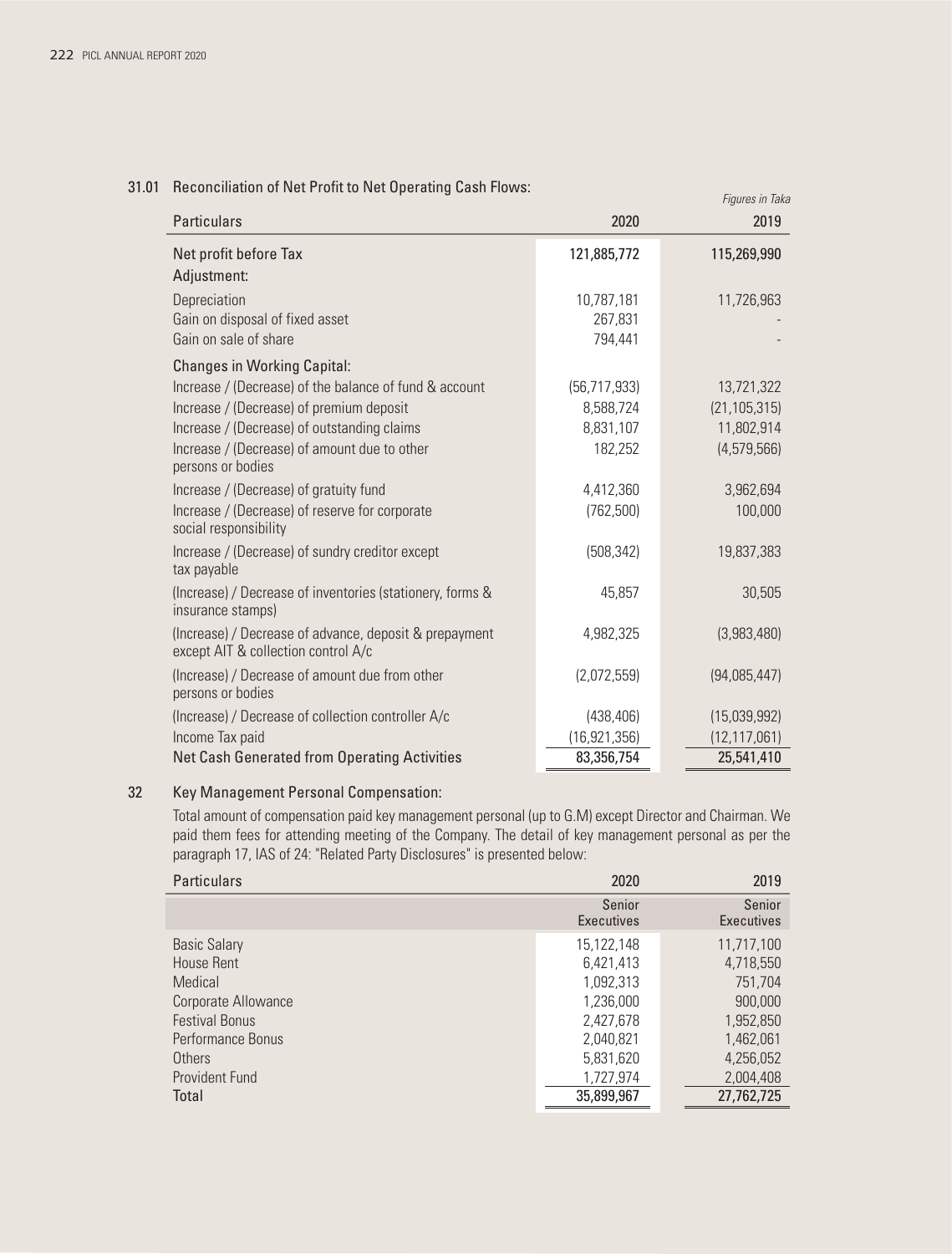### 33 Related Party Disclosures:

 Phoenix Insurance Company Ltd. In normal course of business carried out a number of transactions with other entities that fail with in the definition of related party contained in International Accounting Standard (IAS) 24 "Related Party Disclosures" all transitions involving related parties arising in normal course of business are conducted on an arm's leant basis at commercial rates on the same terms and conditions as applicable to the third parties. Details of transitions with related parties and balances them as at December 2020 were as follows:

| <b>Name of Related Party</b>        | Relationship           | <b>Nature of Transitions</b> | Income     |
|-------------------------------------|------------------------|------------------------------|------------|
| Appollo Ispat Complex Ltd.          | <b>Common Director</b> | Nature of Transitions        | 2,313,205  |
| Pakiza Cotton & Spinning Mills Ltd. | <b>Common Director</b> | Nature of Transitions        | 29,648,659 |
| Partex Group                        | <b>Common Director</b> | Nature of Transitions        | 14,674,481 |
| <b>Phoenix Security Limited</b>     | <b>Common Director</b> | Nature of Transitions        | 300,000    |
| Total                               |                        |                              | 46,936,345 |

*Figures in Taka*

#### 34 Director's Benefit Disclosure:

 The Company pays fees to its Directors for attending the Board meeting and its Committee meetings as permitted by Insurance Development and Regulatory Authority. As per IDRA circular no- 53.03.0000.009.18.123 dated 31-05-2018, a Director may be paid fees for attending Board meeting or its Committee meetings which shall not exceed Tk. 8,000 (Eight Thousand) for attending each meeting. Details are given below:

| <b>Particulars</b>      | Attendance fee<br>per meeting | Meeting<br>held | Total<br>attended | 2020      | 2019    |
|-------------------------|-------------------------------|-----------------|-------------------|-----------|---------|
| <b>Board Meeting</b>    | 8,000                         |                 | 123               | 980,400   | 814,000 |
| <b>Claims Committee</b> | 8,000                         |                 | 6                 | 48,000    | 54,000  |
| <b>Audit Committee</b>  | 8,000                         |                 | 17                | 136,000   | 108,000 |
| N.R.C                   | 8,000                         |                 | 4                 | 32,000    |         |
| Total                   |                               |                 |                   | 1,196,400 | 976,000 |

#### 35 Auditor's Remuneration:

 Zoha Zaman Kabir Rashid & Co. Chartered Accountants has been appointed as Company's Statutory Auditor for this year by the shareholders at its 34th Annual General Meeting held on 16 September, 2020 and fixed their remuneration of Tk. 250,000/- including Tax.

#### 36 Contingent Liabilities:

The following claims against policy have been treated as Contingent Liability:

| Name of<br>Claimer               | Type of<br>Policy      | Case<br><b>Number</b> | Claimed<br>Amount | <b>Remarks</b>        |
|----------------------------------|------------------------|-----------------------|-------------------|-----------------------|
| M/s. Mahmood Brothers            | Insurance<br>Guarantee | 1/1991                | 3,523,433         | Pending in High Court |
| M/s. Euroasia Felt Industry Ltd. | Fire                   | 143/2008              | 53,471,314        | Pending in High Court |